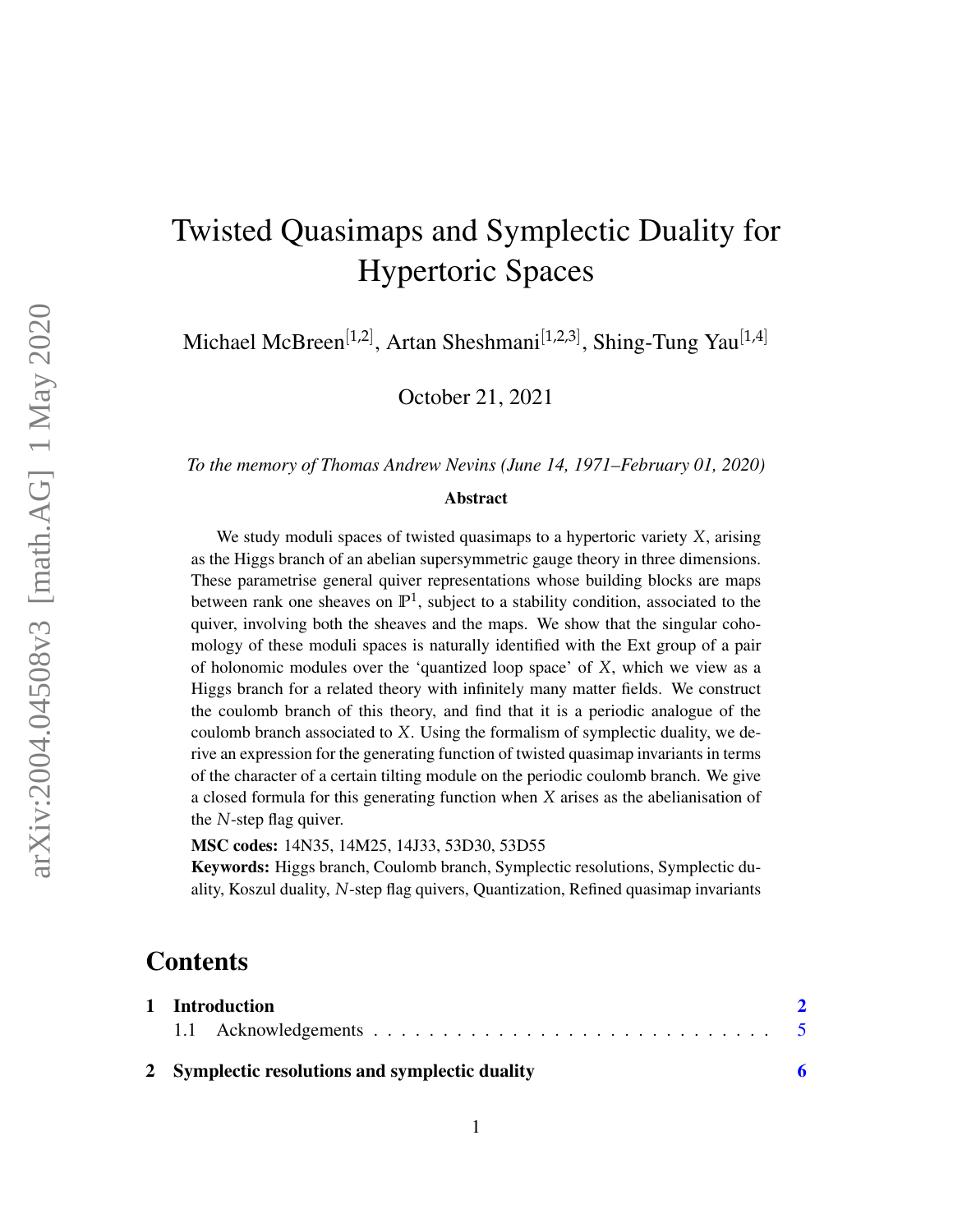| 3                       |     | <b>Hypertoric varieties</b>                                                            | $\overline{7}$ |
|-------------------------|-----|----------------------------------------------------------------------------------------|----------------|
|                         | 3.1 | Hyperplane arrangements and their bounded and feasible chambers                        | 8              |
|                         | 3.2 |                                                                                        | 9              |
|                         | 3.3 |                                                                                        | 10             |
|                         | 3.4 |                                                                                        | 10             |
|                         | 3.5 | Symplectic duality for polarized hyperplane arrangements, or Gale duality              | 11             |
|                         | 3.6 | Hypertoric varieties from graphs, or cographical hypertorics                           | 13             |
| $\overline{\mathbf{4}}$ |     | <b>Categories</b>                                                                      | 14             |
|                         | 4.1 |                                                                                        | 14             |
|                         | 4.2 |                                                                                        | 14             |
|                         | 4.3 |                                                                                        | 15             |
|                         | 4.4 |                                                                                        | 16             |
|                         | 4.5 |                                                                                        | 17             |
|                         | 4.6 |                                                                                        | 18             |
|                         | 4.7 |                                                                                        | 19             |
|                         | 4.8 |                                                                                        | 20             |
|                         | 4.9 | Twisting functors and Ringel duality $\dots \dots \dots \dots \dots \dots \dots \dots$ | 21             |
| 5                       |     | Twisted quasimaps and enumerative invariants                                           | 23             |
|                         | 5.1 |                                                                                        | 24             |
|                         | 5.2 |                                                                                        | 26             |
| 6                       |     | Quasimaps to hypertoric varieties and the loop hypertoric space                        | 28             |
|                         | 6.1 |                                                                                        | 28             |
|                         | 6.2 |                                                                                        | 30             |
|                         | 6.3 |                                                                                        | 31             |
|                         | 6.4 | Presenting the moduli of stable quasimaps as an intersection of lagrangians            | 33             |
|                         | 6.5 | From loop space lagrangians to loop space modules                                      | 34             |
| $\overline{7}$          |     | The periodic hypertoric space                                                          | 35             |
|                         | 7.1 |                                                                                        | 37             |
|                         | 7.2 |                                                                                        | 38             |
|                         |     |                                                                                        |                |

# <span id="page-1-0"></span>1 Introduction

A large body of geometric representation theory in the last decade has grown around the study of symplectic resolutions: algebraic symplectic varieties which are 'almost affine' in a suitable sense. Their quantizations yield important algebras in representation theory, such as the envelopping algebras of reductive lie algebras, rational Cherednik algebras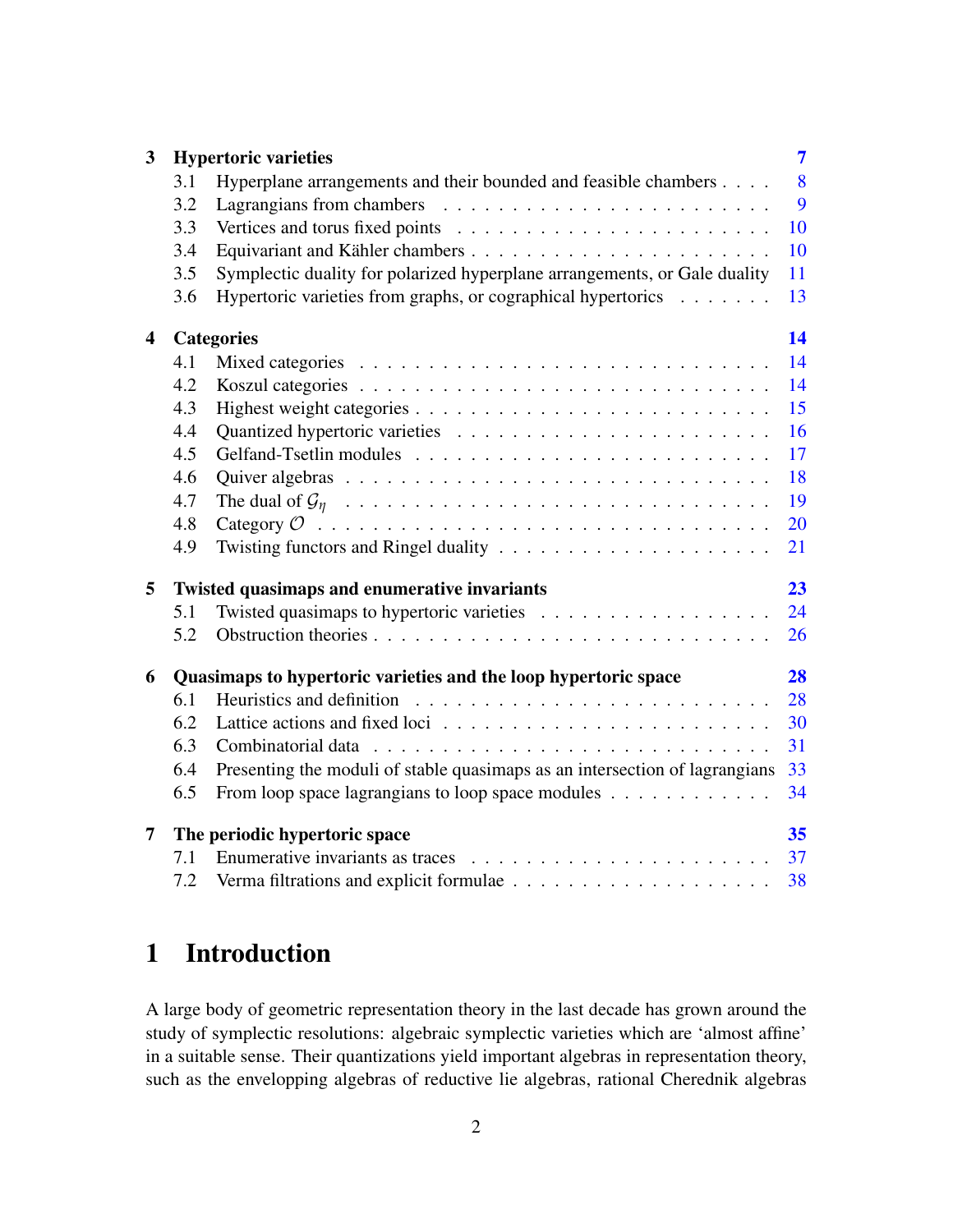[\[EG02\]](#page-43-0) and finite W-algebras [\[Pre02\]](#page-44-0). Their enumerative geometry, on the other hand, has been related to quantum integrable systems attached to quantum loop groups; see for instance [\[MO12,](#page-44-1)[AFO,](#page-41-0)[PSZ20\]](#page-44-2).

Relations between the quantization of a symplectic resolution in finite characteristic and its enumerative geometry have been conjectured by Bezrukavnikov and Okounkov [\[BO\]](#page-42-0), and in certain cases proved [\[ABM15\]](#page-41-1). A second line of investigation relates quantizations in characteristic zero of a symplectic resolution *X* to the enumerative geometry of a 'symplectic dual' resolution  $X^!$ ; this paper takes a further step in that direction.

The work [\[BLPW14\]](#page-42-1) defined an analogue of the BGG category  $O$  for symplectic resolutions, and conjectured that these occur in pairs  $X$ ,  $X^!$  such that category  $O$  of  $X$  is Koszul dual to category  $\mathcal{O}$  of  $X^!$ . They called  $X^!$  the symplectic dual of X. Gukov and Witten pointed out that the exact same pairs  $X$ ,  $X^!$  as Higgs and Coulomb branches of supersymmetric gauge theories in three dimensions. These theories should in turn come in dual pairs, exchanging their Higgs and Coulomb branches, as explained by Seiberg and Intriligator [\[IS96\]](#page-43-1).

A construction of the Coulomb branch (or from our perspective, of *X* ! , starting from *X*), was then proposed in the papers [\[Nak15,](#page-44-3) [BFN16\]](#page-42-2). A physical construction, similar in spirit, was also proposed in [\[BDG17\]](#page-41-2).

In [\[Hik17\]](#page-43-2), Hikita conjectured a second, rather surprising relationship between *X* and  $X^!$ : an isomorphism between the cohomology ring  $H^{\bullet}(X, \mathbb{C})$  and the ring of coinvariants of  $\mathcal{O}(X^!)$  under the action of a torus T of Hamiltonian automorphisms of  $X^!$ . This conjecture was extended to equivariant cohomology by Nakajima  $KTW^+15$ , Conjecture 8.9]; the corresponding deformation of the coinvariant algebra is the so-called *B*-algebra of a quantization of *X* ! . Interestingly, the definition of the latter depends on a choice of cocharacter *ζ* of *T*.

In [\[KMP18\]](#page-43-4), the authors conjectured that the quantum D-module of *X*, in a certain specialisation, equals the 'character D-module' of *X* ! . The latter is defined via the quantization of *X* ! , and in particular describes the differential equations satisfied by the characters of modules in category  $\mathcal{O}$ .

In this paper, we consider a specific enumerative problem on *X*, namely the Betti numbers of the moduli of twisted hypertoric quiver sheaves on a rational curve, which one may think of as a kind of refined Donaldson Thomas invariant. These are assembled into a generating function

$$
Y^{ref}(z,\tau)=\sum_{\gamma\in H_2(X,\mathbb{Z})}\sum_{i\in\mathbb{Z}}(-1)^i\dim H^i(\mathfrak{Q}_{\mathbf{m}}(\mathbb{P}^1,X,\gamma),\mathbb{C})z^{\gamma}\tau^i.
$$

We define a symplectic ind-scheme  $\widetilde{\mathscr{L}}X$ , which we view as a model of the universal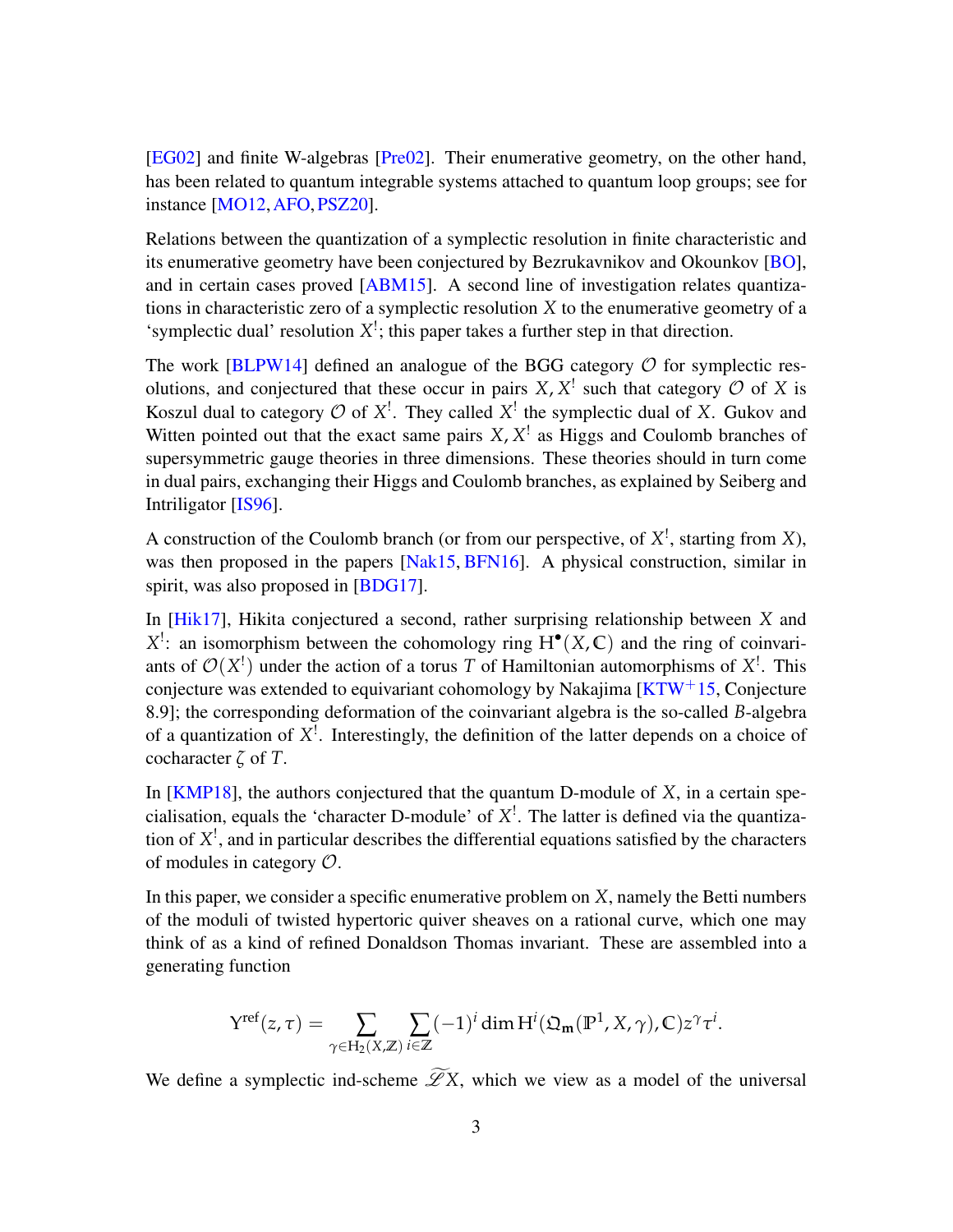cover of the loop space of *X*. We show that the moduli of twisted quiver sheaves may be expressed as an intersection of lagrangians in  $\widetilde{\mathscr{L}}X$ . We then propose an extension of symplectic duality to the infinite dimensional space  $\mathscr{L}X$ , and identify its dual  $\mathscr{L}X^!$  with a *periodic analogue*  $\mathscr{P}X^!$  of  $X^!$ . This space, which is finite dimensional but of infinite type, carries an action of  $H_2(X, \mathbb{Z})$  by automorphisms. It was first defined by Hausel and Proudfoot in an unpublished note. When the hypertoric variety is cographical, i.e. arises from a graph  $\Gamma$  in a suitable sense, the space  $\mathscr{P}X^!$  is closely related to the compactified Jacobian of a nodal curve with dual graph  $\Gamma$ . In particular, in [\[DMS19\]](#page-43-5) it was proven that the cohomology of the quotient of (a deformation retract of)  $\mathscr{P}X^!$  by its  $H_2(X,\mathbb{Z})$  may be identified with the cohomology of the compactified Jacobian.

Our main result expresses the generating function for twisted DT invariants of the hypertoric space *X* as a certain graded trace of an indecomposable tilting module  $T^!_{\nu(\alpha_+)^{\infty}}$  over the quantization of  $\mathscr{P}X^!$ .

<span id="page-3-0"></span>Theorem 1.1 *[Theorem [7.4\]](#page-37-1)*

$$
Y^{\text{ref}}(z,\tau) = \sum_{\gamma \in H_2(X,\mathbb{Z})} \text{grdim}\left(e_{\partial \gamma \cdot \alpha^{\infty}_-} T^!_{\nu(\alpha_+)^{\infty}}\right) z^{\gamma} \tau^{-d_{\gamma}}.
$$
 (1)

Theorem [1.1](#page-3-0) requires many technical preliminaries to state, but it has a simple consequence : an explicit formula for the generating function.

Theorem 1.2 *[Theorem [7.11\]](#page-39-0)*

$$
Y^{\text{ref}}(z,\tau) = \sum_{b \in \mathbb{B}^!} \sum_{s \in S_{\alpha_+}^b, r \in S_{\alpha_-}^b} \tau^{\psi_b(r+s,s)} z^{\phi_b(s+r)}.
$$
 (2)

Here **B**! indexes torus fixed points of *X*, and the other quantities are explained in the body of the paper. This formula may of course be obtained by other, more direct means, but it appears here as a natural expression of representation theoretic structures on the Coulomb branch. We may summarize our computations by the following very schematic diagram:

Refined quasimap invariants of  $X_\eta \longleftrightarrow$  Ext groups of simple modules over quantum  $\widetilde{\mathscr{L}}X_\eta$ Symplectic duality

Explicit formulae for quasimap invariants  $\leftarrow$  Weight spaces of a tilting module over quantum  $\mathscr{P}X^!_i$ *η*

An appealing feature of our approach is that that we can deduce Theorem [1.1](#page-3-0) directly from a Koszul duality between modules categories over the quantizations of  $\mathscr{L}X$  and  $\mathscr{P}X^!$ .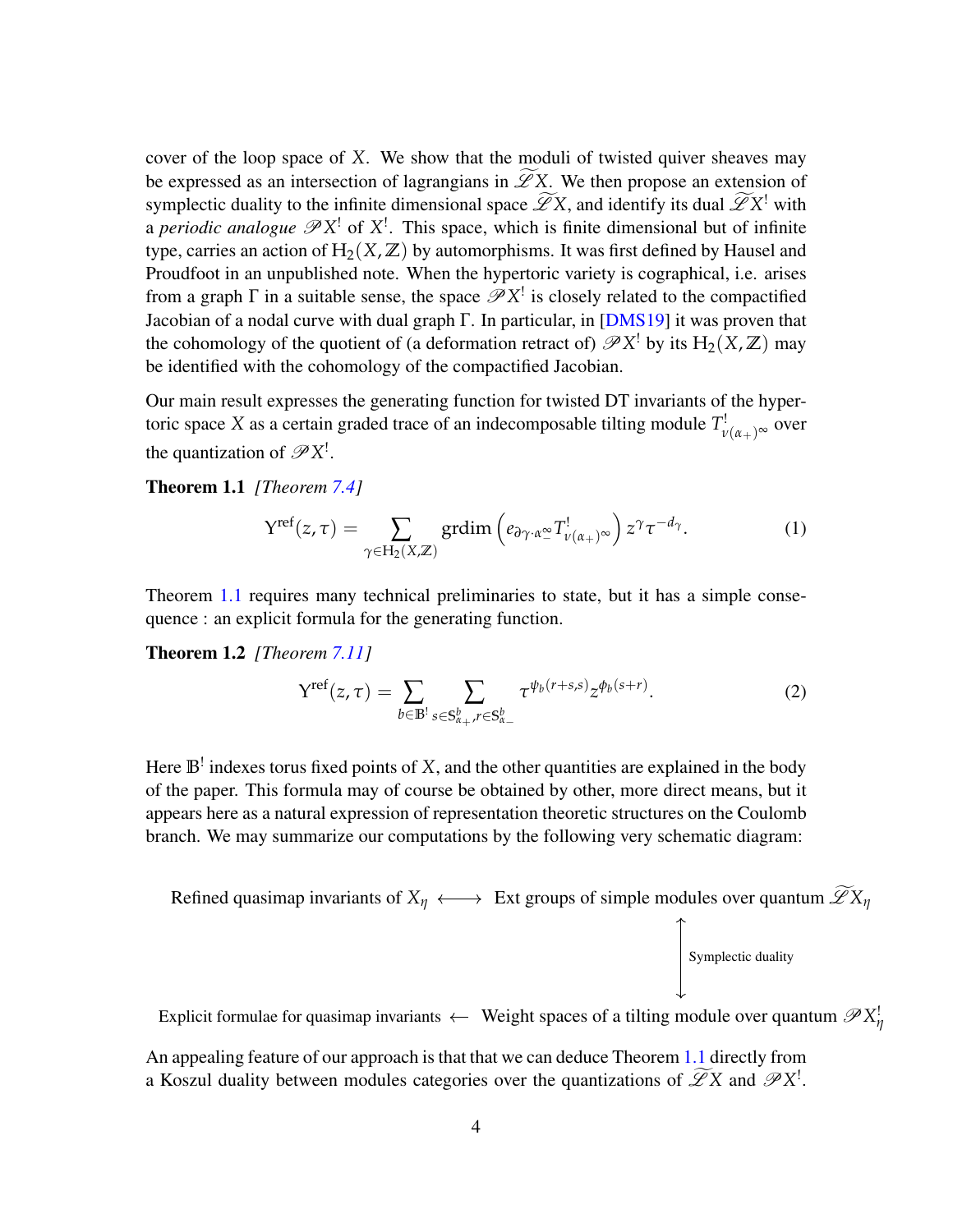This Koszul duality, established in the finite dimensional setting in [\[BLPW12\]](#page-42-3), is a basic expected feature of symplectically dual spaces. Thus we are able to relate in a precise way two seemingly distinct relationships between dual resolutions: one categorical, the other enumerative.

We should note that to avoid dealing with the potential pathologies of infinite dimensional spaces, we work extensively with finite dimensional and finite type approximations to  $\mathscr{L}X$  and  $\mathscr{P}X^!$ , and limits of these. It would be interesting to work directly on the limit spaces, and develop in this context the full analogues of the finite dimensional theory - module categories, Koszul dualities and their ilk. A second interesting direction is to replace the hypertoric space *X* by a Nakajima quiver variety, or more generally the Higgs branch of a non-abelian reductive group *G*. The analogue of  $\mathscr{P}X^!$  in this case may be a periodic version of the Coulomb branch of *X* defined in [\[BFN\]](#page-42-4). Our approach may also be compared to the interesting paper  $[BDG^+16]$  $[BDG^+16]$ ; we hope that our perspective will be complementary to that one.

The structure of our paper is as follows. We begin with a review of hypertoric varieties, their quantizations and the module categories attached to these, as described in [\[MVdB98,](#page-44-4) [BLPW12,](#page-42-3) [BLPW10\]](#page-42-5). We hope these sections will be helpful to readers less familiar with the combinatorics of hypertoric spaces. We then turn to enumerative geometry, and recall the definition of twisted quasimaps from  $[K^+16]$  $[K^+16]$ . The last two sections of our paper introduce the hypertoric loop space and its symplectic dual, and apply the general theory from the previous sections to these rather unusual hypertoric varieties to obtain our formulae for quasimap invariants.

### <span id="page-4-0"></span>1.1 Acknowledgements

The first named author thanks Roman Bezrukavnikov and Andrei Negut for insights arising from old and new joint projects, Conan Leung and Du Pei for helpful comments and Ben Webster for explanations of Koszul duality for hypertoric varieties. The second named author would like to thank Ludmil Katzarkov and Vladimir Baranovsky, for valuable conversations on geometric quantization. A. S. is further grateful to Sheldon Katz, Alina Marian and Martijn Kool who suggested the problem of counting stable flag shaves with support on curves (analog of twisted quiver sheaves discussed in the current article), while discussing earlier work of A. S. on higher rank flag sheaf invariants on surfaces, and their relation to Vafa-Witten theory. Research of first named author was supported by the starting grant of A. S. at Institut for Matematik, Aarhus Universitet. Research of A. S. was further partially supported by NSF DMS-1607871, NSF DMS-1306313, Simons 38558, and Laboratory of Mirror Symmetry NRU HSE, RF Government grant, ag. No 14.641.31.0001. A.S, would like to sincerely thank Center for Mathematical Sciences and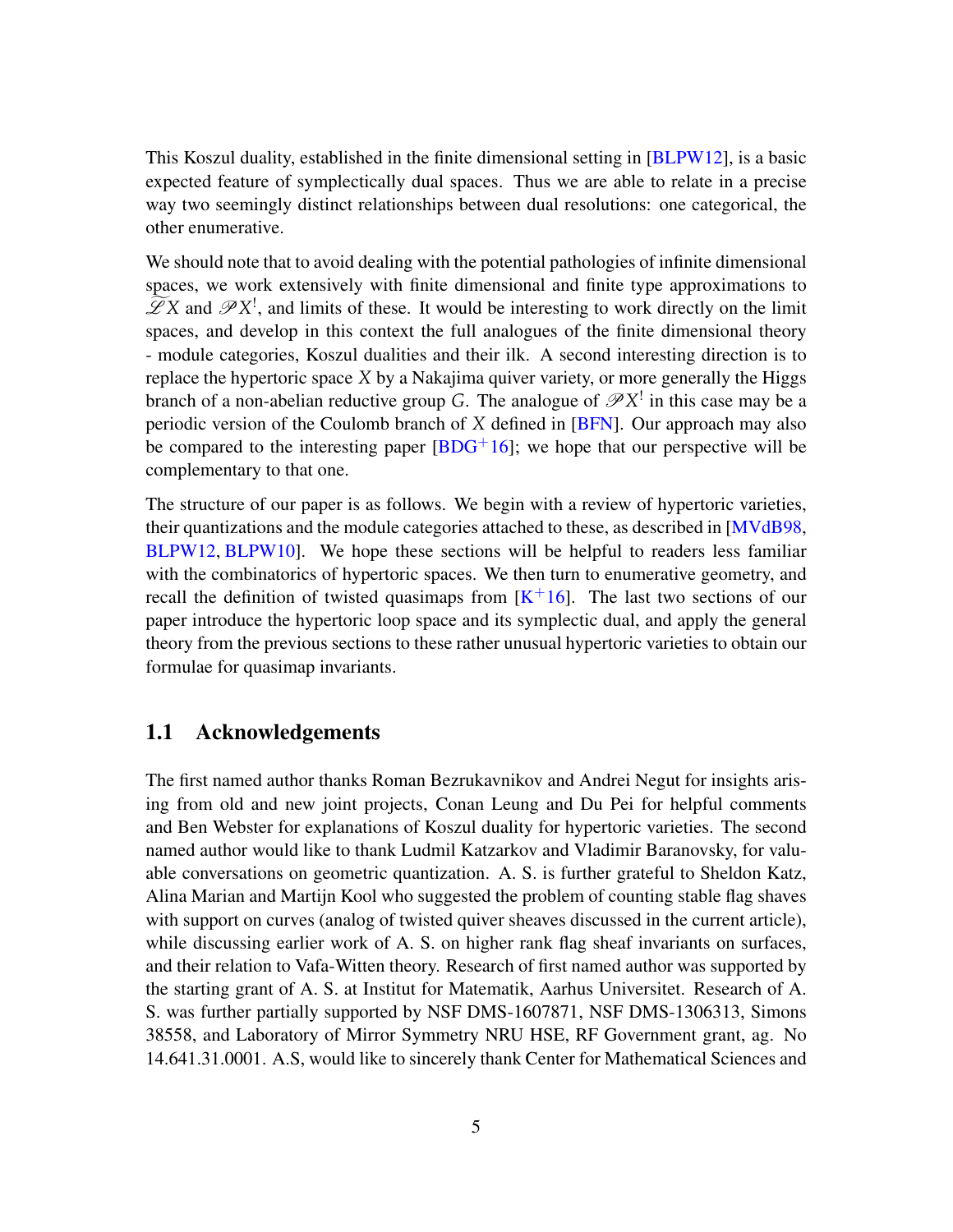Applications at Harvard University, as well as the Aarhus University department of mathematics, and the Laboratory of Mirror Symmetry in Higher School of Economics, Russian federation, for their support. S.-T. Y. was partially supported by NSF DMS-0804454, NSF PHY-1306313, and Simons 38558.

## <span id="page-5-0"></span>2 Symplectic resolutions and symplectic duality

We summarize the general features of symplectic duality, before passing to the hypertoric setting in the next section.

Definition 2.1 *Let X be a smooth complex variety equipped with an algebraic symplectic form* Ω *and an action of* **C**<sup>×</sup> *scaling* Ω *by a nontrivial character. We call X a conical symplectic resolution if*

- *The natural map*  $X \to \text{Spec } H^0(X, \mathscr{O}_X)$  *is proper and birational.*
- *The induced*  $\mathbb{C}^{\times}$ -action on Spec  $H^{0}(X,\mathscr{O}_{X})$  contracts it to a point.
- *The minimal symplectic leaf of* Spec  $H^0(X, \mathscr{O}_X)$  *is a point.*

The last condition is to avoid cases such as  $X = \mathbb{C}^2$ , and can often be removed at the cost of slightly more cumbersome statements. Famous examples include the Springer resolution  $T^{\vee}G/B$ , moduli of framed sheaves on  $\mathbb{C}^2$  and Nakajima quiver varieties.

We fix a maximal torus *T* of the group of (complex) hamiltonian automorphisms of *X*, which we assume, for simplicity, acts with isolated fixed points on *X*. The ring of algebraic functions on *X* can be quantized to obtain an **N**-graded noncommutative algebra *U<sub>I</sub>* depending on a parameter  $\eta \in H^2(X, \mathbb{C})$ . Given a cocharacter  $\zeta$  of *T* with isolated fixed points on *X*, we can decompose  $U_{\eta}$  into subalgebras  $U_{\eta}^+$ ,  $U_{\eta}^-$ ,  $U_{\eta}^0$  scaled positively, negatively or not at all by *ζ*.

Category  $O$  is defined as the category of finitely generated modules over  $U_{\eta}$  on which  $U^{\dagger}_{\eta}$  acts locally finitely.

In [\[BLPW16\]](#page-42-6), the authors define a symplectic duality between two conical symplectic resolutions *X* and *X* ! as

- Isomorphisms  $T \cong H^2(X^!, \mathbb{C}^\times)$  and  $T^! \cong H^2(X, \mathbb{C}^\times)$ , identifying certain root hyperplanes defined in [\[BLPW16\]](#page-42-6). In particular, any choice of cocharacter *ζ* of *T* determines a choice of  $\eta \in H^2(X^!, \mathbb{C})$ , and vice-versa.
- A Koszul duality (see Definition [4.2\)](#page-14-1) between category  $\mathcal O$  of *X* and category  $\mathcal O$  of *X*<sup>1</sup>, where the parameters *ζ*, *η* and  $-\zeta$ <sup>1</sup>,  $-\eta$ <sup>1</sup> are identified by the above.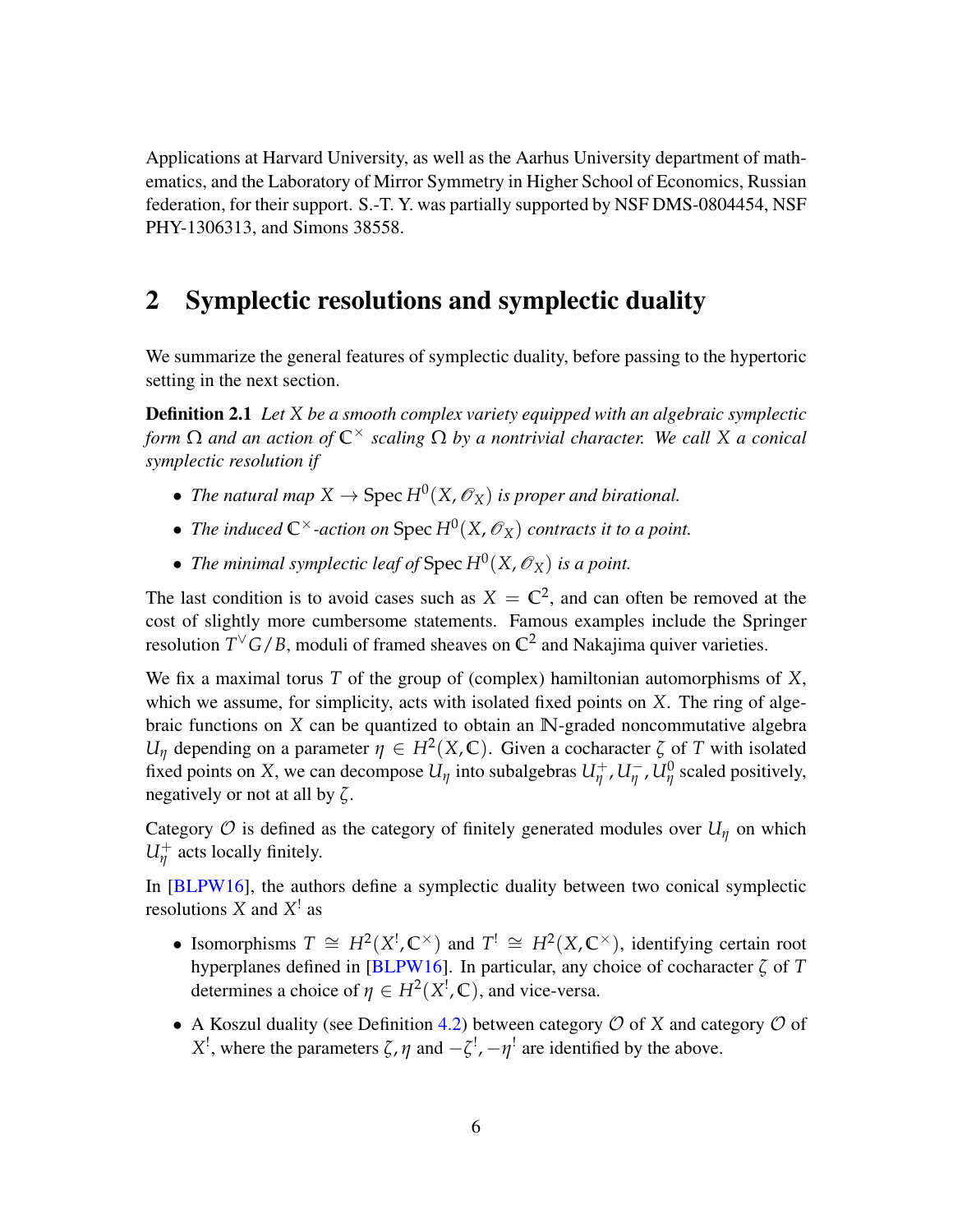The original symplectic duality, from this perspective, was the Koszul duality of Category  $\mathcal O$  for a reductive Lie algebra g and its Langlands dual  $\mathfrak g^L$ , together with its extension to parabolic and singular variants [\[Soe90,](#page-44-5) [BG86,](#page-42-7) [BGS96\]](#page-42-8).

A physical interpretation of Koszul duality in the context of symplectic duality was given in [\[BDGH16\]](#page-41-4), where it is explained as a correspondence of boundary conditions for supersymmetric gauge theories in three dimensions.

# <span id="page-6-0"></span>3 Hypertoric varieties

In this section we define our main geometric actors: the hypertoric varieties introduced in [\[BD00\]](#page-41-5). For a survey of these spaces, see [\[Pro06\]](#page-44-6).

Fix the following data:

- 1. A finite set *E*.
- 2. A short exact sequence of complex tori

<span id="page-6-1"></span>
$$
1 \to G \to D \to T \to 1,\tag{3}
$$

with an isomorphism  $D = (\mathbb{C}^\times)^E$ .

3. A character *η* of *G*.

To these choices we will associate a hypertoric variety. Let  $g, \delta, t$  be the complex lie algebras of *G*, *D*, *T*. We require that  $\mathfrak{d}_\mathbb{Z} \to \mathfrak{t}_\mathbb{Z}$  be totally unimodular, i.e. the determinant of any square submatrix (for a given choice of integer basis) is one of  $-1, 0, 1$ . This will ensure that our hypertoric variety is a genuine variety and not an orbifold. We also assume that no cocharacter of *G* fixes all but one of the coordinates of  $\mathbb{C}^E$ .

Let  $V := \text{Spec } \mathbb{C}[z_e | e \in E]$ ; then *D* acts by hamiltonian transformations on  $T^{\vee}V =$ Spec  $\mathbb{C}[z_e, w_e | e \in E]$ , equipped with the standard symplectic form  $\Omega := \sum_{e \in E} dz_e \wedge$  $dw_e$ . A moment map  $\mu_D: T^{\vee}V \to \mathfrak{d}^{\vee}$  is given by

$$
\mu_D(z,w)=(z_e w_e).
$$

We have the exact sequence

$$
0 \to \mathfrak{g} \xrightarrow{\partial} \mathfrak{d} \to \mathfrak{t} \to 0 \tag{4}
$$

and its dual

$$
0 \to \mathfrak{t}^{\vee} \to \mathfrak{d}^{\vee} \xrightarrow{\partial^{\vee}} \mathfrak{g}^{\vee} \to 0.
$$
 (5)

The pullback  $\mu_G = \partial^{\vee} \circ \mu_D$  defines a moment map for the *G* action on  $T^{\vee}V$ . Fix a character  $(\eta, \lambda) \in \mathfrak{g}_{\mathbb{Z}}^{\vee} \oplus \mathfrak{g}^{\vee}$ .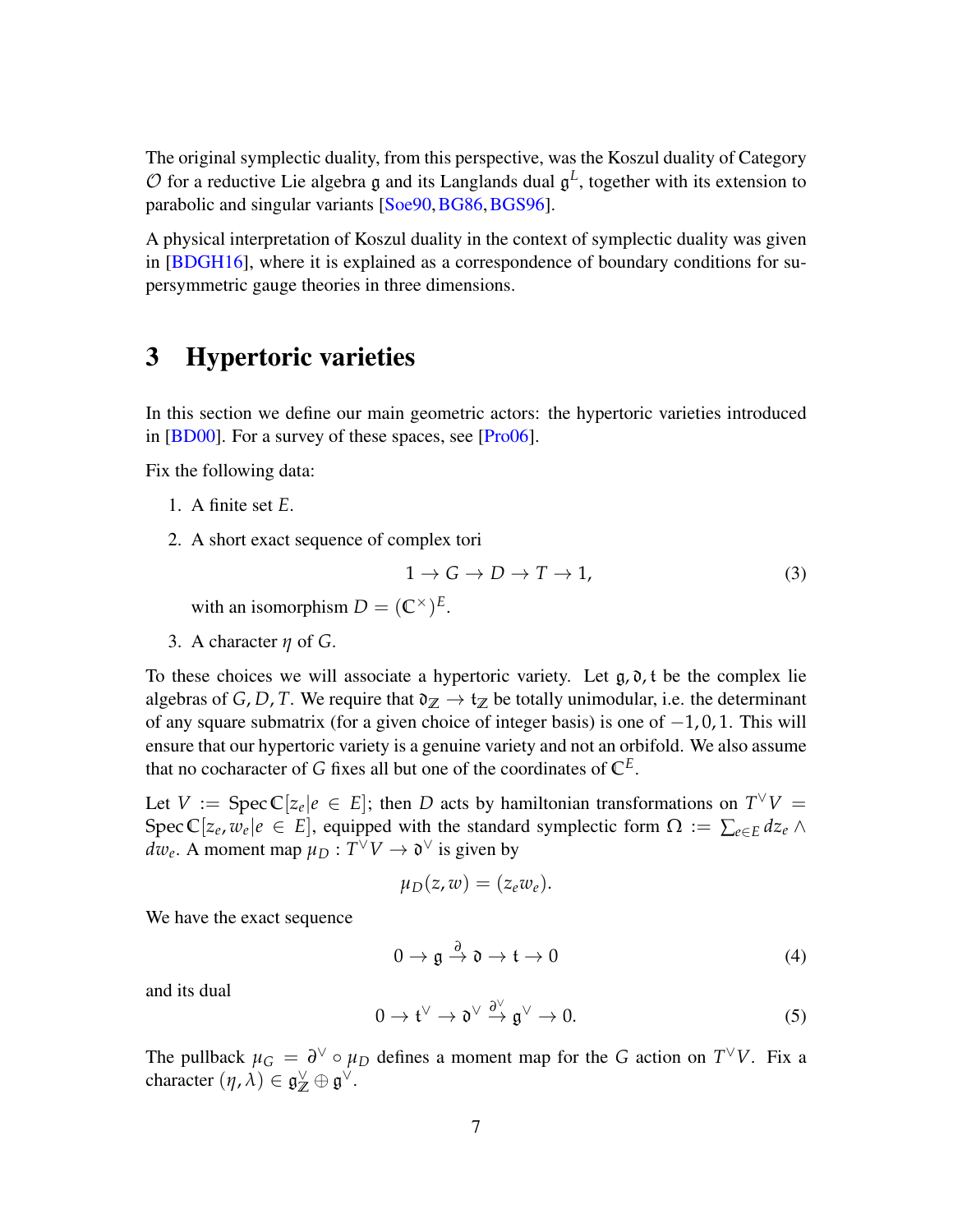#### Definition 3.1 *Let*

<span id="page-7-1"></span>
$$
X_{\eta,\lambda} := \mu_G^{-1}(\lambda) \, \text{ and } \, G \tag{6}
$$

*where for U a G-variety, U*  $\parallel$ <sub>*η*</sub> *G indicates the GIT quotient* Proj $\bigoplus_{m\in\mathbb{N}}\{f \in \mathcal{O}(U) :$ <br> $\int_{0}^{*} f_{m}(x)dx$  $g^* f = \eta(g)^m f$ .

We will henceforth always assume that  $\eta$  is suitably generic, in which case  $X_{\eta,\lambda}$  is smooth; this holds away from a finite set of hyperplanes. We write  $X_{\eta} := X_{\eta,0}$ , which we sometimes abbreviate further to *X*. The Kirwan map gives identifications  $H^2(X_\eta, \mathbb{Z}) \cong \mathfrak{g}_{\mathbb{Z}}^{\vee}$ **Z** and  $H_2(X_\eta, \mathbb{Z}) \cong \mathfrak{g}_{\mathbb{Z}}$ , and  $X_\eta$  carries a real symplectic form of class  $\eta$ , for which the action of the compact subtorus of *T* is Hamiltonian.

*X* inherits an algebraic symplectic structure from its construction via symplectic reduction. The induced *T* action on *X* is Hamiltonian. There is a further action of  $\mathbb{C}_h^{\times}$  $\frac{\lambda}{h}$  dilating the fibers of  $T^{\vee}V$ , which scales the symplectic form by  $\hbar$ . This preserves  $\mu_G^{-1}$  $G^{-1}(0)$ , and descends to an action of  $\mathbb{C}_{h}^{\times}$  $\frac{\alpha}{\hbar}$  on *X* commuting with the action of *T*.

The natural map  $X_{\eta} \to \text{Spec } H^0(X_{\eta}, \mathscr{O}_{X_{\eta}})$  is proper and birational, and defines a symplectic resolution.

### <span id="page-7-0"></span>3.1 Hyperplane arrangements and their bounded and feasible chambers

In the next few subsections we introduce some notions from linear programming which capture both the geometry of *X* and the behavior of modules over its quantization. This material is covered in greater generality in [\[BLPW12\]](#page-42-3).

To the sequence [3](#page-6-1) and the character *η* we associate a 'polarized hyperplane arrangement' as follows.

Let  $\mathfrak{t}_\mathbb{R}^\vee \to \mathfrak{d}_\mathbb{R}^\vee$ **R** ∂<sup>∨</sup> g<sub>⊠</sub>  $\frac{R}{R}$  be the induced short exact sequence of dual lie algebras, and let  $f_{\eta}^{\vee} = (\partial^{\vee})^{-1}(\eta)$ . It is an orbit of  $f_{\mathbb{R}}^{\vee}$  $\frac{1}{R}$ ; in [\[BLPW12\]](#page-42-3) the corresponding object is denoted *V***R**.

**Definition 3.2** Let  $A_{\eta}$  be the affine hyperplane arrangement on  $\mathfrak{t}_R^{\vee}$  whose hyperplanes  $H_e = \{d_e = 0\}$  are the intersections of  $\mathfrak{t}_\eta^\vee$  with the coordinate hyperplanes of  $\mathfrak{d}_\mathbb{R}^\vee$ **R** *.*

Each hyperplane is cooriented, i.e. defines a positive half-space  ${d_e \ge 0}$  and a negative halfspace  $\{d_e \leq 0\}$ .

<span id="page-7-2"></span>Each sign vector  $\alpha \in \{+, -\}^E$  determines an intersection of halfspaces  $\Delta_{\alpha} = \{d_e \geq$  $0|α(e) = +} ∩ {d_e ≤ 0|α(e) = -}$  in  $tη^V$  $\not\parallel$ . We call such intersections chambers, and will sometimes abuse notation and call *α* itself a chamber.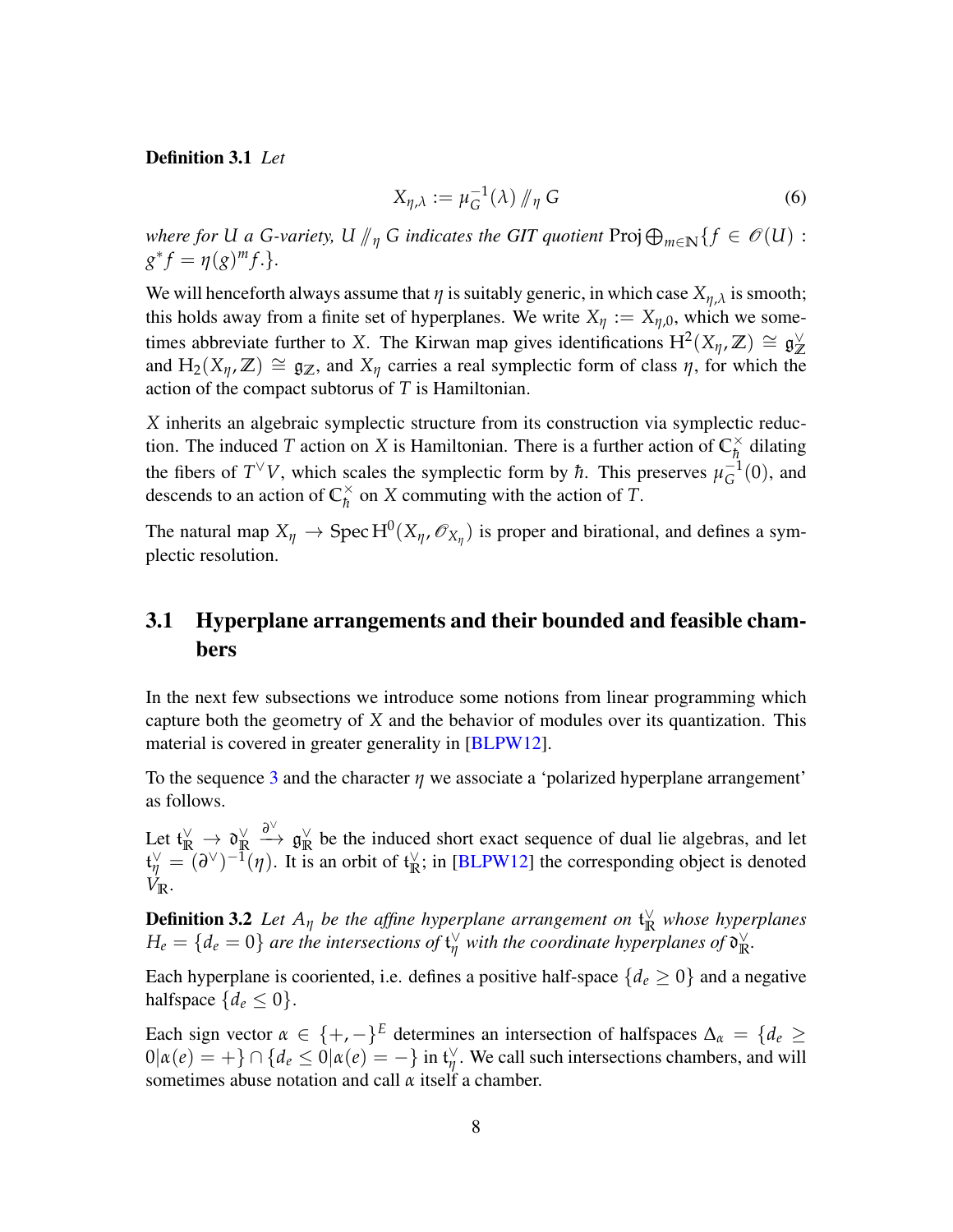**Definition 3.3** *We say*  $\alpha$  *is feasible if*  $\Delta_{\alpha}$  *is non-empty.* 

We write  $\mathcal{F}_{\eta}$  for the set of feasible sign vectors. The  $\Delta_{\alpha}$  for  $\alpha$  feasible are the chambers (in the usual sense) of  $A_n$ .

Let  $\Delta_{0,\alpha}$  be defined the same way as  $\Delta_{\alpha}$ , with  $\eta = 0$ . Fix  $\zeta \in \mathfrak{t}_{\mathbb{Z}}$ .

**Definition 3.4** *We say*  $\alpha$  *is bounded if*  $\langle \zeta, -\rangle$  *is bounded and proper on*  $\Delta_{0,\alpha}$ *.* 

This notion depends on  $\zeta$  but not  $\eta$ . We write  $\mathcal{B}^{\zeta}$  for the set of bounded chambers, and  $\mathcal{P}_{\eta}^{\zeta}$  for the set of bounded and feasible chambers.

<span id="page-8-1"></span>

Figure 1: A sample arrangement. We have indicated the gradient of  $\langle \zeta, -\rangle$  by an arrow. The  $d_e \geq 0$  halfspace for each edge *e* is indicated by a small arrow along the  $d_e = 0$ hyperplane. The chambers are intersections of half planes, labeled by sign vectors *α* ∈  $\{+,-\}^3$ . Bounded chambers are shaded.

### <span id="page-8-0"></span>3.2 Lagrangians from chambers

To each chamber  $\Delta_{\alpha}$ , we can associate a Lagrangian  $\mathfrak{L}_{\alpha} \subset X_{\eta}$  as follows:

<span id="page-8-2"></span>
$$
\mathfrak{L}_{\alpha} := \{ y_e = 0 | \alpha(e) = + \} \cap \{ x_e = 0 | \alpha(e) = - \} / \eta \, G. \tag{7}
$$

The lagrangian  $\mathfrak{L}_{\alpha}$  is nonempty precisely when  $\alpha$  is feasible. It is contracted to a point by flowing along the cocharacter  $\zeta$  precisely when  $\alpha$  is bounded. The chamber  $\Delta_{\alpha}$  may be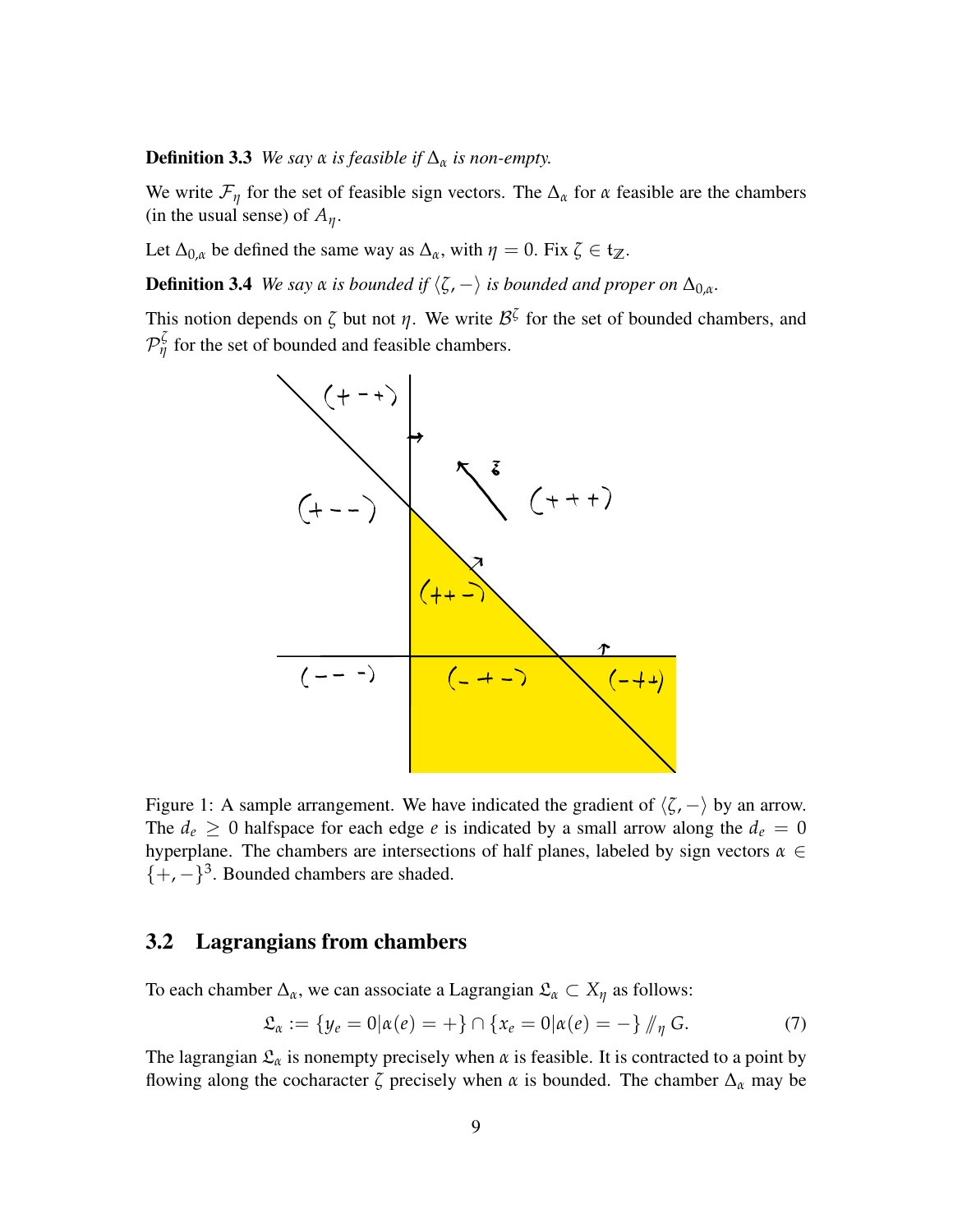recovered as the image of  $\mathfrak{L}_{\alpha}$  under the moment map  $\mu_{\mathbb{R}} : X_{\eta} \to \mathfrak{t}_{\eta}^{\vee}$  with respect to the real symplectic form on *Xη*.

These lagrangians capture the geometry of  $X_\eta$  in the following sense:

Proposition 3.5 *[\[BD00\]](#page-41-5) The union of* L*<sup>α</sup> over all feasible α is a deformation retract of Xη.*

We call this union the 'core' of *Xη*.

### <span id="page-9-0"></span>3.3 Vertices and torus fixed points

The vertices of our arrangement are indexed by *bases*, i.e. subsets  $b \subset E$  such that  $H_b := \bigcap_{e \in b} H_e$  is a point. Alternatively, they are the subsets indexing tuples of coordinate vectors in  $\mathfrak{d}_Q$  whose image in  $\mathfrak{t}_Q$  form a basis (our unimodularity assumption ensures that they in fact form a basis of  $t_{\mathbb{Z}}$ ). This shows that the set of bases **B** does not depend on the choice of *η*.

Definition 3.6  $\,$   $Let \ \phi_b: \mathbb{Z}^b \rightarrow \mathfrak{t}_{\mathbb{Z}}^\vee$ **Z** *be the isomorphism defined by the* dual *basis to the basis described above.*

<span id="page-9-3"></span><span id="page-9-2"></span>Lemma 3.7 *For generic ζ*, *η, the set of feasible and bounded chambers admits a bijection*

$$
\mu: \mathbb{B} \to \mathcal{P}_{\eta}^{\zeta} \tag{8}
$$

*fixed by the condition that*  $\Delta_{\mu(b)}$  *has*  $\zeta$ *-maximum*  $H_b$ .

Just as each chamber  $\Delta_{\alpha}$  defines a lagrangian, each base  $b \in \mathbb{B}$ , defines a *T*-fixed point  $p_b \in X_n$ .

**Lemma 3.8** *There is a bijection*  $\mathbb{B} \to X_n^T$ *η taking b to*

$$
p_b := \left(T^{\vee} \mathbb{C}^{E \setminus b} \cap \mu_G^{-1}(0)\right) / \! \! /_{\eta} G.
$$

The map  $\phi_b$ , in this interpretation, is given by taking linear combinations of the characters appearing in the normal bundle to  $p_b$  in  $X_\eta$ . On the other hand,  $\mathfrak{L}_{\mu(\alpha)}$  is the attracting cell of the fixed point  $p_b$  under the action of the cocharacter  $\zeta : \mathbb{C}^\times \to \mathbb{T}$ .

### <span id="page-9-1"></span>3.4 Equivariant and Kähler chambers

In this section, we describe the depence of  $X_\eta$  on the parameter  $\eta$ , and the dependence of the fixed locus  $X_{\eta}^{\mathbb{C}^{\times}}$  on the cocharacter  $\zeta : \mathbb{C}^{\times} \to T$ . This leads to the notion of root hyperplanes in  $\mathfrak{g}^{\vee}_{\mathbb{R}}$  $\frac{v}{R}$  and  $t_R$ .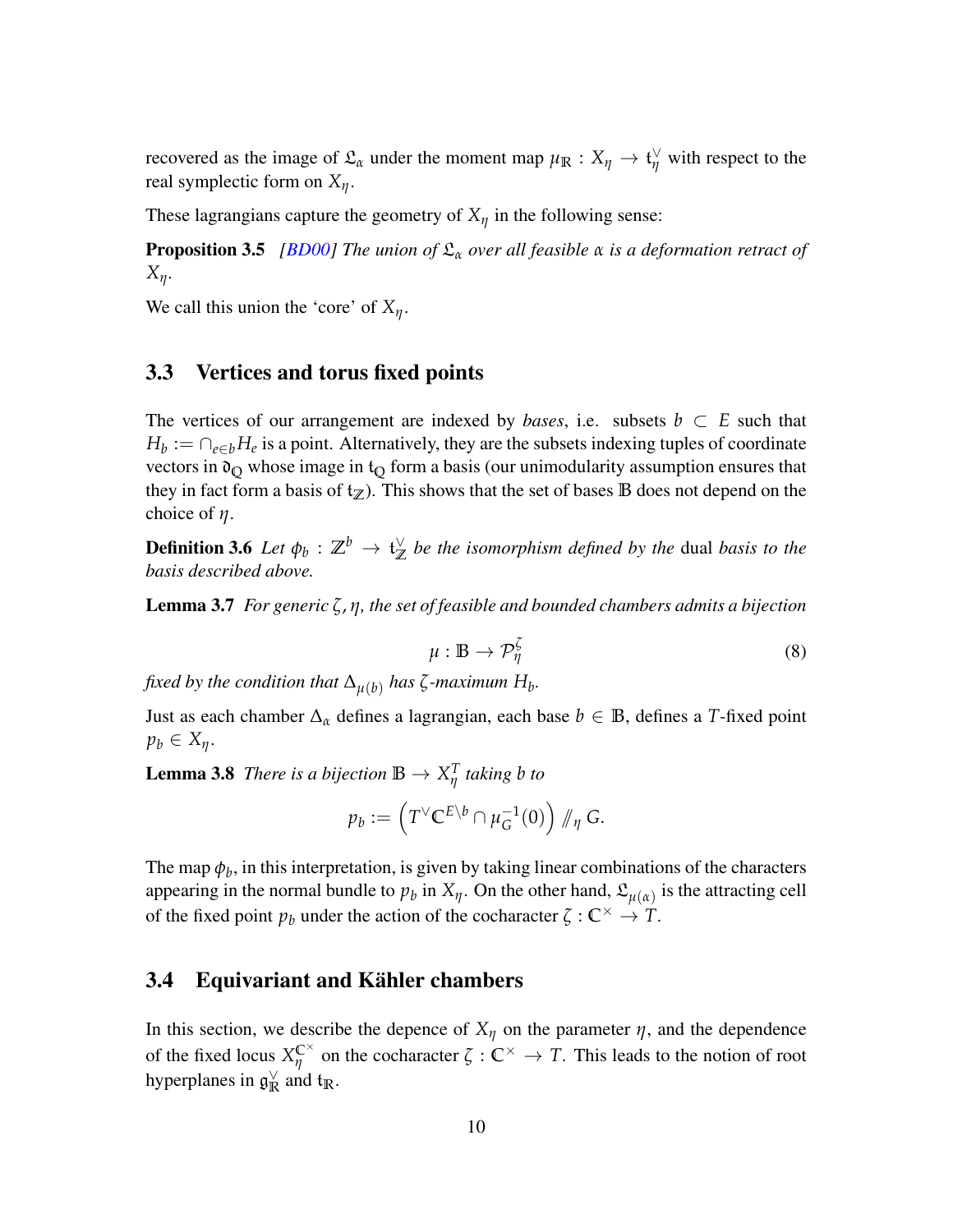**Definition 3.9** *The* support *of an element*  $y \in \mathfrak{d}_\mathbb{Z}$  *is the smallest coordinate subspace containing y*. A circuit  $\gamma$  *is a nonzero primitive element of*  $\mathfrak{g}_{\mathbb{Z}}$  *whose image in*  $\mathfrak{d}_{\mathbb{Z}}$  *has minimal support.* A root hyperplane *in*  $\mathfrak{g}^{\vee}_{\mathbb{R}}$  $\frac{1}{\mathbb{R}}$  *is a hyperplane*  $\gamma^{\perp} \subset \mathfrak{g}^{\vee}_{\mathbb{R}}$  *where*  $\gamma$  *is a circuit.* 

Proposition 3.10 *X<sup>η</sup> is smooth precisely when η does not lie on a root hyperplane.*

We write  $\mathfrak K$  for the set of connected components of the central arrangement in  $\mathfrak g_{\mathbb R}^{\vee}$  $\frac{v}{R}$  defined by the root hyperplanes, which we call Kähler chambers. Their importance for us lies in the following fact.

**Proposition 3.11** *The set of feasible chambers*  $\mathcal{F}_{\eta}$  *depends only on the Kähler chamber containing η.*

One may view this proposition as a combinatorial manifestation of the previous one, in the sense that as  $\eta$  approaches a root hyperplane, some chamber  $\Delta_{\alpha}$  will collapse to a lower-dimensional polytope, and correspondingly the lagrangian  $\mathfrak{L}_{\alpha} \subset X_{\eta}$  will collapse to a lower-dimensional variety, thus producing a singularity of *Xη*.

There is a second central arrangement attached to  $G \to D \to T$ , dual in a sense we shall make precise later.

**Definition 3.12** A cocircuit is a nonzero primitive element  $\chi$  of  $\mathfrak{t}_{\mathbb{Z}}^{\vee}$  whose image in  $\mathfrak{d}_{\mathbb{Z}}^{\vee}$ **Z** *has minimal support.* A root hyperplane *in*  $t_{\mathbb{R}}$  *is a hyperplane*  $\chi^{\perp} \subset t_{\mathbb{R}}$  *where*  $\chi$  *is a cocircuit.*

We define the equivariant chambers of the sequence  $G \to D \to T$  as the set of chambers of the central arrangement in  $t_R$  defined by the root hyperplanes. We write  $\mathfrak E$  for the set of equivariant chambers. Let  $\zeta : \mathbb{C}^{\times} \to T$  be a cocharacter, and write  $X^{\zeta}$  for the set of fixed points under the induced  $\mathbb{C}^{\times}$ -action. The following propositions are easily verified.

Proposition 3.13 *X ζ is discrete precisely when ζ lies in an equivariant chamber.*

Proposition 3.14 *The set of bounded chambers* B *ζ depends only on the equivariant chamber containing ζ.*

## <span id="page-10-0"></span>3.5 Symplectic duality for polarized hyperplane arrangements, or Gale duality

In the hypertoric setting, symplectic duality can be described in terms of an operation on polarised hyperplane arrangements known as Gale duality. Consider as above the sequence [3](#page-6-1) of tori, together with a character *η* of *G*. We also fix a cocharacter *ζ* of *T*. We define the Gale dual data to be

1. The set *E*.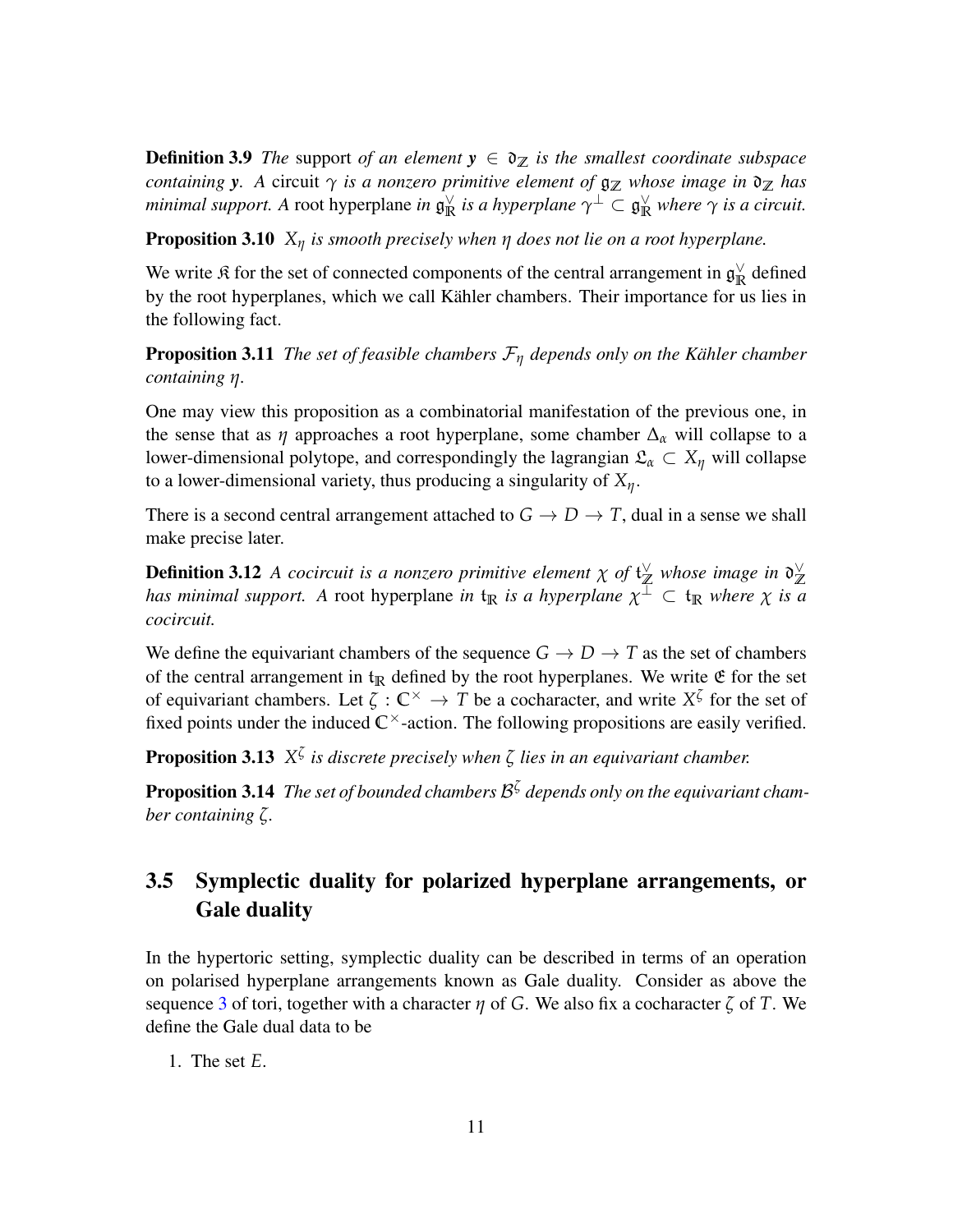2. The dual sequence of tori

<span id="page-11-0"></span>
$$
T^{\vee} \to D^{\vee} \to G^{\vee} \tag{9}
$$

with the induced isomorphism  $D^{\vee} \cong (\mathbb{C}^{\times})^E$ .

- 3. The character  $-\zeta$  of  $T^{\vee}$ .
- 4. The cocharacter  $-\eta$  of  $G^{\vee}$ .

Any construction starting from the first sequence and the parameters *η*, *ζ* may be performed starting from the second instead, using the parameters  $-\zeta$ ,  $-\eta$ . We decorate the result with a shriek :  $A^!$ ,  $U^!_{\eta}$ , etc.

Note that by definition we have  $E = E^!$ . In particular, the sets of sign vectors  $\{+,-\}^E$ for the Gale dual arrangements are canonically identified. Under this identification, the bounded and feasible chambers are exchanged. On the other hand, there is a natural bijection of the bases  $\mathbb{B} \cong \mathbb{B}^!$  given by taking  $b \subset E$  to its complement  $b^c \subset E$ .

One of the main results of  $[BLPW12]$  is that *X* and  $X^!$  are symplectically dual; we will spell this out in more detail below.



Figure 2: The integer points of two Gale dual arrangements. The significance of these points will become clear in Section [4.5.](#page-16-0) Chambers which correspond under the duality have been given matching colours. Colourless chambers appear only on one side of the duality. On the right, we have indicated the cocharacter *ζ* and the set of bounded chambers.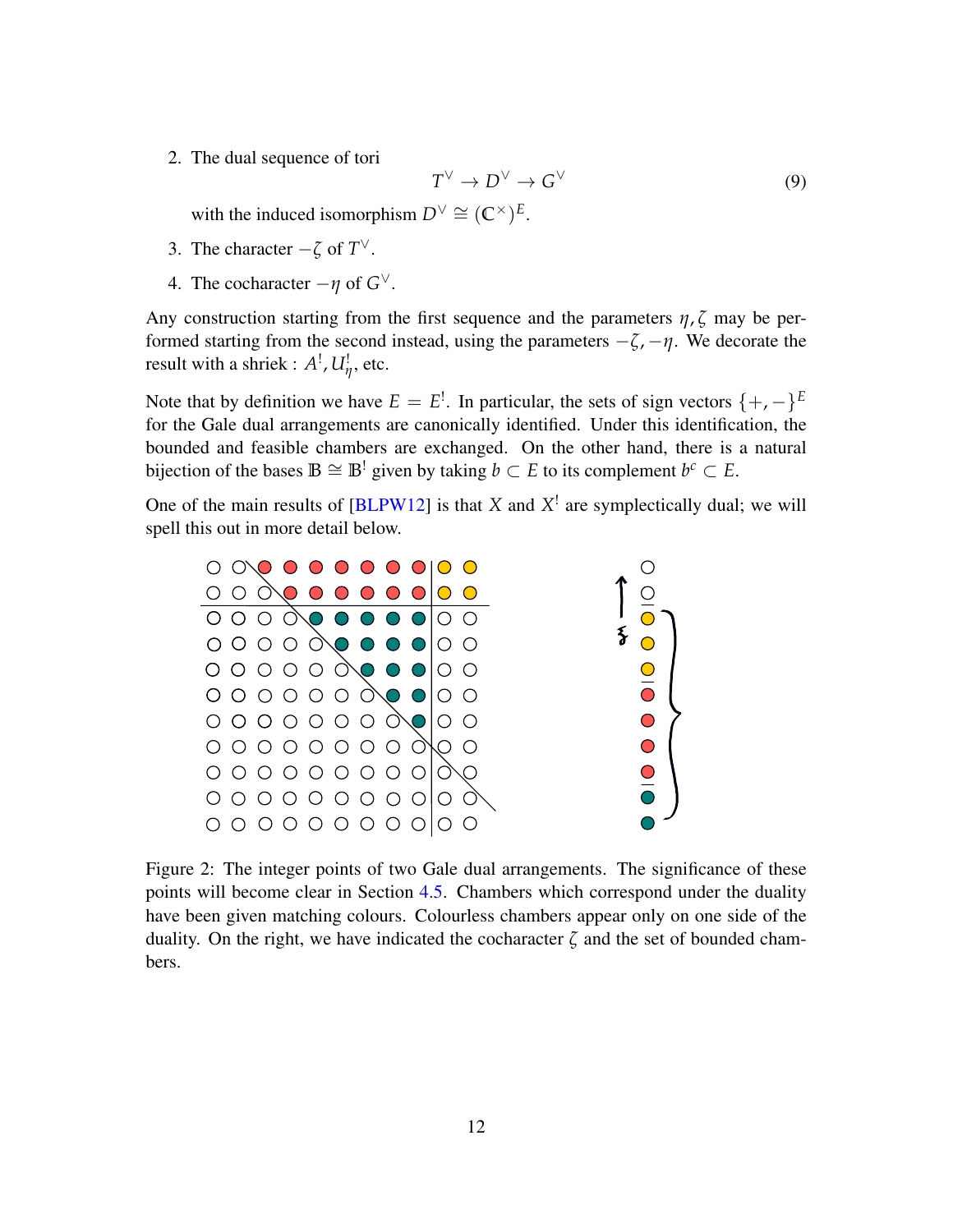### <span id="page-12-0"></span>3.6 Hypertoric varieties from graphs, or cographical hypertorics

In this section we explain how to associate a hypertoric variety to any directed graph Γ. This class of examples includes many of is often easier to grasp intuitively, while retaining most of the features of the general setting. We will take advantage of this intuitive presentation in our discussion of enumerative invariants.

Let *E* be the edge set of Γ, and *V* the set of vertices. Then we have a natural map of tori

$$
(\mathbb{C}^{\times})^V = \mathcal{C}^0(\Gamma, \mathbb{C}^{\times}) \xrightarrow{\partial} \mathcal{C}^1(\Gamma, \mathbb{C}^{\times}) = (\mathbb{C}^{\times})^E
$$

given by the coboundary map. Let  $G = (\mathbb{C}^{\times})^V / \mathbb{C}^{\times}$  be the quotient by the constant cochains; then we have a short exact sequence

$$
G \to C^1(\Gamma, \mathbb{C}^\times) \to T := H^1(\Gamma, \mathbb{C}^\times).
$$

Pick a sufficiently generic character *η* of *G*.

Definition 3.15 *Let*

$$
X_{\eta}(\Gamma)=T^{\vee} \mathbb{C}^{E} \mathbb{N}_{\eta} \ G.
$$

 $X_{\eta}(\Gamma)$  is by construction a hypertoric variety. We call hypertorics which arise in this way *cographical*. They are special cases of Nakajima quiver varieties, in which all of the vertices are given rank one.

The Gale dual  $X(\Gamma)^!$  of a cographical hypertoric is called graphical. When  $\Gamma$  is planar, the Gale dual is the cographical hypertoric associated to the dual graph.

<span id="page-12-1"></span>**Lemma 3.16** *The vertices*  $b \in \mathbb{B}$  *are indexed by the spanning trees of* Γ*; more precisely, each b* ⊂ *E is the set of edges* not *appearing in a spanning tree. The composition*  $g_{\mathbb{Z}}$  →  $\mathbb{Z}^E \to \mathbb{Z}^b$  of the coboundary map with the natural projection is thus an isomorphism, whose inverse is precisely  $\phi_b: \mathbb{Z}^b \to \mathfrak{g}_{\mathbb{Z}}.$ 

An important class of cographical hypertorics are obtained by 'abelianizing' more general quiver varieties. Consider a quiver  $Q$  with vertices  $v_i$  of fixed rank  $r_i$ .

Definition 3.17 *Define the* abelianization *Q*ab *to be the quiver obtained by splitting each*  $v_i$  into  $r_i$  new vertices  $v_i^j$  $j \neq j = 1,...,r_i$ , with a map between  $v_i^j$  $\int_{i}^{j}$  and  $v_{i'}^{j'}$ *i* 0 *for each map between*  $v_i$  *and*  $v_{i'}$ .

We view  $Q^{ab}$  as a directed graph. Given  $\eta \in C_0(Q^{ab}, \mathbb{Z})$ , we can form the cographical hypertoric  $X_\eta(Q^{ab})$ . The geometry and representation theory of  $X_\eta(Q^{ab})$  reflects that of the quiver variety attached to *Q*, while admitting a more combinatorial description [\[HP05\]](#page-43-7).

Although the results of this paper are not specific to hypertoric varieties arising from abelianization, they are an important source of motivation for us.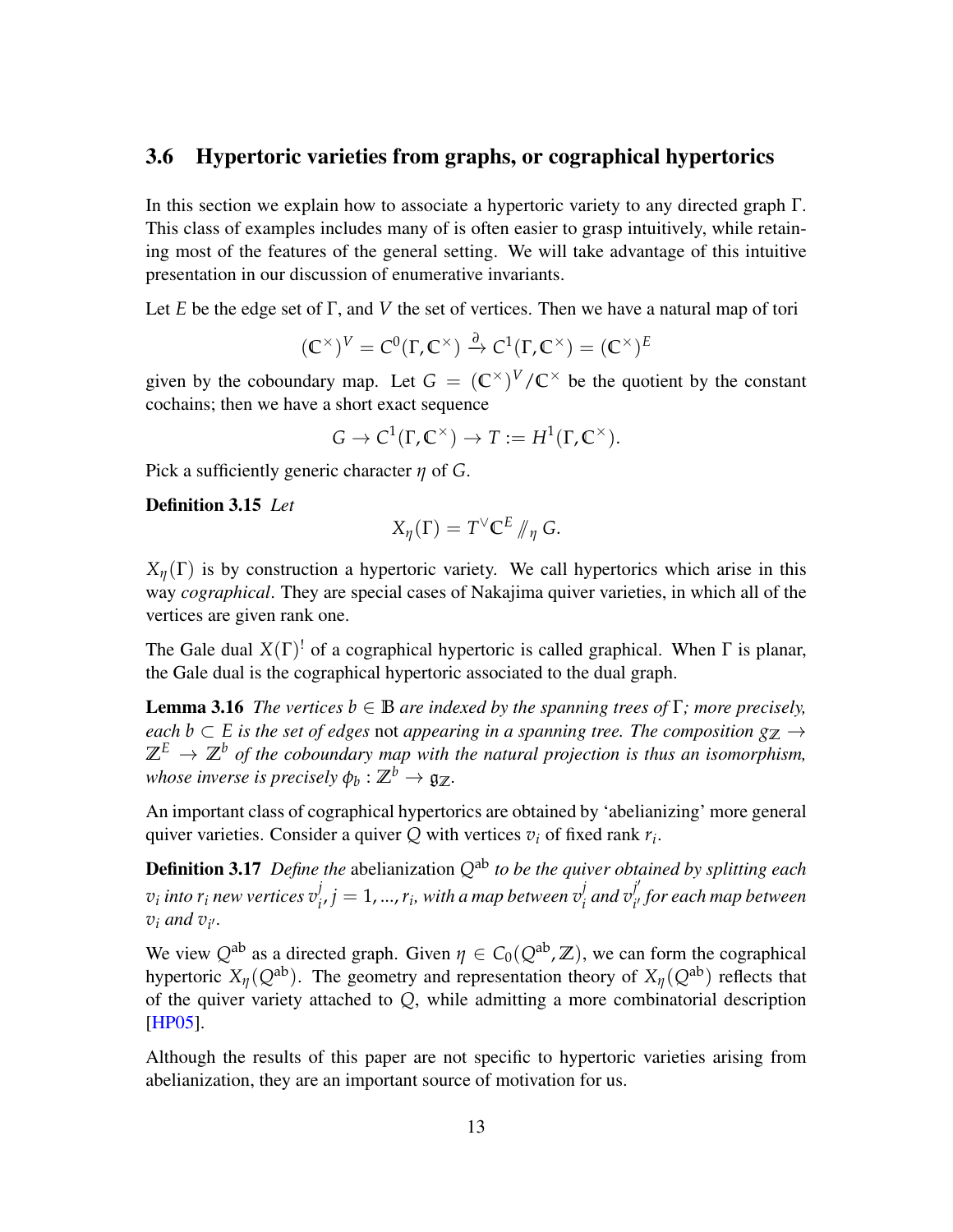# <span id="page-13-0"></span>4 Categories

In the following sections we will discuss various categories arising from the quantization of hypertoric varieties. We begin by establishing some general preliminaries on Koszul and highest-weight categories. The reader may wish to skip to Section [4.4](#page-15-0) and return as needed to the previous sections.

Roughly speaking, an abelian category *C* is Koszul if each simple object admits a projective resolution  $P^{\bullet} \to L$  that 'looks like' the classical Koszul resolution. The complexes *P* • are in turn the projective objects of a certain abelian subcategory *LPC*(*C*) of the category of chain complexes in *C*. We say *LPC*(*C*) is Koszul dual to *C*. The key feature for us will be an identification of Ext groups of simple objects on one side of the duality with Hom spaces of projective objects on the dual side.

We make this precise below, closely following the exposition in [\[BLPW16\]](#page-42-6), to which we refer for further details.

### <span id="page-13-1"></span>4.1 Mixed categories

Conside an abelian category  $\tilde{C}$  with a choice of 'weight'  $wt(L) \in \mathbb{Z}$  for each simple object  $L$ , with finitely many simples in any given weight.  $\tilde{C}$  is said to be mixed if whenever  $wt(L) \le wt(L')$  we have  $Ext^{\bullet}(L, L') = 0$ . As explained in [\[BGS96\]](#page-42-8), one may think of this as being 'graded semisimple'.

We suppose  $\tilde{C}$  has a Tate twist, i.e. an automorphism denote  $M \to M(1)$  on objects such that  $wt(L(1)) = wt(L) - 1$ . This allows us to define the category  $\tilde{C}/\mathbb{Z}$  with the same objects as  $\tilde{C}$ , but graded morphism spaces

$$
\mathrm{Hom}_{\tilde{C}/\mathbb{Z}}(M,M'):=\bigoplus_{d\in\mathbb{Z}}\mathrm{Hom}_{\tilde{C}}(M,M'(-d)).
$$

Let *P* be the direct sum of projective covers of all simples of weight 0 in  $\tilde{C}$ . Consider the graded ring

$$
R := \mathrm{Hom}_{\tilde{C}/\mathbb{Z}}(P, P).
$$

The category C of finite dimensional right-modules over R is said to be a degrading of  $\tilde{C}$ ; conversely,  $\tilde{C}$  is said to be a graded lift of  $C$ .

### <span id="page-13-2"></span>4.2 Koszul categories

Mixed categories admit the following generalization of the classical Koszul resolution. Recall that the head of a module is its largest semisimple quotient. A projective resolution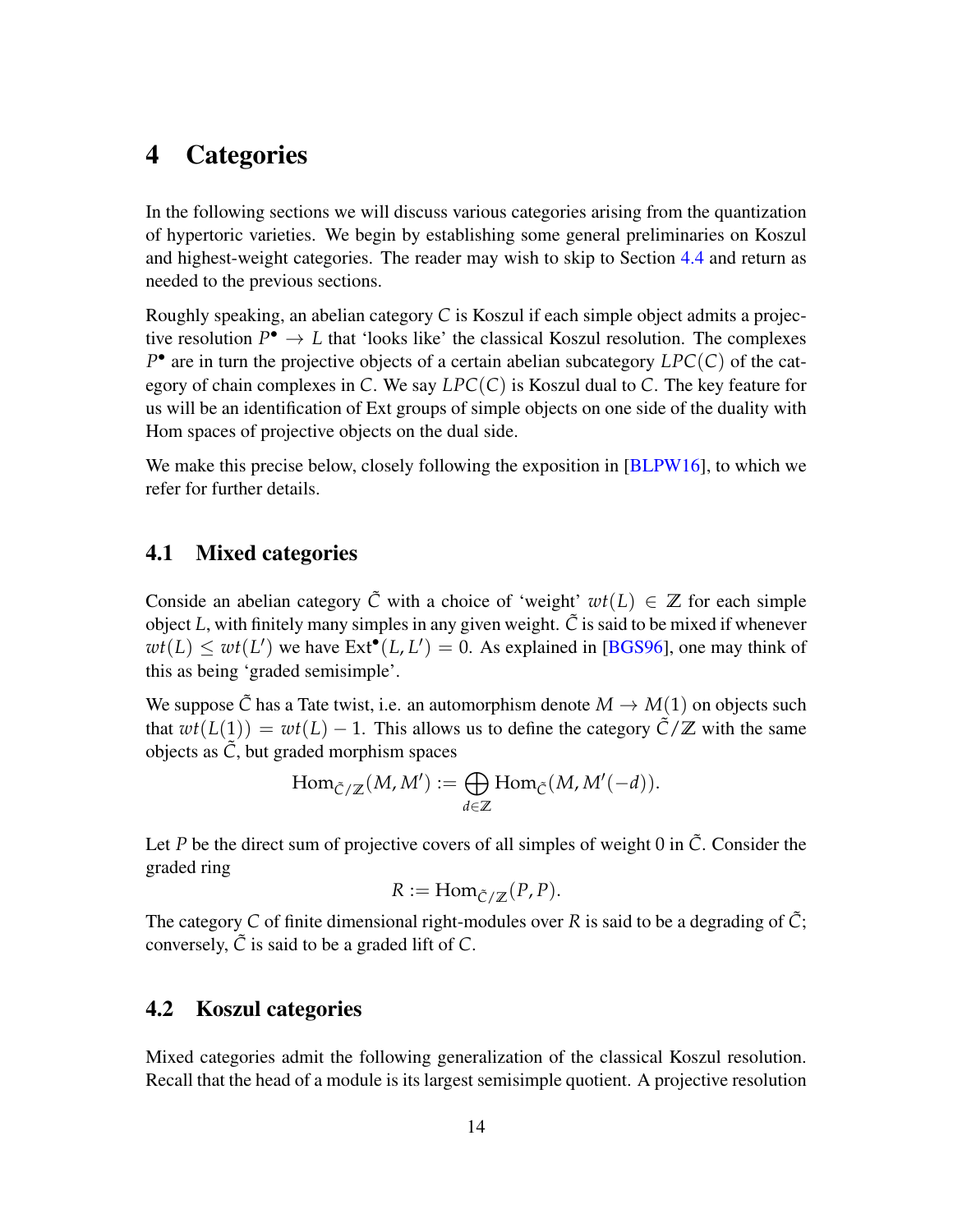$P_{\bullet} \rightarrow M$  in  $\tilde{C}$  is said to be *linear* if the heads of all indecomposable summands of  $P_j$  have weight *j*.

Definition 4.1 *An abelian category C is said to be Koszul if it admits a graded lift for which any minimal projective resolution of a simple weight zero module is linear. A graded algebra is said to be Koszul if its category of graded modules is Koszul.*

We write  $LPC(\tilde{C})$  for the category whose objects are linear projective complexes, and whose morphisms are chain maps; it is (somewhat surprisingly) abelian. The simple objects are indecomposable projectives supported in a single degree *j*. We can make  $LPC(\tilde{C})$  into a mixed category by weighting these simples with weight *j*.

There is a functor  $K_{\tilde{C}}: D^b(\tilde{C}) \to D^bLPC(\tilde{C})$  defined in [\[MOS09\]](#page-44-7), which is an equivalence precisely when the degrading of  $\tilde{C}$  is Koszul. In this case, it takes indecomposable projectives to the corresponding simples.

Let *C* and *C*<sup>!</sup> be Koszul, with graded lifts  $\tilde{C}$  and  $\tilde{C}$ <sup>1</sup>.

Definition 4.2 *A Koszul duality between C and C* ! *is an equivalence of mixed categories*

<span id="page-14-1"></span>
$$
\kappa: LPC(\tilde{C}) \to \tilde{C}^!.
$$

In particular, by precomposing with  $K_{\tilde{C}}$ , this defines a bijection between the indecomposable projectives  $P_\alpha$  of C and the simples  $L^!_\alpha$  of  $C^!$ .

Let  $L^! = \bigoplus_{\alpha} L^!_{\alpha}$  be the direct sum over all nonisomorphic simple objects in  $C^!$ , and let  $P = \bigoplus_{\alpha} P_{\alpha}$  be the direct sum over all nonisomorphic indecomposable projective objects in *C*. Kozsul duality implies an equality

$$
Ext^{\bullet}(L^!, L^!)=Hom(P, P)
$$

where the cohomological grading on the left-hand side corresponds to the grading induced by a graded lift of *P* on the right, and the idempotents given by projection to any given *α*-summand are identified.

### <span id="page-14-0"></span>4.3 Highest weight categories

Koszul duality plays well with the notion of highest weight categories, which appear frequently in representation theory.

Definition 4.3 *Let C be a category with simples Lα, projective covers P<sup>α</sup> and injective hulls*  $I_\alpha$  *indexed by*  $\alpha \in \mathcal{I}$ *, and let*  $\leq$  *be a partial order on*  $\mathcal{I}$ *.*  $\subset$  *is said to be highest weight if for each simple, there is an object V<sup>α</sup> and epimorphisms*

$$
P_{\alpha} \to V_{\alpha} \to L_{\alpha}
$$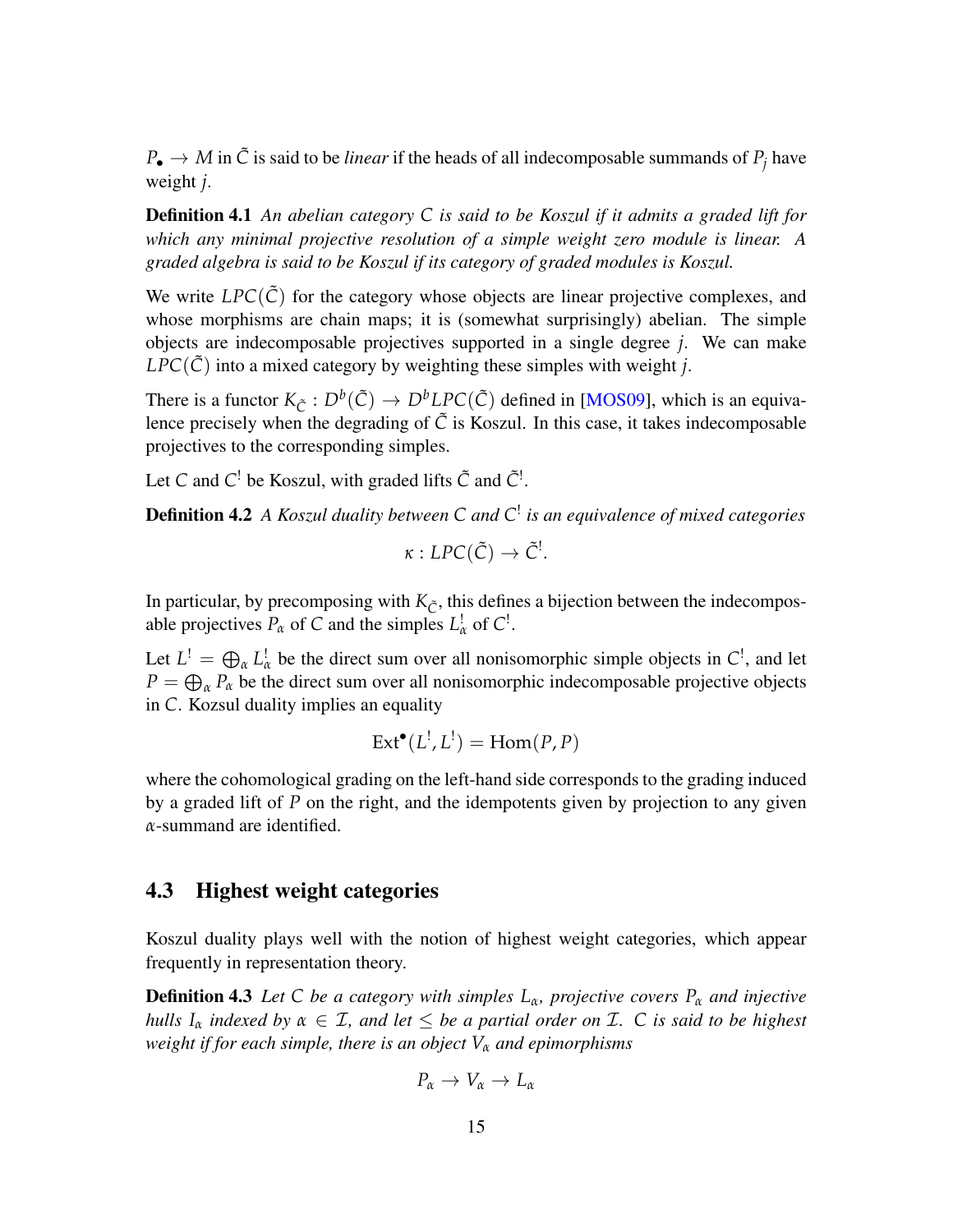*such that the kernel of the right-hand map is an extension of modules*  $L_{\beta}$ ,  $\beta < \alpha$ , whereas *the kernel of the left-hand map is an extension of modules*  $V_{\gamma}$ ,  $\gamma > \alpha$ . We call  $V_{\alpha}$  *a standard object.*

We will always further assume that  $\text{End}(V_\alpha) = \mathbb{C}$ . If  $C_{\leq \alpha}$  is the subcategory generated by  $L_\lambda$  with  $\lambda \leq \alpha$ , then  $V_\alpha$  may be characterised as the projective cover of  $L_\alpha$  in  $C_{\leq \alpha}$ . We call the injective hull  $\Lambda_{\alpha}$  of  $L_{\alpha}$  in  $C_{\leq \alpha}$  a *costandard* object.

Yet a third class of objects will play an important role for us.

**Definition 4.4**  $T \in \mathbb{C}$  *is* tilting *if it admits a filtration by standard objects and a filtration by costandard objects.*

One can show that indecomposable tilting objects are also indexed by  $\mathcal{I}$ , so that  $T_{\alpha}$  has largest standard submodule  $V_\alpha$  and largest costandard quotient  $\Lambda_\alpha$ .

### <span id="page-15-0"></span>4.4 Quantized hypertoric varieties

We now turn to certain Koszul categories arising from the quantization of hypertoric varieties. Consider the ring of differential operators  $D(\mathbb{C}^E) = \mathbb{C}\langle z_e, \partial_e | e \in E \rangle$ . It carries a natural homomorphism

$$
Sym \mathfrak{d} \to D(\mathbb{C}^E),
$$

taking the *e*th coordinate element  $\delta_e$  to the Euler operator  $z_e \frac{\partial}{\partial z}$  $\frac{\partial}{\partial z_e}$ . We think of *D*(**C**<sup>*E*</sup>) as a quantization of  $T^{\vee} \mathbb{C}^E$ , and the homomorphism as a quantization of the moment map  $T^{\vee} \mathbb{C}^E \to \mathfrak{d}^{\vee}$  for the action of *D*.

Fix  $η \in \mathfrak{g}^{\vee}_{\mathbb{Z}}$  $\chi$  and let ker  $\eta$  be the kernel of the induced map  $\text{Sym}_{\mathfrak{A}} \to \mathbb{C}$ . Via the inclusion Sym  $\mathfrak{g} \to \text{Sym} \mathfrak{d}$ , we may view ker  $\eta$  as a subspace of  $D(\mathbb{C}^E)^G$ .

Definition 4.5 *The hypertoric enveloping algebra is given by*

$$
U_{\eta} = D(\mathbb{C}^{E})^{G}/D(\mathbb{C}^{E})^{G} \langle \ker \eta \rangle.
$$

The definition of  $U_{\eta}$  is a quantum analogue of Definition [6.](#page-7-1) Indeed, the filtration of *U<sup>η</sup>* induced by the usual filtration on differential operators by order yields an associated graded algebra isomorphic to the coordinate ring  $\mathscr{O}(X) = \mathscr{O}(\mu^{-1}(0))^G$ .  $U_{\eta}$  was studied in detail by Musson and Van den Bergh in [\[MVdB98\]](#page-44-4) in the more general context of rings of torus-invariant differential operators.

The ring  $U_{\eta}$  arises from a sheaf on  $X_{\bar{\eta}}$ , where  $\bar{\eta}$  is another character of *G*. We recall this construction briefly below, for motivational purposes. Recall that the symplectic form on  $X_{\bar{\eta}}$  gives its structure sheaf  $\mathscr{O}_{X_{\bar{\eta}}}$  a Poisson bracket {-, -}. The following makes sense for a general  $\mathbb{C}^{\times}$ -equivariant symplectic variety.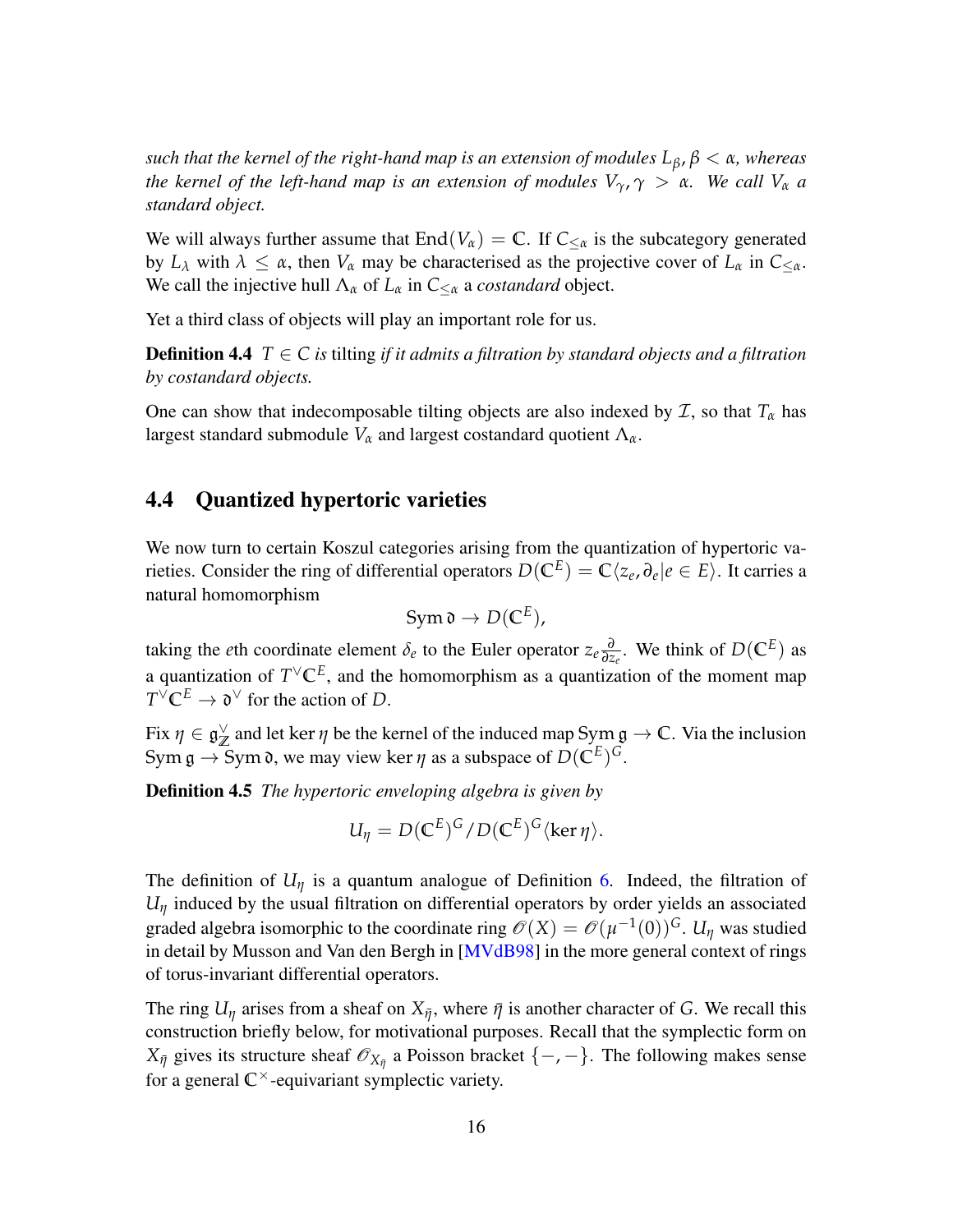**Definition 4.6** A quantization of  $\mathscr{O}_{X_{\bar{\eta}}}$  is a dilation-equivariant sheaf Q of flat  $\mathbb{C}[[\hbar]]$  algebras over  $X_{\bar{\eta}},$  with  $\hbar$  of dilation-weight n, together with a dilation-equivariant isomor $p$ *hism*  $Q/\hbar Q \cong O_X$ *, such that for any local sections*  $f$  ,  $g$  *of*  $O_X$  *and lifts*  $\tilde{f}$  ,  $\tilde{g}$  *to*  $Q$ , *the*  $\mathcal{E}$  *element*  $[\tilde{f}, \tilde{g}] \in \hbar \mathcal{Q}$  *has image*  $\{f, g\}$  *in*  $\hbar \mathcal{Q}$  / $\hbar^2 \mathcal{Q} \cong \mathcal{O}_X$ .

Analogous quantizations, for *X* a smooth symplectic variety (without  $\mathbb{C}^{\times}$  action), were studied by De Wilde and Lecomte  $[DWL83]$  and Fedosov  $[F+94]$  $[F+94]$  in the smooth setting. Fedosov's methods were extended to the algebraic setting by Bezrukavnikov and Kaledin in [\[BK04\]](#page-42-9). For symplectic resolutions, a theorem due to Losev [\[Los12\]](#page-44-8) identifies the space of  $\mathbb{C}^{\times}$ -equivariant quantizations with  $H^2(X_{\eta}, \mathbb{C})$  via a certain 'non-commutative period map'. The latter in turn equals  $\mathfrak{g}_C^{\vee}$  $\int_{\mathbb{C}}^{\vee}$  for the hypertoric variety *X*.

We consider the sheaf  $\mathcal{Q}_\eta$  associated to an integral (but otherwise generic) parameter *η* ∈ g ∨  $\chi$ <sup>2</sup>. The algebra of global sections of  $\mathcal{Q}_\eta$  is a **C**[[*h*]]-algebra with an action of **C**<sup>×</sup>. We can consider the subalgebra of  $\mathbb{C}^{\times}$ -finite elements, and specialise  $\hbar = 1$  to obtain a finitely generated algebra over **C**. This is precisely the algebra *Uη*.

It follows from the above that the global section ring of  $\mathcal{Q}_\eta$  does not depend on the choice of *η*¯. On the other hand, the functor of global sections, taking sheaves of Q*η*-modules to *U<sub>η</sub>*-modules, will be an equivalence of abelian categories only when  $\eta$  and  $\bar{\eta}$  are suitably compatible.

In the next sections, we discuss some particularly nice subcategories of  $U_\eta$  modules, which we will eventually relate to enumerative invariants.

### <span id="page-16-0"></span>4.5 Gelfand-Tsetlin modules

Definition 4.7 *The Gelfand-Tsetlin category* G*<sup>η</sup> of U<sup>η</sup> is the category of finitely generated modules M over U<sup>η</sup> such that we have an* Sym t *module decomposition*

<span id="page-16-1"></span>
$$
M = \bigoplus_{\mathfrak{m} \in \mathfrak{t}^{\vee}} M[\mathfrak{m}], \tag{10}
$$

*where the action of* Sym t *on M*[m] *factors through* Sym t/m*<sup>k</sup> for some k* ≥ 0*. Here* m *is a maximal ideal of* Sym t*.*

In order to describe this category more explicitly, it is useful to consider the *support* of a  $U_{\eta}$ -module M in  $\mathfrak{t}_{\mathbb{Z}}^{\vee}$  $\chi$ , meaning the set of weights which appear in the decomposition [10.](#page-16-1) The support of any fixed module equals the lattice points of a certain polytope, obtained by 'quantizing' the constructions of Section [4.8.](#page-19-0) Namely, to each sign vector  $\alpha \in \{+, -\}^E$  we associate the set of lattice points  $\Delta_{\alpha} = \{d_e \in \mathbb{Z}^{\geq 0} | \alpha(e) = +\} \cap \{d_e \in \mathbb{Z}^{\geq 0} | \alpha(e) = +\}$  $\mathbb{Z}^{\leq -1} | \alpha(e) = - \} \cap \mathfrak{t}_\eta^\vee$  $\gamma$ . We define the sets  $\mathcal{F}_{\eta}$  and  $\mathcal{B}^{\zeta}$  of feasible and bounded chambers as in Definitions [3.3](#page-7-2) and [3.4,](#page-8-1) replacing  $\Delta_{\alpha}$  by  $\Delta_{\alpha}$ .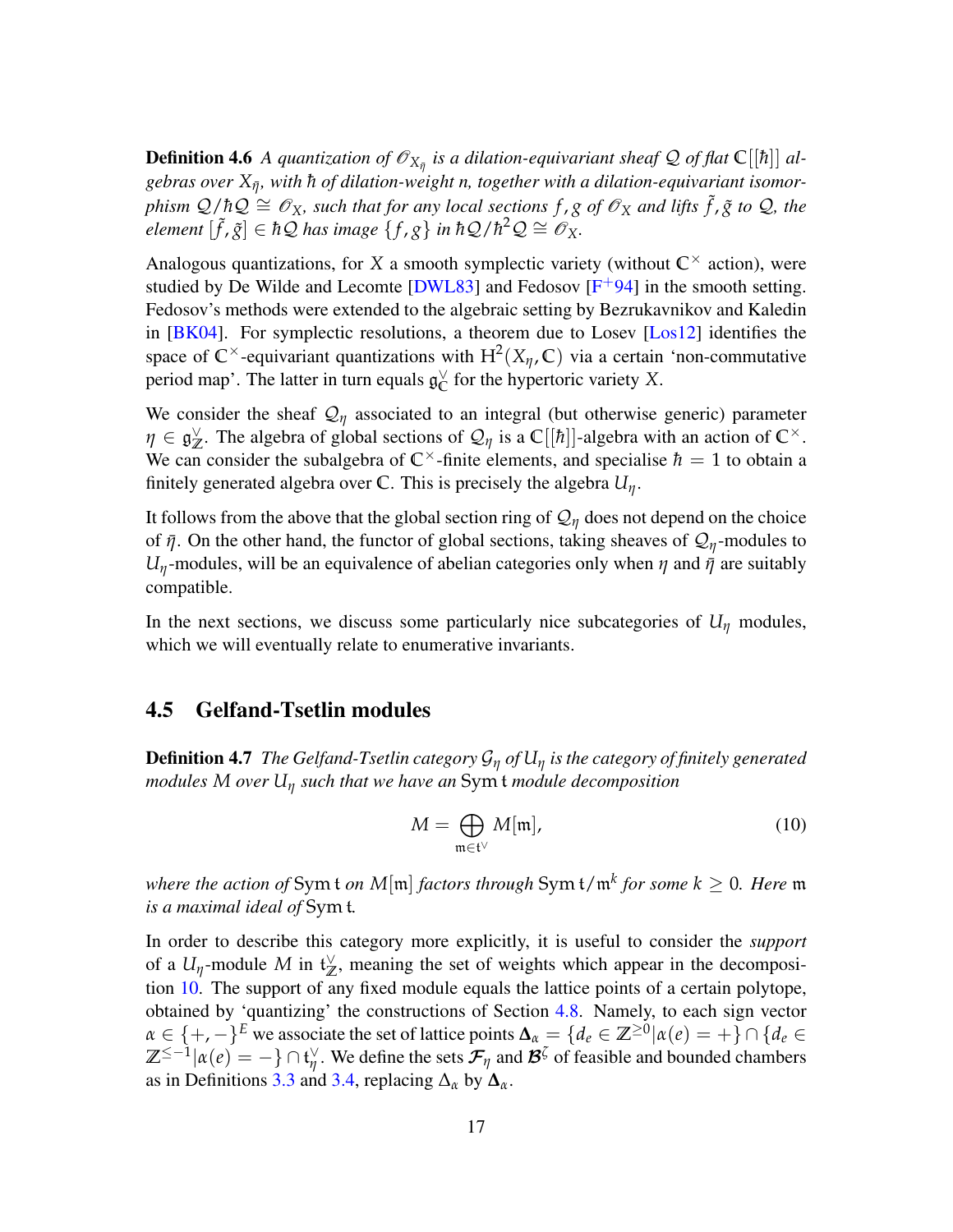**Lemma 4.8** *The support of any module*  $M \in \mathcal{G}_{\eta}$  *is a union of feasible chambers*  $\Delta_{\alpha}$ ,  $\alpha \in$  $\mathcal{F}_{\eta}$ *.* 

**Definition 4.9** *Let*  $\mu \in \mathfrak{t}_{\eta}^{\vee}$  $P^{(\kappa)}_{\mu}$  :=  $U_{\eta}/\langle \mathfrak{m}^k_{\mu} \rangle$  and let  $P_{\mu}$  be the projective limit of  $P_{\mu}^{(k)}$  as  $k$  *tends to infinity.* 

<span id="page-17-2"></span>Proposition 4.10 *We have an equality of vector spaces*

<span id="page-17-1"></span>
$$
Hom(P_{\mu}, M) = M[\mu].
$$
\n(11)

*Choose an element*  $\mu \in \Delta_{\alpha}$  *for each feasible*  $\alpha$ *. The modules*  $P_{\mu}$  *are a complete and irredundant set of indecomposable projective pro-objects in* G*η.*

Proof. This is proven in [\[MVdB98\]](#page-44-4); our notation is closer to [\[BLPW16,](#page-42-6) Section 3.4]. Equation [11](#page-17-1) is a direct consequence of the definition of  $P_\mu$ . Since taking weight spaces is an exact functor, it follow that  $P_\mu$  is projective. By hypothesis, Gelfand-Tsetlin modules are direct sums of their weight-spaces, from which it follows that the  $P_\mu$  form a complete set of projectives as  $\mu$  ranges over the weights of *T*. Determining when  $P_{\mu}$  and  $P_{\mu'}$  are isomorphic is the most delicate part of the proof; for  $\mu$ ,  $\mu'$  in the same chamber, the isomorphism is constructed from the action of the weight space  $U_{\eta}[\mu'-\mu]$ .

### **Definition 4.11** *Let*  $L_{\alpha}$  *be the simple quotient of*  $P_{\alpha}$ *.*

The *L<sup>α</sup>* for feasible sign vectors *α* form a complete and irredundant set of simple modules in  $\mathcal{G}_{\eta}$ . These simple objects are 'quantizations' of the lagrangians  $\mathcal{L}_{\alpha}$ . A concrete manifestation of this is Proposition [4.17,](#page-19-1) which the reader may want to read immediately before proceeding.

### <span id="page-17-0"></span>4.6 Quiver algebras

The description of projective objects as weight functors in Proposition [4.10](#page-17-2) implies the following handy description of the category  $G_\eta$ .

Let  $Q_E$  be the quiver algebra with indempotents  $e_\alpha$  for each  $\alpha \in \{+,-\}^E$ , an edge between vertices that differ by a single sign (in particular, edges in both directions), and relations imposing the equality of two-edge paths with the same start and endpoints. Let  $\hat{Q}_E$  be the completion with respect to the grading by path length.

<span id="page-17-3"></span>The significance of  $\hat{Q}_E$  stems from the following.

Proposition 4.12 *[\[MVdB98,](#page-44-4) Proposition 3.5.6 and Theorem 6.3] The category of finitely generated D*(**C***<sup>E</sup>* )*-modules which decompose as direct sums of generalized eigenspaces for the action of* Sym d *is equivalent to the category of finite dimensional modules over Q*ˆ *E.*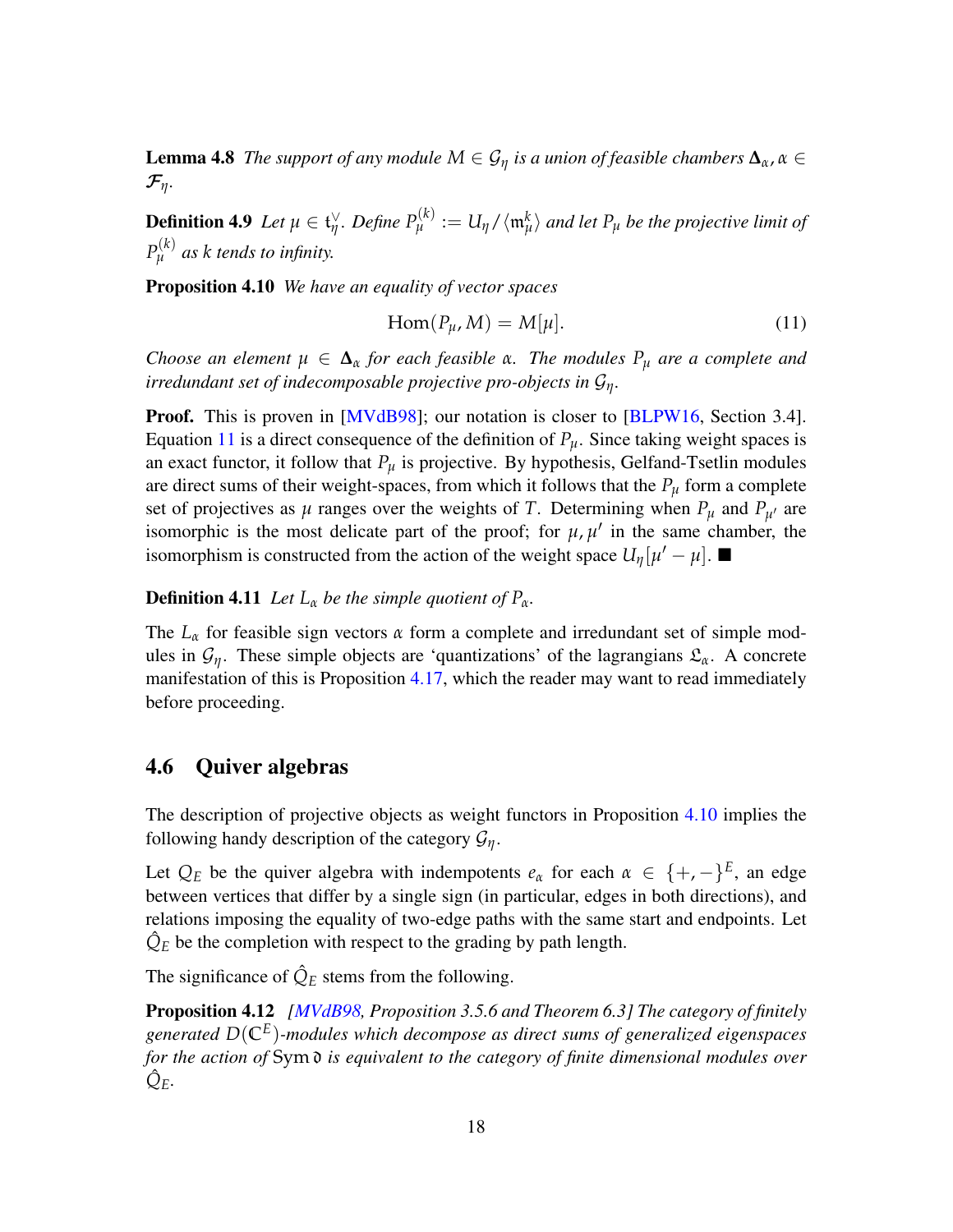Let  $\theta$  :  $\mathfrak{d} \to Q_E$  be the map taking  $\delta_e$  to  $\theta_e$ , where the latter is the sum over all  $\alpha \in$ {+, −}*<sup>E</sup>* of the two-edge composition which flips the *e*th coordinate twice.

### Definition 4.13 *Let*

$$
R:=Q_E/\theta(\mathfrak{g})
$$

*and let*  $\hat{R}$  *be the completion of*  $R$  *with respect to the length filtration. For*  $\eta \in \mathfrak{g}^{\vee}$ *, let e<sup>η</sup>* := ∑*α*∈F*<sup>η</sup> eα. Define*

$$
R_{\eta} := e_{\eta} Re_{\eta} \text{ and } \hat{R}_{\eta} := e_{\eta} \hat{R} e_{\eta}.
$$

Let  $P := \bigoplus_{\alpha \in \mathcal{F}_{\eta}} P_{\alpha}$  be the sum of all indecomposable projective modules.

Proposition 4.14 *We have*

$$
\hat{\mathcal{R}}_{\eta} = \text{End}(P). \tag{12}
$$

*The functor taking*  $M \in \mathcal{G}_{\eta}$  *to*  $Hom(P, M)$  *is an equivalence between*  $\mathcal{G}_{\eta}$  *and the category of finite dimensional modules over R*ˆ *η.*

**Proof.** This can be derived directly from Proposition [4.12.](#page-17-3) In terms of the description of  $G_n$  established in the previous section, however, we can understand this equivalence as follows. By Proposition [4.10,](#page-17-2) *P* is a projective generator of  $\mathcal{G}_{\eta}$ . Equation [11](#page-17-1) may be used to show End $(P) = \hat{R}_{\eta}$ , as in [\[MVdB98,](#page-44-4) Theorem 3.1.7].

### <span id="page-18-0"></span>4.7 The dual of G*<sup>η</sup>*

In this section, we study the Koszul dual of  $G_\eta$  from an algebraic perspective. In the following section, we will relate it to the symplectic dual *X* ! .

Consider the algebra

<span id="page-18-1"></span>
$$
R^{\zeta} := R / Re_{\zeta} R \tag{13}
$$

and its completion  $\hat{R}^{\zeta}$ . Let  $\mathcal{G}^{\zeta}$  be the category of finite dimensional  $(\hat{R}^!)^{\zeta}$ -modules. Just as the simples of  $\mathcal{G}_{\eta}$  were indexed by the *η*-feasible  $\alpha \in \{+,-\}^E$ , the simple modules of  $\mathcal{G}^{\zeta}$  are indexed by the  $\zeta$ -bounded *α*.

Let  $(R^!)^{-\eta}$  denote the algebra [13](#page-18-1) attached to the Gale dual arrangement [9.](#page-11-0)

**Theorem 4.15**  $R_{\eta}$  and  $(R^!)^{-\eta}$  are Koszul dual algebras.

**Proof.** This is [\[BLPW12,](#page-42-3) Lemma 8.25]. The proof amounts to a rather intricate calculation showing that a certain 'Koszul complex' with underlying vector space  $R^{-\eta} \otimes R^!$ *η* is exact.

<span id="page-18-2"></span>The key features of this Koszul duality for us are Corollaries [4.16](#page-18-2) and [4.17.](#page-19-1)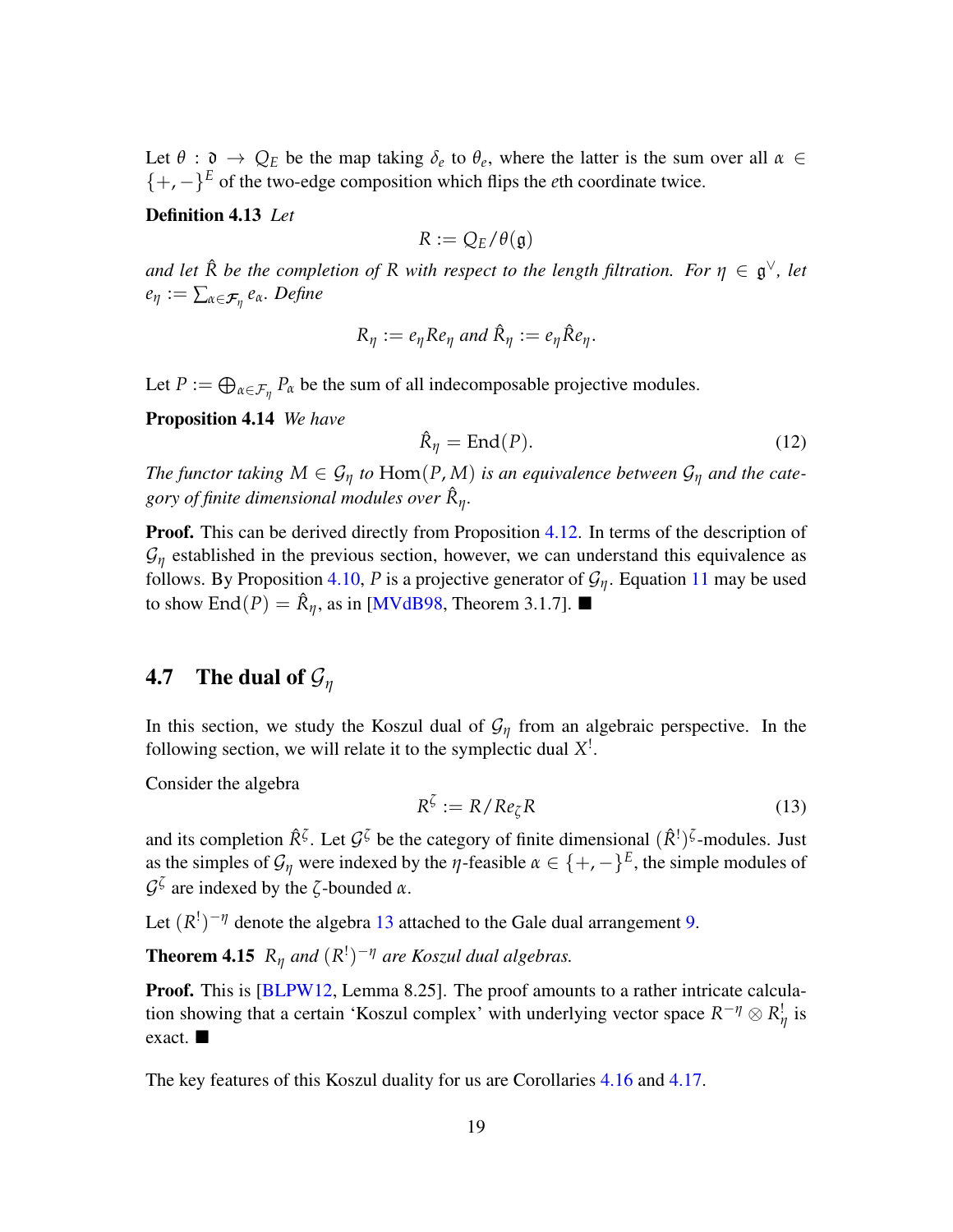**Corollary 4.16** *Let*  $L_{\alpha_1}$ ,  $L_{\alpha_2}$  *be simple modules in*  $\mathcal{G}_{\eta}$ *. Then* 

<span id="page-19-3"></span><span id="page-19-2"></span><span id="page-19-1"></span>
$$
\operatorname{Ext}^{\bullet}(L_{\alpha_1}, L_{\alpha_2}) = e_{\alpha_1}(R!)^{-\eta} e_{\alpha_2}.
$$
 (14)

We say that  $\bar{\eta}$  is *linked* to  $\eta$  if  $\mathcal{F}_{\bar{\eta}} = \mathcal{F}_{\eta}$ . Let  $\bar{\eta}$  and  $\eta$  be linked, and let  $L_{\alpha_1}, L_{\alpha_2}$  be two simple modules. Recall that  $\alpha_1$ ,  $\alpha_2$  also parametrize lagrangian subvarieties  $\mathfrak{L}_{\alpha_1}$ ,  $\mathfrak{L}_{\alpha_2}$   $\subset$  $X_{\bar{\eta}}$ , as in Section [3.2.](#page-8-0) The modules  $L_{\alpha_i}$  are, in a suitable sense, quantizations of these lagrangians. In particular, we have the following.

Corollary 4.17 *We have an isomorphism of graded vector spaces*

<span id="page-19-4"></span>
$$
H^{\bullet - \text{codim}}(\mathfrak{L}_{\alpha_1} \cap \mathfrak{L}_{\alpha_2}, \mathbb{C}) \cong \text{Ext}^{\bullet}(L_{\alpha_1}, L_{\alpha_2}). \tag{15}
$$

Here codim is the complex codimension of  $\mathfrak{L}_{\alpha_1} \cap \mathfrak{L}_{\alpha_2}$  in  $\mathfrak{L}_{\alpha_2}$ . The Yoneda product is given by a simple convolution rule, which we do not discuss here.

Proof. This follows from Corollary [4.17](#page-19-1) and [\[BLPW10,](#page-42-5) Theorem 6.1], which shows that the weight spaces  $e_{\alpha_1}(R^!)^{-\eta}e_{\alpha_2}$  are given by the left-hand side of Equation [15.](#page-19-2)

Heuristically, this identification may be understood as follows. The modules  $L_{\alpha_i}$  may be constructed by taking global sections of a sheaf of modules  $\mathcal{L}_{\alpha_i}$  over  $\mathcal{Q}_{\eta}$  supported along  $\mathfrak{L}_{\alpha_i}$ . Locally along  $\mathfrak{L}_{\alpha_1}$ , the sheaf  $\mathcal{Q}_\eta$  ressembles a sheaf of twisted differential operators, and the modules  $\mathcal{L}_{\alpha_i}$  ressemble regular holonomic modules over this sheaf. Such modules may be identified with constructible sheaves via the Riemann-Hilbert correspondence. In our particular case, this identifies the Ext groups (up to a shift) with  $\text{Ext}(\mathbb{C}_{\mathfrak{L}_{\alpha_1}}\mathbb{C}_{\mathfrak{L}_{\alpha_1}\cap\mathfrak{L}_{\alpha_1}})=H^{\bullet}(\mathfrak{L}_{\alpha_1}\cap\mathfrak{L}_{\alpha_2},\mathbb{C}),$  where Exts are taken in the constructible category of  $\mathfrak{L}_{\alpha_1}$ .

We can write the shift by codimension more explicitly via the following.

**Definition 4.18** *Given chambers*  $\alpha$ ,  $\beta \in \mathcal{B}^{\zeta}$ , *let*  $d_{\alpha,\beta}$  *be the length of the shortest path in* B *ζ from α to β. In other words, it is the minimal number of signs one can flip in* {+, −}*<sup>E</sup> to get from*  $\alpha$  *to*  $\beta$  *without leaving*  $\mathcal{B}^{\zeta}$ *.* 

*Geometrically,*  $d_{\alpha,\beta}$  *is the codimension of*  $\mathfrak{L}^!_\alpha \cap \mathfrak{L}^!_\beta \subset \mathfrak{L}^!_\beta$ *α , when this intersection is nonempty.*

### <span id="page-19-0"></span>4.8 Category  $\mathcal O$

A certain subcategory of  $G_n$  called category  $O$  plays a key role in the original definition of symplectic duality, and will play a starring role in this paper.

For each  $\zeta \in \mathfrak{t}$ , we have a decomposition  $U_{\eta} = U_{\eta}^+ \oplus U_{\eta}^0 \oplus U_{\eta}^-$  into elements scaled positively, fixed or scaled negatively by *ζ*.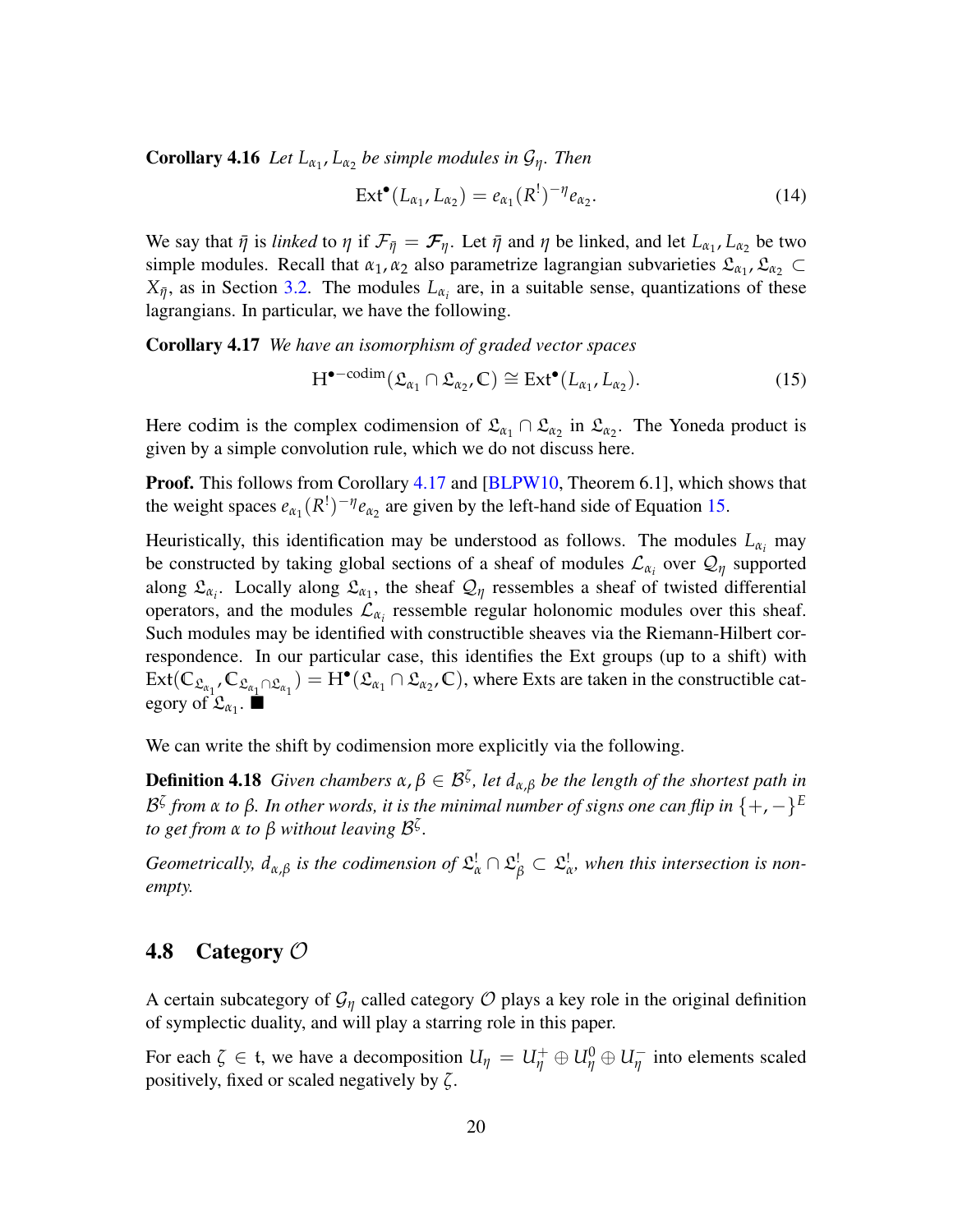**Definition 4.19**  $\mathcal{O}_{\eta}^{\zeta}$  *or 'algebraic category*  $\mathcal{O}'$  *is defined to be the abelian category of finitely generated Uη-modules on which U*<sup>+</sup> *<sup>η</sup> acts locally finitely.*

For each such  $\zeta$ , we have a left adjoint to the natural inclusion  $\mathcal{O}^{\zeta}_{\eta} \to \mathcal{G}_{\eta}$  given by the  $\zeta$ truncation functor  $\pi_\zeta: \mathcal{G}_\eta \to \mathcal{O}^\zeta_\eta.$  This takes a module  $M$  to its quotient by the subspace generated by  $M[\mu]$  for  $\mu$  lying in a  $\zeta$ -unbounded chamber. One can show that  $\pi_{\zeta}(P_{\alpha})$  is an indecomposable projective of  $\mathcal{O}_\eta^{\zeta}$ , nonzero exactly when  $\alpha \in \mathcal{B}^{\zeta} \cap \mathcal{F}_{\eta}$ . With some more work, one obtains the following, proven in [\[BLPW12\]](#page-42-3):

**Proposition 4.20**  $\mathcal{O}_\eta^{\zeta}$  is a highest weight category, with index set  $\mathcal{I}$  given by  $\mathcal{B}^{\zeta} \cap \mathcal{F}_{\eta}$ . For each  $\alpha \in \mathcal{B}^{\zeta} \cap \mathcal{F}_{\eta}$ , we denote by

$$
L_{\alpha}, P_{\alpha}, V_{\alpha}, T_{\alpha}
$$

the simple, projective, standard and tilting modules in  $\mathcal{O}_{\eta}^{\zeta}$  indexed by  $\alpha$ .

We fix  $\eta \in \mathfrak{g}_{\mathbb{Z}}^{\vee}$  $\chi$  and  $\zeta \in \mathfrak{t}_{\mathbb{Z}}$ , neither contained in a root hyperplane. One of the main features of symplectic duality for hypertorics is the following result, proven in [\[BLPW12,](#page-42-3) Corollary 4.20] using the results of [\[BLPW10\]](#page-42-5).

**Theorem 4.21** The category  $\mathcal{O}_{\eta}^{\zeta}$  is standard Koszul. Its Koszul dual is the category  $\mathcal{O}_{-\zeta}^{-\eta}$ −*ζ associated to the Gale dual data [9.](#page-11-0)*

Thus the quantizations of symplectically dual hypertorics  $X_{\eta}$  and  $X_{-\zeta}^{\dagger}$  are, in a suitable sense Koszul dual to each other.

As with  $G_\eta$ , there is a quiver description of category O. Let  $e_\zeta = \sum_{\alpha \notin \mathcal{B}^\zeta} e_\alpha$ . We have the algebra

$$
R_{\eta}^{\zeta} := R_{\eta} / R_{\eta} e_{\zeta} R_{\eta}
$$
 (16)

and its completed analogue  $\hat{R}_{\eta}^{\zeta}$ .

**Proposition 4.22**  $\mathcal{O}_\eta^{\zeta}$  is equivalent to the category of finite dimensional modules over  $\hat{\mathsf{R}}_\eta^{\zeta}$ .

**Proof.** This is (the integral case of) [\[BLPW12,](#page-42-3) Theorem 4.7].

### <span id="page-20-0"></span>4.9 Twisting functors and Ringel duality

This section reinterprets the right-hand side of Equation [14](#page-19-3) in terms of the quantization of *X* ! . The answer will be given in Proposition [4.24.](#page-21-0) We begin with some preliminaries.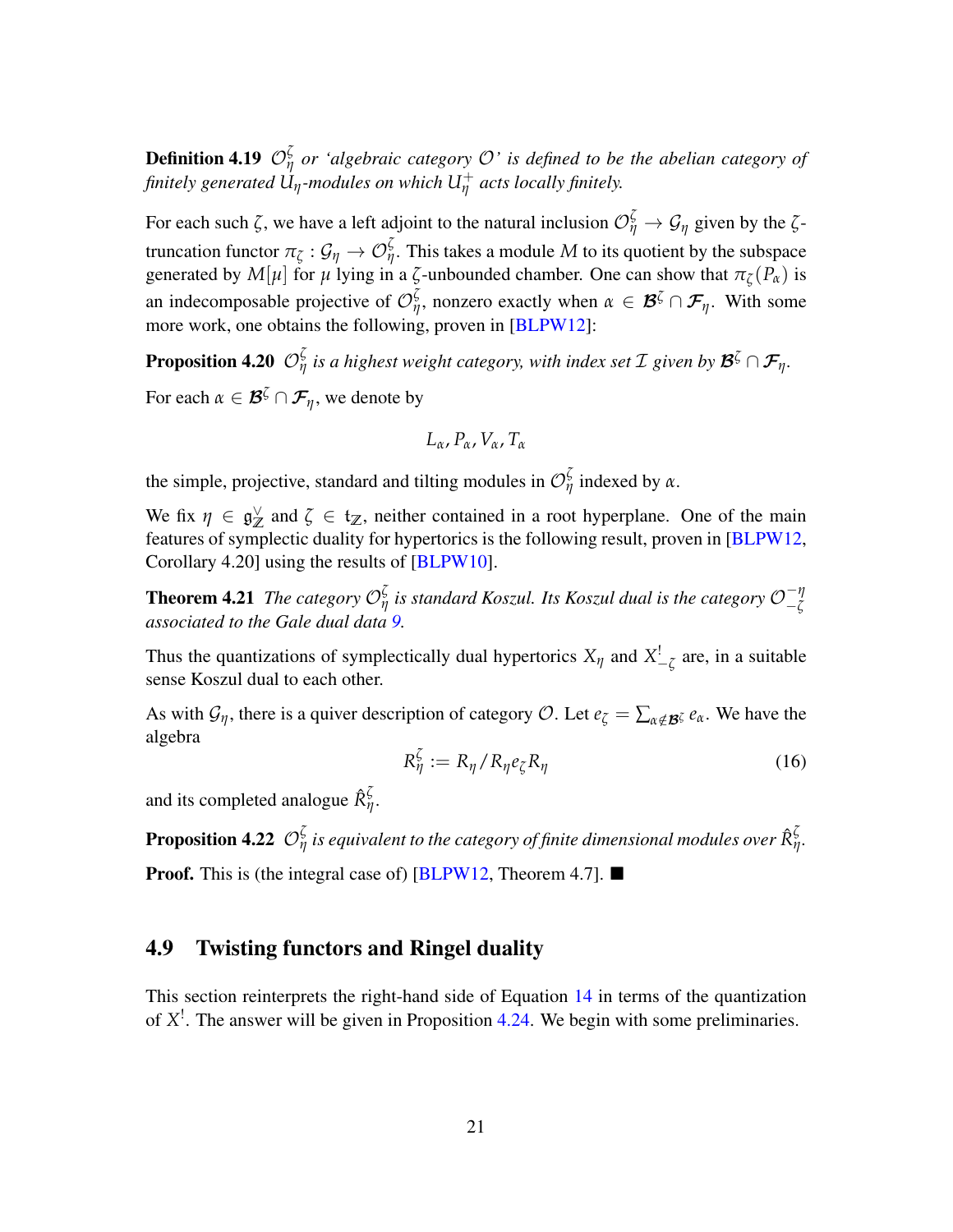Given two generic  $\eta_1, \eta_2 \in \mathfrak{g}^{\vee}$ , [\[BLPW10,](#page-42-5) Proposition 6.1] defines a twisting functor  $\eta_1 \Phi_{\eta_2} : \mathcal{O}_{\eta_1}^{\zeta} \to \mathcal{O}_{\eta_2}^{\zeta}$ . In terms of  $R_{\eta}^{\zeta}$ -modules, this is given by the derived functor of

$$
M\to e_{\eta_1}R^{\zeta}e_{\eta_2}\otimes_{R^{\zeta}_{\eta_2}}M.
$$

When  $\eta_2 = -\eta_1$ , this functor is closely related to Ringel duality. In particular, it takes indecomposable projectives to indecomposable tilting modules [\[BLPW10,](#page-42-5) Theorem 6.10]. More explicitly, Lemma [3.7](#page-9-2) gives bijections

<span id="page-21-2"></span>
$$
\mathcal{F}_{\eta_1} \cap \mathcal{B}^{\zeta} \stackrel{\mu_1}{\leftarrow} \mathbb{B} \stackrel{\mu_2}{\longrightarrow} \mathcal{F}_{\eta_2} \cap \mathcal{B}^{\zeta}
$$
 (17)

associating to  $b \in \mathbb{B}$  the bounded feasible chamber with  $\zeta$ -maximal point  $H_b$ . Let  $\nu$ :  $\mathcal{F}_{\eta_1} \cap \mathcal{B}^{\zeta} \to \mathcal{F}_{\eta_2} \cap \mathcal{B}^{\zeta}$  be the composition. Setting  $\eta_1 = -\eta_2$ , the image of a projective module under the twisting functor is then given by

<span id="page-21-1"></span>
$$
\eta \Phi_{-\eta}(P_{\alpha}) = T_{\nu(\alpha)}.
$$
\n(18)

We have the following formula for *ν*.

**Lemma 4.23** Let  $\mu_1(b) = \alpha$ . Then  $v(\alpha)(e) = \alpha(e)$  if  $e \notin b$ , and  $v(\alpha)(e) = -\alpha(e)$ *otherwise.*

Now suppose  $\alpha_1 \in \mathcal{F}_\eta$  and  $\alpha_2 \in \mathcal{F}_{-\eta}$ . Then we have  $e_{\alpha_2} R^\zeta e_{\alpha_1} = e_{\alpha_2} e_{-\eta} R^\zeta e_{\eta} e_{\alpha_1}$ .

As in the proof of  $[BLPW10, Lemma 6.4]$  $[BLPW10, Lemma 6.4]$ , we have

$$
e_{-\eta}R^{\zeta}e_{\eta}e_{\alpha_1}=\eta\Phi_{-\eta}(P_{\alpha_1}).
$$

Combining with Equation [18](#page-21-1) and keeping track of the natural gradings on either side, we obtain the following.

#### Proposition 4.24

<span id="page-21-0"></span>
$$
e_{\alpha_2} R^{\zeta} e_{\alpha_1} \langle -d_{\alpha_1, \nu(\alpha_1)} \rangle = e_{\alpha_2} T_{\nu(\alpha_1)}.
$$
 (19)

*where the angle brackets denote a shift of the* **Z***-grading.*

We will eventually be concerned with the class of this tilting module in the Grothendieck group of category  $\mathcal{O}$ , which can be understood in terms of classes of Verma modules as follows. Given  $b \in \mathbb{B}$ , let  $\mathcal{B}_{b}^{\zeta} = {\alpha : \alpha(e) = \mu_1(b)(e) \text{ for all } e \in b}.$  It indexes the chambers contained in the cone with vertex  $H_b$ , emanating in the  $\zeta$ -negative direction.

<span id="page-21-3"></span>There is a partial order on **B** generated by the relations  $b < b'$  if *b* and *b'* differ by a single coordinate, and  $\zeta(H_b) < \zeta(H_{b'})$ . In other words,  $b < b'$  if one can travel from  $H_b$  to  $H_{b'}$ along line segments of the arrangement in the *ζ*-positive direction.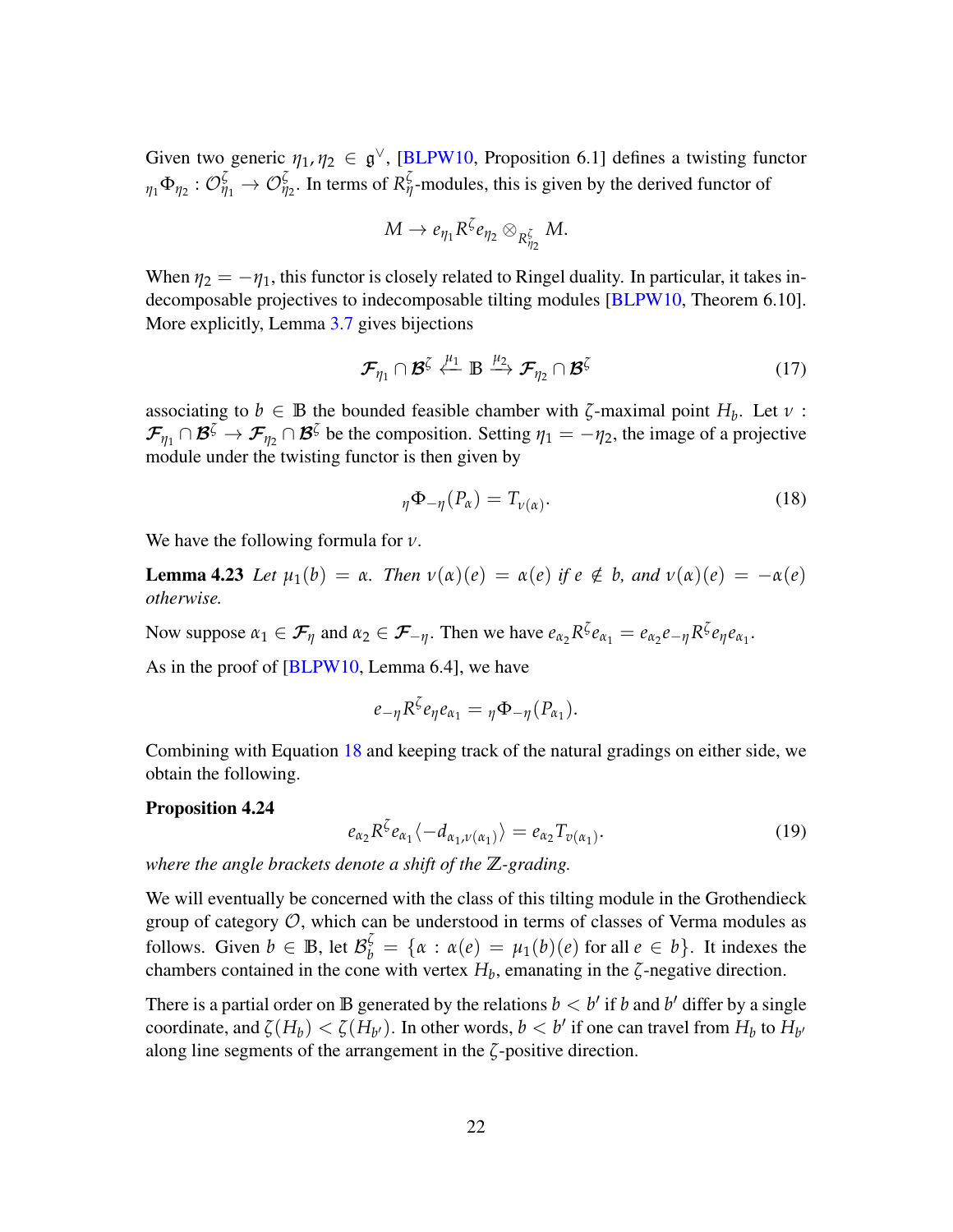

<span id="page-22-1"></span>Figure 3: We have drawn the arrangements associated to  $\eta$  and  $-\eta$ , for a generic choice of *η*, in our favorite example. The central chamber, colored red, is feasible for only one of  $\pm \eta$ , whereas all other chambers are feasible for both choices. Chambers identified by *ν* have been given matching colors. We have left the unbounded chambers (with respect to a generic choice of cocharacter) colorless, for comparison with the Gale dual figures in Figure [4.](#page-23-1)

Proposition 4.25 *[\[BLPW10,](#page-42-5) Lemma 6.4] There is a filtration of Tν*(*β*) *indexed by the poset* **B***. The associated graded space*  $F_bT_{v(\beta)}/F_{>b}T_{v(\beta)}$  *of this filtration is isomorphic to the Verma module*  $V_{\mu_2(b)}$  *if*  $\beta \in \mathcal{B}_b^{\zeta}$ *, and vanishes otherwise.* 

<span id="page-22-2"></span>This proposition is useful because the weight spaces of Verma modules are easy to write down.

**Lemma 4.26** *Let*  $b \in \mathbb{B}$  *and let*  $\alpha \in \mathcal{F}_{\eta}$ *. Then*  $V_{\mu(b)}[\alpha] \cong \mathbb{C}$  *if*  $\alpha(e) = \mu(b)(e)$  *for*  $e \in b$ , and vanishes otherwise.

## <span id="page-22-0"></span>5 Twisted quasimaps and enumerative invariants

We now turn from quantizations of hypertoric varieties to their enumerative geometry. The connection between these two seemingly unrelated topics will be established in Sec-tion [6.4,](#page-32-0) where we begin to show that the enumerative invariants attached to  $X_n$  can be expressed in terms of the quantization of a much larger hypertoric variety.

We begin by recalling some general definitions and results from [\[CFKM14\]](#page-42-10). Let *W* be an affine variety with local complete intersection singularities, together with an action of a reductive group *G*, linearized by a *G*-equivariant line bundle  $\mathcal{L}$ . Let  $W^s \subset W$  be the semistable locus for this linearization, which we assume equals the stable locus, so that the GIT quotient is  $W / \mathcal{L} G = W^s / G$ . Let  $[W / G]$  be the stack quotient.

Let *C* be a fixed curve with at worst nodal singularities. In fact, we will work exclusively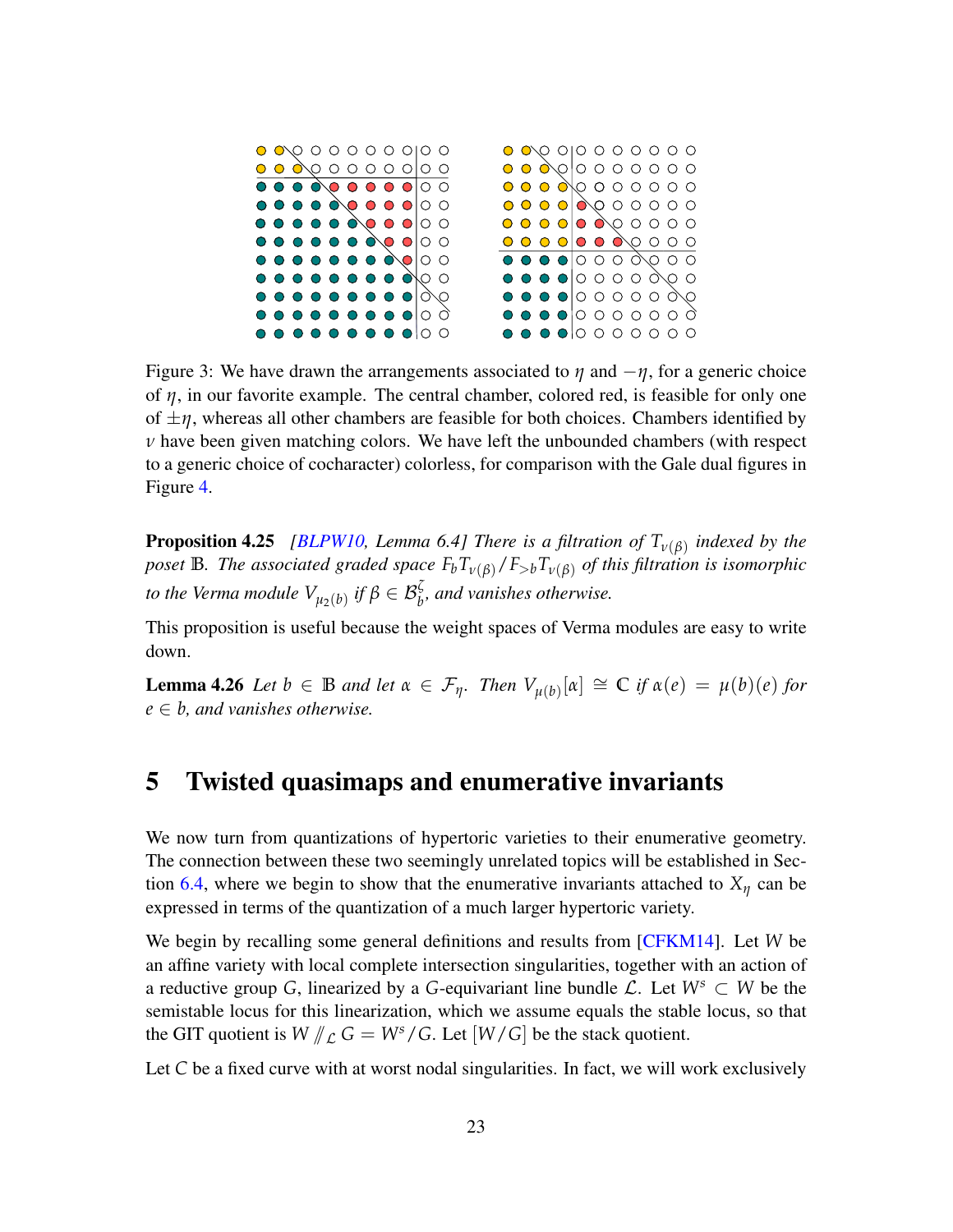

<span id="page-23-1"></span>Figure 4: We have drawn the Gale dual arrangements to Figure [3,](#page-22-1) corresponding to opposite cocharacters. The red chambers are bounded for one choice of cocharacter and not the other, whereas all other chambers are bounded for both choices. Chambers identified by *ν* have been given matching colors.

with  $C \cong \mathbb{P}^1$  in the following. Let  $f : C \to [W/G]$  be a map; we say it is a quasimap to  $W / \mathcal{L}$  *G* if the preimage of the unstable locus  $W \setminus W^{ss}$  is a finite set.

Twisted quasimaps, on the other hand, count sections of a certain [*W*/*G*]-bundle over *C*. Suppose we have an action of a torus **T** on *W* commuting with *G*, and let  $T$  be a **T**-bundle on *C*. Let  $W = W \times_T T$ . Then we may define twisted quasimaps as sections of the bundle  $[W/G] \to C$  satisfying an analogous condition to the above.

### <span id="page-23-0"></span>5.1 Twisted quasimaps to hypertoric varieties

We will be interested in twisted quasimaps to hypertoric varieties. For clarity, we focus on the case where  $X_{\eta} = X_{\eta}(\Gamma)$  is cographical; this is a special case of Kim's construction in  $[K^+16]$  $[K^+16]$ , which in turn may be understood in terms of the construction outlined in the previous section. We leave the general case to the interested reader.

Let Γ be a graph with vertices *V* and edges *E*. We pick a distinguished 'framing vertex'  $v_f \in V$ .

Fix a curve *C*, and for each edge *e* of  $\Gamma$  a pair of line bundles  $\mathcal{M}_{x}^e$ ,  $\mathcal{M}_{y}^e$  on *C* such that  $\mathscr{M}^e_x \otimes \mathscr{M}^e_y \cong \omega_C^{-1}$  $C^{-1}$ . Fix  $λ<sub>v</sub> ∈ H<sup>0</sup>(C, ω<sub>C</sub>)$  for each vertex *v* of Γ.

<span id="page-23-2"></span>**Definition 5.1** A twisted quasimap  $\mathscr F$  associates to each vertex  $v$  of  $\Gamma$  a line bundle  $\mathscr F_v$ *on C, and to each edge a pair of maps*

$$
x_e: \mathscr{M}_x^e \otimes \mathscr{F}_{t(e)} \to \mathscr{F}_{h(e)}
$$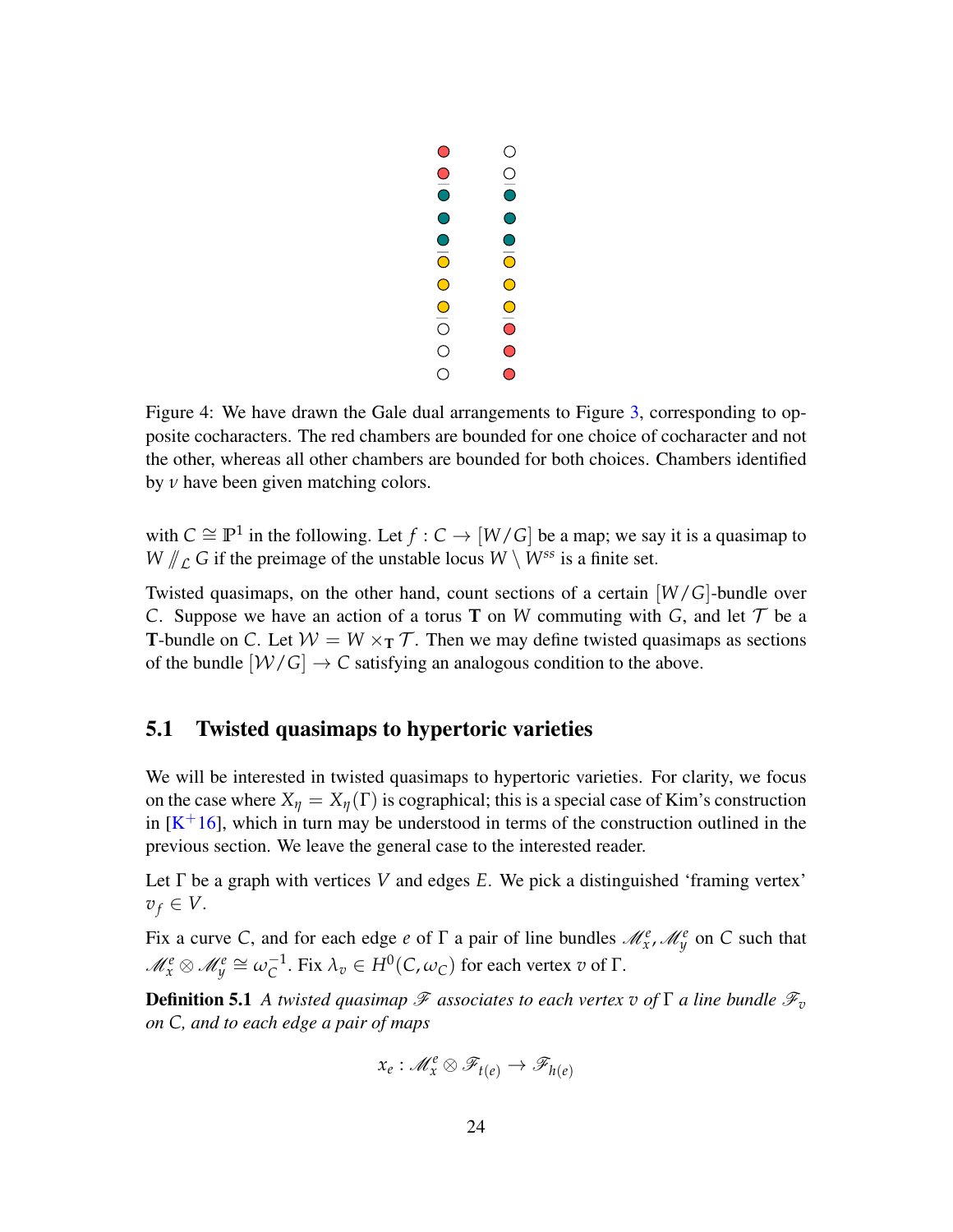*and*

$$
y_e: \mathscr{M}_y^e \otimes \mathscr{F}_{h(e)} \to \mathscr{F}_{t(e)}
$$

*of the underlying coherent sheaves, satisfying moment map relations indexed by the vertices*  $v \neq v_f$  *of*  $\Gamma$ *:* 

$$
\sum_{h(e)=v} x_e y_e - \sum_{t(e)=v} y_e x_e = \lambda_v.
$$
 (20)

Recall that  $X_{\eta}(\Gamma) = \mu_G^{-1}$  $G^{-1}(0)$  // *η G*. Choose nonvanishing sections of  $\mathcal{M}_x^e$  and  $\mathcal{M}_y^e$  over some open  $U \subset C$ . Then such a quasimap defines a map  $U \to [\mu_G^{-1}]$  $G^{-1}(0)/G$ .

Definition 5.2 *We say a twisted quasimap is stable if for a trivialization as above over some open dense*  $U \subset \mathsf{C}$ , the resulting map has image in the stable locus of  $\mu_{\mathsf{G}}^{-1}$  $G^{-1}(0)$ .

From now on, we fix  $C = \mathbb{P}^1$  and thus  $\lambda_v = 0$ . The set of degrees  $(\deg(\mathscr{M}^e_x), \deg(\mathscr{M}^e_y))$ form a torsor **M** over  $\mathfrak{d}_{\mathbb{Z}}$ . We have an isomorphism **M**  $\cong \mathfrak{d}_{\mathbb{Z}}$  which associates to  $\mathbf{m} \in \mathfrak{d}_{\mathbb{Z}}$ the pair of bundles  $\mathcal{M}_x^e = \mathcal{O}((\mathbf{m}^e - 1) \cdot \infty)$ ,  $\mathcal{M}_y^e = \mathcal{O}((-\mathbf{m}^e - 1) \cdot \infty)$ .

We write  $\Omega_{\mathbf{m}}(\mathbb{P}^1, X_{\eta}, \gamma)$  for the moduli of stable twisted quasimaps of degree  $\gamma \in$  $H_2(X_n, \mathbb{Z})$ . This is a mild abuse of notation, as the moduli depends on the presentation of  $X_{\eta}$  as a GIT quotient. It is a finite type Deligne-Mumford stack, proper over Spec *H*<sup>0</sup> (*Xη*, O*X<sup>η</sup>* ).

**Lemma 5.3** Let  $\mathscr{F} \in \mathfrak{Q}_{\mathfrak{m}}(\mathcal{C}, X_{\eta}, \gamma)$  and let  $C \cong \mathbb{P}^1$ . Then at most one arrow along *each edge e* ∈ *E carries a non-zero morphism.*

**Proof.** The compositions  $x_e y_e$  and  $y_e x_e$  both lie in  $H^0(C, (\mathcal{M}_x^e \otimes \mathcal{M}_y^e)^{-1}) = H^0(C, \omega_C)$ , which vanishes.

We now give a more concrete description of this moduli space. Fix a degree  $\gamma \in$  $H_2(X, \mathbb{Z}) \cong \mathfrak{g}_{\mathbb{Z}}$ , and consider the vector space

$$
H(\gamma) := \bigoplus_{e \in E} Hom(\mathscr{M}_x^e \otimes \mathscr{O}(\gamma_{h(e)}), \mathscr{O}(\gamma_{t(e)})) \oplus Hom(\mathscr{M}_y^e \otimes \mathscr{O}(\gamma_{t(e)}), \mathscr{O}(\gamma_{h(e)})).
$$

It carries an action of  $({\mathbb C}^{\times})^V = G$ . We think of  $\mathscr{O}(n) = \mathscr{O}(n \cdot \infty)$  as the sheaf of functions on  $\mathbb C$  of degree  $n$  at  $\infty$ . Thus there is a *G*-equivariant 'evaluation' map

<span id="page-24-0"></span>
$$
ev: \mathbb{C}^{\times} \times H(\gamma) \to T^{\vee} \mathbb{C}^{E},
$$

taking  $(c, h_e \oplus \bar{h}_e)$  to  $(h_e(c), \bar{h}_e(c))$ .

The character  $\eta \in \mathfrak{g}_{\mathbb{Z}}^{\vee}$  $\chi^{\vee}$  determines a *G*-equivariant structure on the line-bundle  $\mathscr{O}_{H(\gamma)}$ , and thus a linearization of the *G*-action.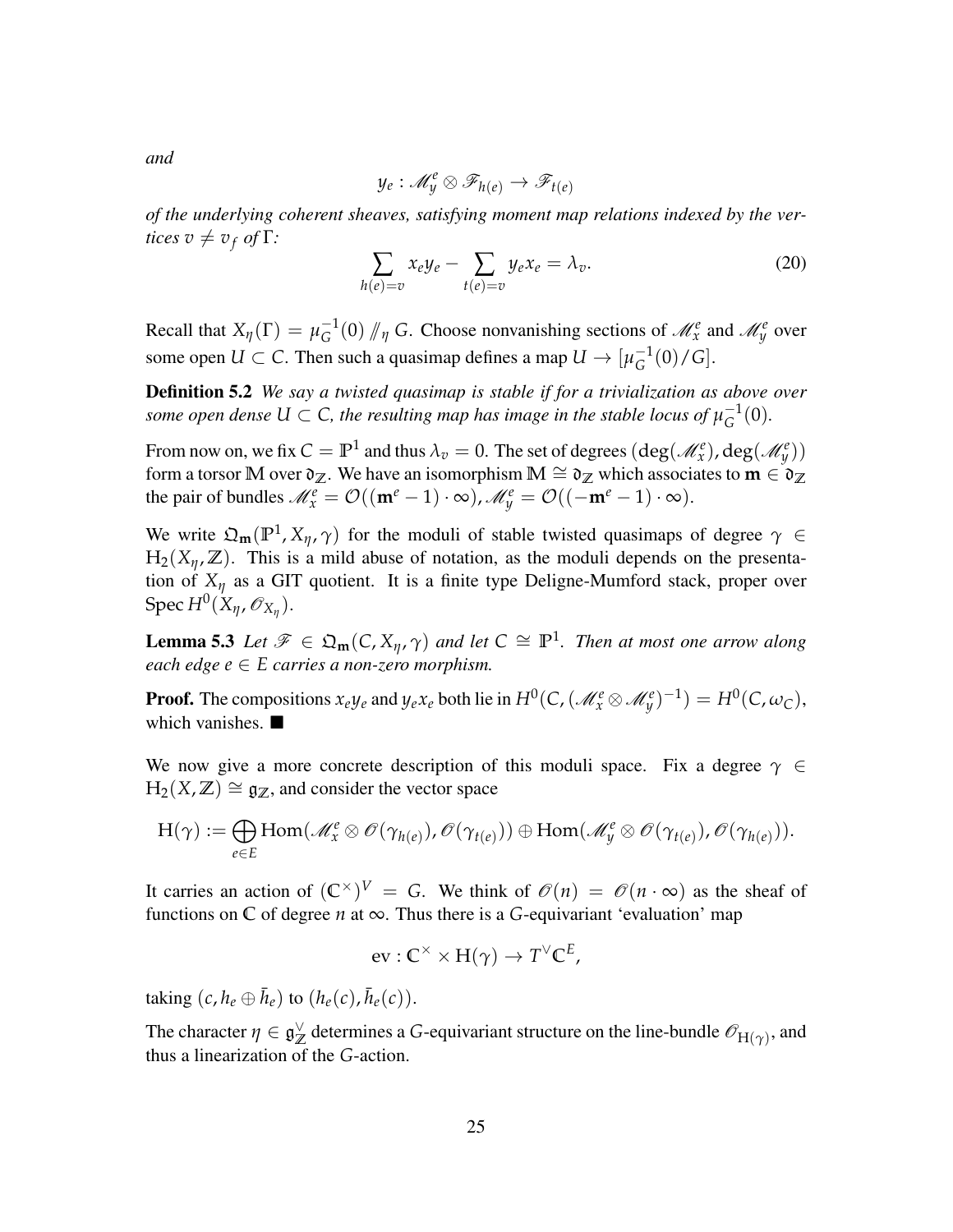**Lemma 5.4** *A point*  $h \in H(\gamma)$  *is semistable if and only if*  $ev(C^{\times} \times h)$  *meets the semistable locus of*  $T$ <sup> $\vee$ </sup> $\mathbb{C}^E$ *.* 

**Proof.** For any *c*,  $ev(c \times -)$  is a *G*-equivariant map of vector spaces preserving linearizations, and thus maps the unstable locus into the unstable locus. This takes care of one direction. For the converse, suppose that  $ev(c \times h)$  is unstable for all *c*. The unstable locus of  $T^{\vee} \mathbb{C}^E$  is a union of coordinate subspaces; by irreducibility of  $\mathbb{C}^{\times}$ ,  $ev(\mathbb{C}^{\times} \times h)$ must lie entirely in one of these. One can check directly that in such cases, *h* is unstable.  $\blacksquare$ 

Let  $\mathcal{E} \to \mathfrak{Q}_{m}(\mathbb{P}^{1}, X_{\eta}, \gamma)$  be the principle *G*-bundle parametrizing choices of isomorphisms  $\mathscr{F}_v \cong \mathscr{O}(\gamma_v)$ . There is a tautological *G*-equivariant embedding  $\mathscr{E} \to H(\gamma)$ , which descends to an embedding

$$
\rho: \mathfrak{Q}_{\mathbf{m}}(\mathbb{P}^1, X_{\eta}, \gamma) \to [\mathrm{H}(\gamma)/G].
$$

<span id="page-25-1"></span>Moreover, the map ev descends to the natural map  $\overline{\text{ev}}: \mathbb{C}^\times \times \mathfrak{Q}_\mathbf{m}(\mathbb{P}^1, X_\eta, \gamma) \to [T^\vee \mathbb{C}^E/G].$ **Lemma 5.5** *The map*  $ρ$  *is an isomorphism of*  $\mathfrak{Q}_{\mathbf{m}}(\mathbb{P}^1, X_\eta, γ)$  *onto the GIT quotient* 

$$
H(\gamma)\mathop{/\!\!/}_\eta G.
$$

**Proof.** We must show that  $\rho$  identifies quasimap stability with GIT stability. This follows from Lemma [5.4,](#page-24-0) since a quasimap  $\mathscr F$  is stable if and only if there exists  $c \in \mathbb C^{\times}$  for which  $\overline{ev}(c \times \mathscr{F})$  lies in the stable locus of  $T^{\vee} \mathbb{C}^E$ .

### <span id="page-25-0"></span>5.2 Obstruction theories

In our setting, the moduli of twisted quasimaps to a quiver varieties carries a perfect obstruction theory. Consider the sheaf on  $\mathbb{P}^1 \times \mathfrak{Q}_{\mathbf{m}}(\mathbb{P}^1, X_\eta, \gamma)$  given by

$$
\mathfrak{T} := \bigoplus_{e \in E} \mathscr{H}om(\mathscr{M}_x \otimes \mathscr{F}_{t(e)}, \mathscr{F}_{h(e)}) \oplus \mathscr{H}om(\mathscr{M}_y \otimes \mathscr{F}_{h(e)}, \mathscr{F}_{t(e)})
$$

We have a projection  $\pi : \mathbb{P}^1 \times \mathfrak{Q}_m(\mathbb{P}^1, X_\eta, \gamma) \to \mathfrak{Q}_m(\mathbb{P}^1, X_\eta, \gamma)$ . Then the deformations and obstructions are given by

$$
\det = R\pi^0(\mathbb{P}^1, \mathfrak{T}) \text{ obs} = R\pi^1(\mathbb{P}^1, \mathfrak{T}).
$$

Lemma 5.6 *The obstruction theory is symmetric.*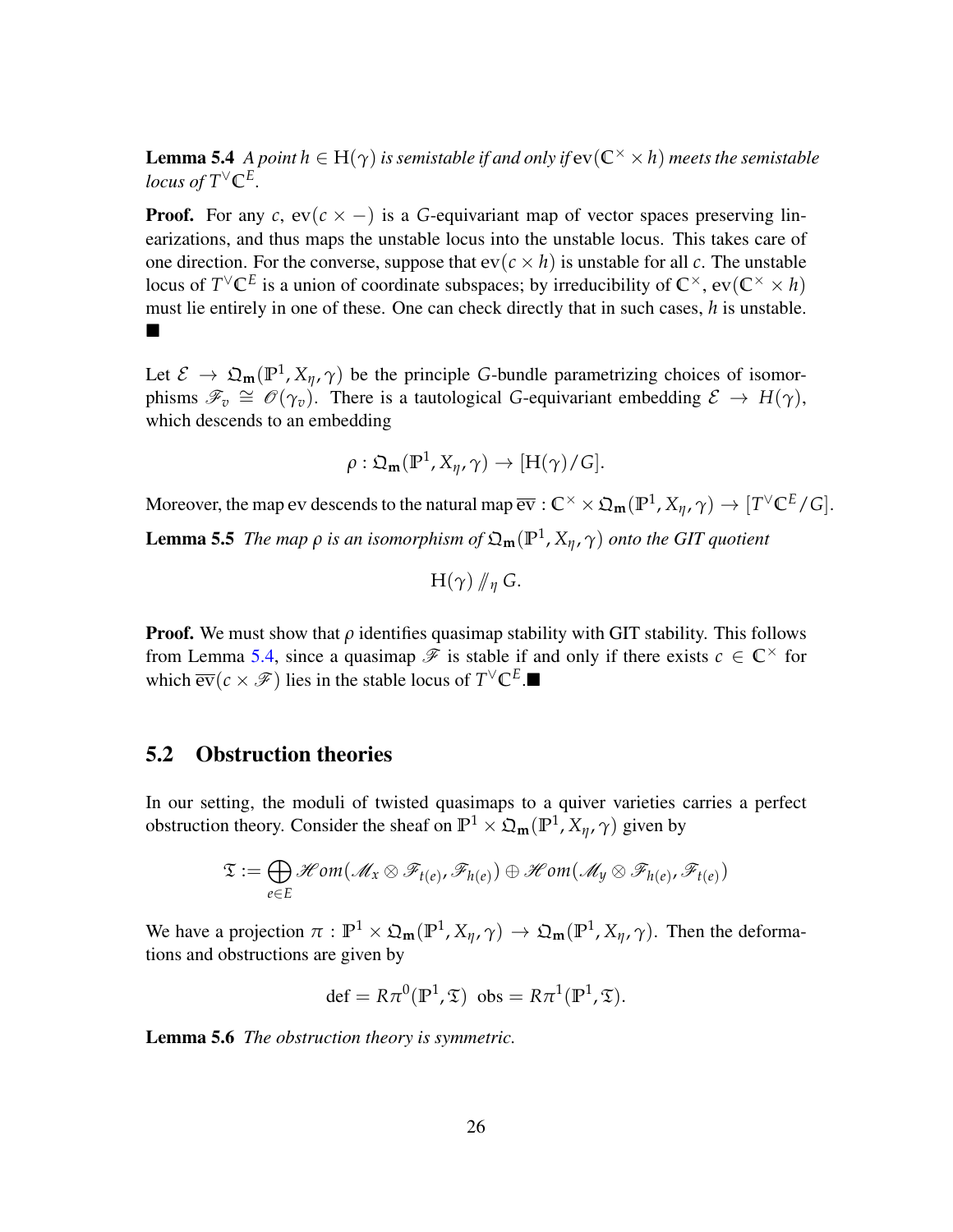**Proof.** We must show def  $=$  obs $^\vee$ . By Serre duality, we have  $H^1(\mathbb{P}^1,\mathfrak{T})=H^0(\mathbb{P}^1,\mathfrak{T}^\vee\otimes\mathfrak{P}^1)$  $(\omega_{\mathbb{P}^1})^{\vee}$ . We have

$$
\mathfrak{T}^{\vee} \otimes \omega_{\mathbb{P}^{1}} = \bigoplus_{e \in E} \mathcal{H}om(\mathcal{F}_{h(e)}, \mathcal{M}_{x} \otimes \mathcal{F}_{t(e)}) \otimes \omega_{\mathbb{P}^{1}} \oplus \mathcal{H}om(\mathcal{F}_{t(e)}, \mathcal{M}_{y} \otimes \mathcal{F}_{h(e)}) \otimes \omega_{\mathbb{P}^{1}}
$$
\n(21)

$$
= \bigoplus_{e \in E} \mathcal{H} \text{om}(\mathcal{M}_y \otimes \mathcal{F}_{h(e)}, \mathcal{F}_{t(e)}) \oplus \mathcal{H} \text{om}(\mathcal{M}_x \otimes \mathcal{F}_{t(e)}, \mathcal{F}_{h(e)}) \tag{22}
$$

$$
=\mathfrak{T}\tag{23}
$$

where we have used the condition  $\mathcal{M}_x \otimes \mathcal{M}_y \cong \omega_{p1}^{-1}$  $\mathbb{P}^1$ . The result follows.

Since the moduli space in our setting is smooth, its virtual degree equals its Euler characteristic up to a sign. We are thus led to the following definition.

#### Definition 5.7

$$
DT_{\gamma} := \chi(\mathfrak{Q}_{\mathbf{m}}(\mathbb{P}^1, X_{\eta}, \gamma)).
$$

We will also be interested in the natural refinement

$$
DT^{\text{ref}}_{\gamma}(\tau) := \sum_{i} (-\tau)^{i} \dim \mathrm{H}^{i}(\mathfrak{Q}_{\mathbf{m}}(\mathbb{P}^{1}, X_{\eta}, \gamma), \mathbb{C}).
$$

We form generating functions for these quantities:

$$
Y(z) := \sum_{\gamma} DT_{\gamma} z^{\gamma} \tag{24}
$$

<span id="page-26-0"></span>and

$$
Y^{\text{ref}}(z,\tau) := \sum_{\gamma} DT^{\text{ref}}_{\gamma}(\tau)z^{\gamma}.
$$
 (25)

The main result of this paper will give a surprising interpretation of these generating functions using symplectic duality. The next section establishes the groundwork for this result by introducing the 'hypertoric loop space'.

 ${\bf Remark~1}$  *Unlike the Euler characteristic*  $DT_{\gamma}$ *, the polynomials*  $DT_{\gamma}^{\rm ref}(\tau)$  *might in principle be quite sensitive to deformations of the target. We make no claim to their invariance under such deformations, but believe they are nonetheless an interesting object of study, by analogy with other refined invariants arising from string theory.*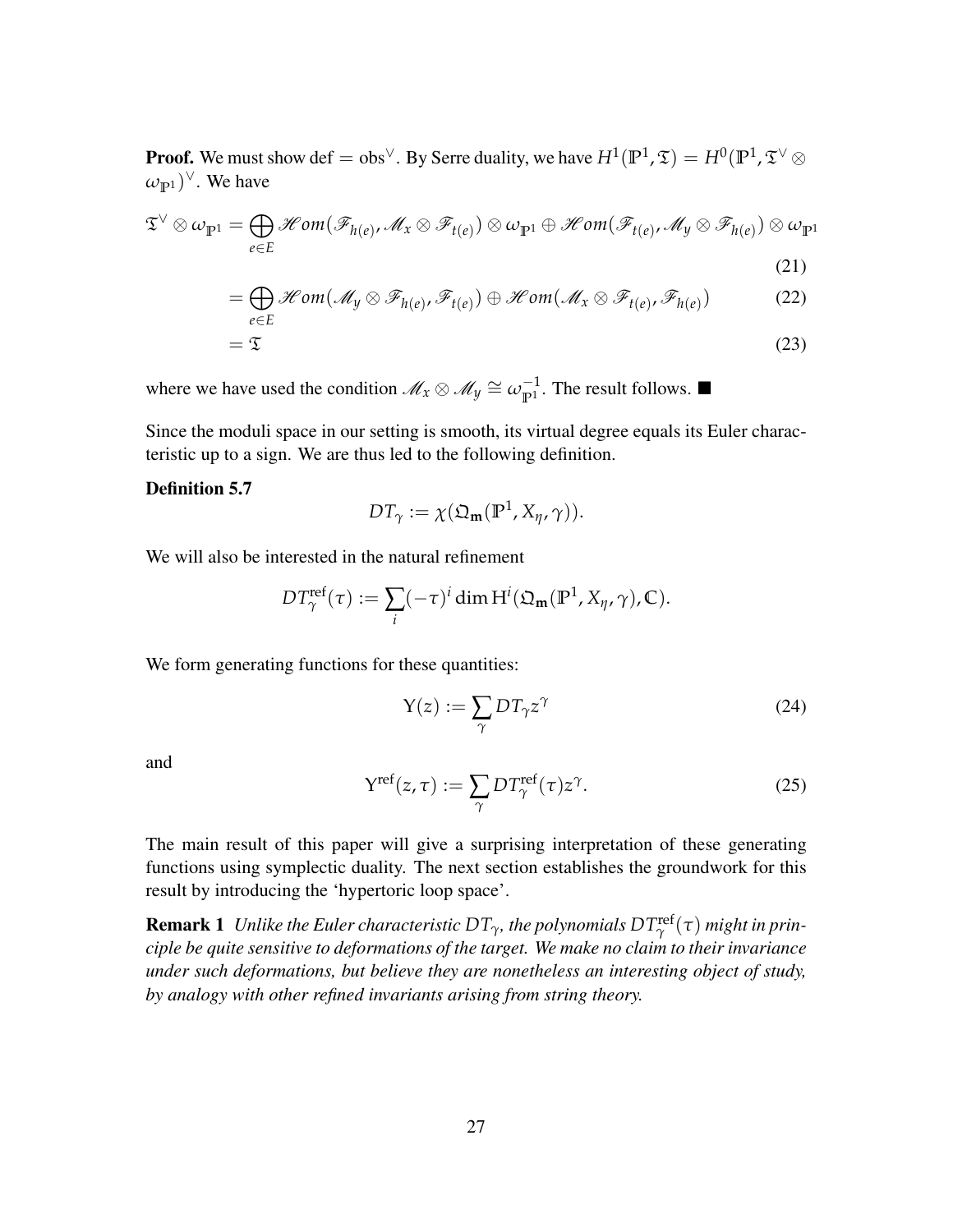# <span id="page-27-0"></span>6 Quasimaps to hypertoric varieties and the loop hypertoric space

### <span id="page-27-1"></span>6.1 Heuristics and definition

In this subsection we describe our model for the (universal cover of) the loop space of a hypertoric variety, via finite dimensional approximations.

The basic idea is the following. The hypertoric variety  $X_{\eta}$  was constructed as the symplectic reduction of  $T^{\vee} \mathbb{C}^E$  by the torus *G*; one might naively expect that the symplectic reduction of the loop space  $\mathcal{L}T^{\vee} \mathbb{C}^E$  by the loop group  $\mathcal{L}G = G((t))$  would yield the loop space of  $X_\eta$ . Replacing  $G((t))$  by  $G[[t]]$  should define a covering space of the loop space with fibers  $G((t))/G[[t]] = \mathfrak{g}_{\mathbb{Z}} \cong H_2(X,\mathbb{Z})$ . Since  $X_{\eta}$  is simply connected, this (again naively) should be the universal cover of the loop space. We perform a variant of this construction where  $G[[t]]$  is replaced by its finite dimensional subgroup  $G$ , which is a natural choice from the perspective of quasimaps.

Since *G*[[*t*]]/*G* is pro-unipotent, this is for many purposes a fairly mild difference. In particular, both  $\mathscr{L}X_{\eta}$  and the space Maps( $S^1$ ,  $X_{\eta}$ ) of continuous maps from the circle in  $X_{\eta}$  carry an action of  $S^1$  by 'loop rotation', with isomorphic fixed-point loci given by infinitely many copies of  $X_n$  indexed by the lattice  $H_2(X, \mathbb{Z})$ . It follows that the  $S^1$ - equivariant cohomology of  $\mathscr{L}X_\eta$  and Maps( $S^1$ ,  $X_\eta$ ) are isomorphic, perhaps after inverting the generator  $u \in H_{S^1}^2(pt)$ .

We now describe the construction in detail. Recall that we defined *X* starting from the sequence of tori  $G \to D \to T$ , where  $D = (\mathbb{C}^\times)^E$ , together with the element  $\eta \in \mathfrak{g}_{\mathbb{Z}}^\vee$ **Z** .

Let  $\mathscr{L} \mathbb{C}^E := \mathbb{C}^E \otimes_{\mathbb{C}} \mathbb{C}[t, t^{-1}]$ . It is an infinite dimensional vector space with a basis  $v_e \otimes t^k$ , where  $e \in E$ ,  $k \in \mathbb{Z}$ . It is filtered by the subspaces  $\mathscr{L}_N \mathbb{C}^E$ , spanned by the basis elements with  $|k| \leq N$ .

Now consider the cotangent space  $T^{\vee}\mathscr{L}\mathbb{C}^E = T^{\vee}\mathbb{C}^E \otimes_{\mathbb{C}} \mathbb{C}[t,t^{-1}]$ , with its induced basis  $v_e \otimes t^k$ ,  $w_e \otimes t^k$ . It carries a symplectic form  $\Omega$ , given in terms of the symplectic form  $\omega$ on  $T$ <sup> $\vee$ </sup>**C**<sup>*E*</sup> by

$$
\Omega(v(t),w(t)) := \int_{|t|=1} \frac{dt}{t} \omega(v(t),w(t)).
$$

In the coordinates  $x_{e,k}$ ,  $y_{e,k}$  determined by our chosen basis, we have

$$
\Omega = \sum_{k \in \mathbb{Z}} \sum_{e \in E} dx_{e,k} \wedge dy_{e,-k}.
$$

The action of *D* on  $\mathbb{C}^E$  induces an action on  $\mathscr{L}\mathbb{C}^E$ , preserving the filtration. Via the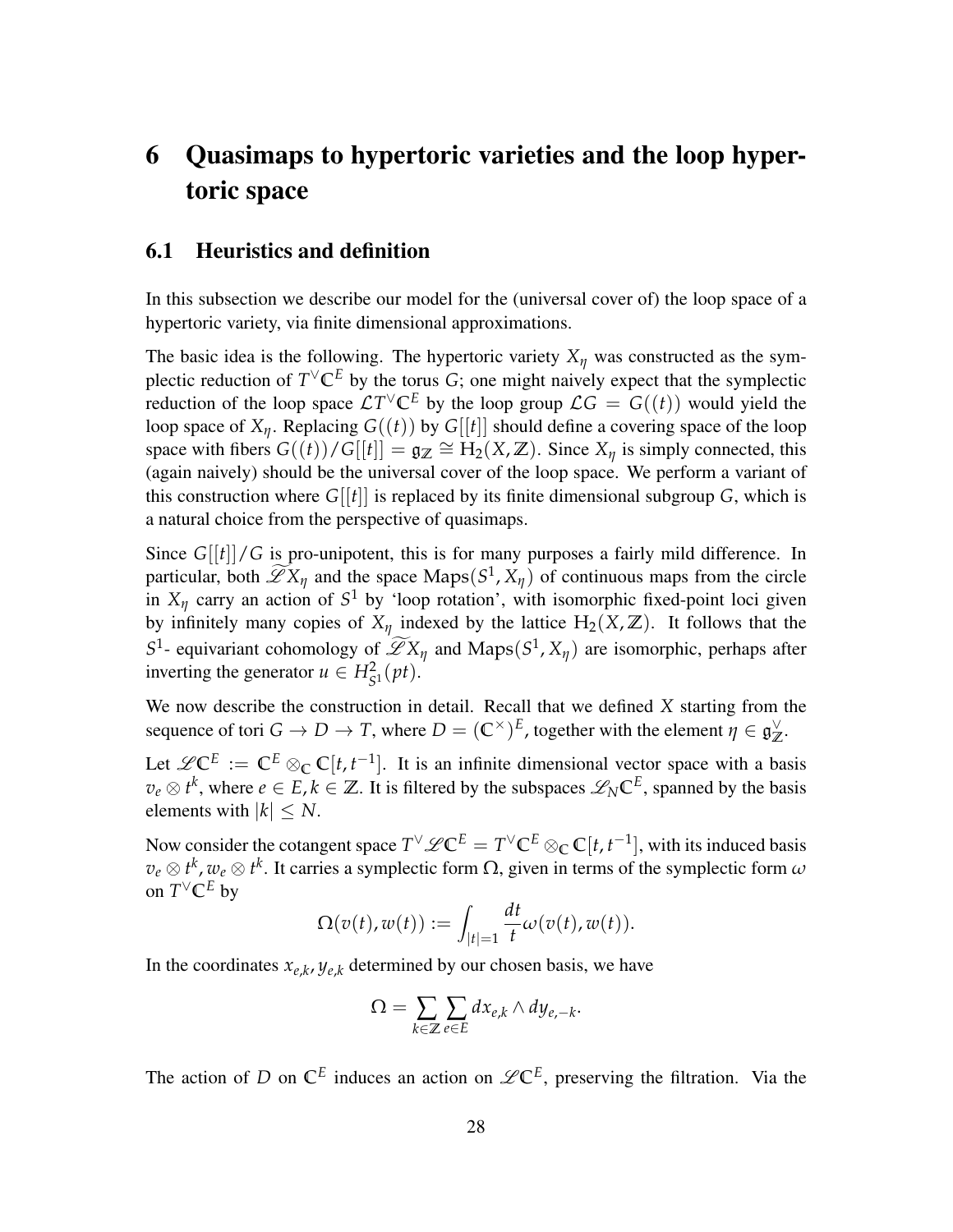embedding  $G \to D$ , we have a hamiltonian action of *G* on  $T^\vee \mathscr{L}_N \mathbb{C}^E$  with moment map

$$
\mu_N(v(t), w(t)) := \int_{|t|=1} \mu(v(t), w(t)) \frac{dt}{t}.
$$

$$
\widetilde{\mathscr{L}}_N X_\eta := \mu_N^{-1}(0) / \eta \, G.
$$

We have natural closed embeddings  $\mathscr{L}_N X_\eta \to \mathscr{L}_{N+1} X_\eta$ , and we may define an indscheme by taking the limit along these embeddings.

Definition 6.1

$$
\widetilde{\mathscr{L}}X_{\eta}=\lim_{N\to\infty}\widetilde{\mathscr{L}}_N X_{\eta}.
$$

The ind-scheme  $\widetilde{\mathscr{L}}X_{\eta}$  is a symplectic reduction of an infinite dimensional vector space by a finite dimensional torus. Were the vector space also finite dimensional, it would be a hypertoric variety in the usual sense. We will view  $\widetilde{\mathscr{L}}X_{\eta}$  as an "ind- hypertoric variety."

Let  $\mathscr{L}D$  be the torus of automorphisms of  $\mathscr{L} \mathbb{C}^E$  sending each basis element to a multiple of itself. We have  $\mathscr{L}D = (\mathbb{C}^{\times})^{\mathscr{L}D}$  where  $\mathscr{L}E := E \times \mathbb{Z}$ .  $\widetilde{\mathscr{L}}X_{\eta}$  carries a Hamiltonian action of  $\mathscr{L}D$  which factors through  $\mathscr{T} := \mathscr{L}D/G$ .

Morally, we may say that  $\widetilde{\mathscr{L}}X_{\eta}$  is the hypertoric variety associated to

- 1. The set  $\mathscr{L}E := E \times \mathbb{Z}$ .
- <span id="page-28-0"></span>2. The short exact sequence of tori

$$
G \to \mathscr{L}D \to \mathscr{T}.\tag{26}
$$

3. The character *η*.

It is the limit of genuine hypertoric varieties associated to

- 1. The set  $\mathcal{L}_N E := E \times [-N, N].$
- <span id="page-28-1"></span>2. The short exact sequence of tori

$$
G \to \mathscr{L}_N D \to \mathscr{T}_N. \tag{27}
$$

where  $\mathscr{L}_{N}D = (\mathbb{C}^{\times})^{\mathscr{L}_{N}D}$ .

3. The character *η*.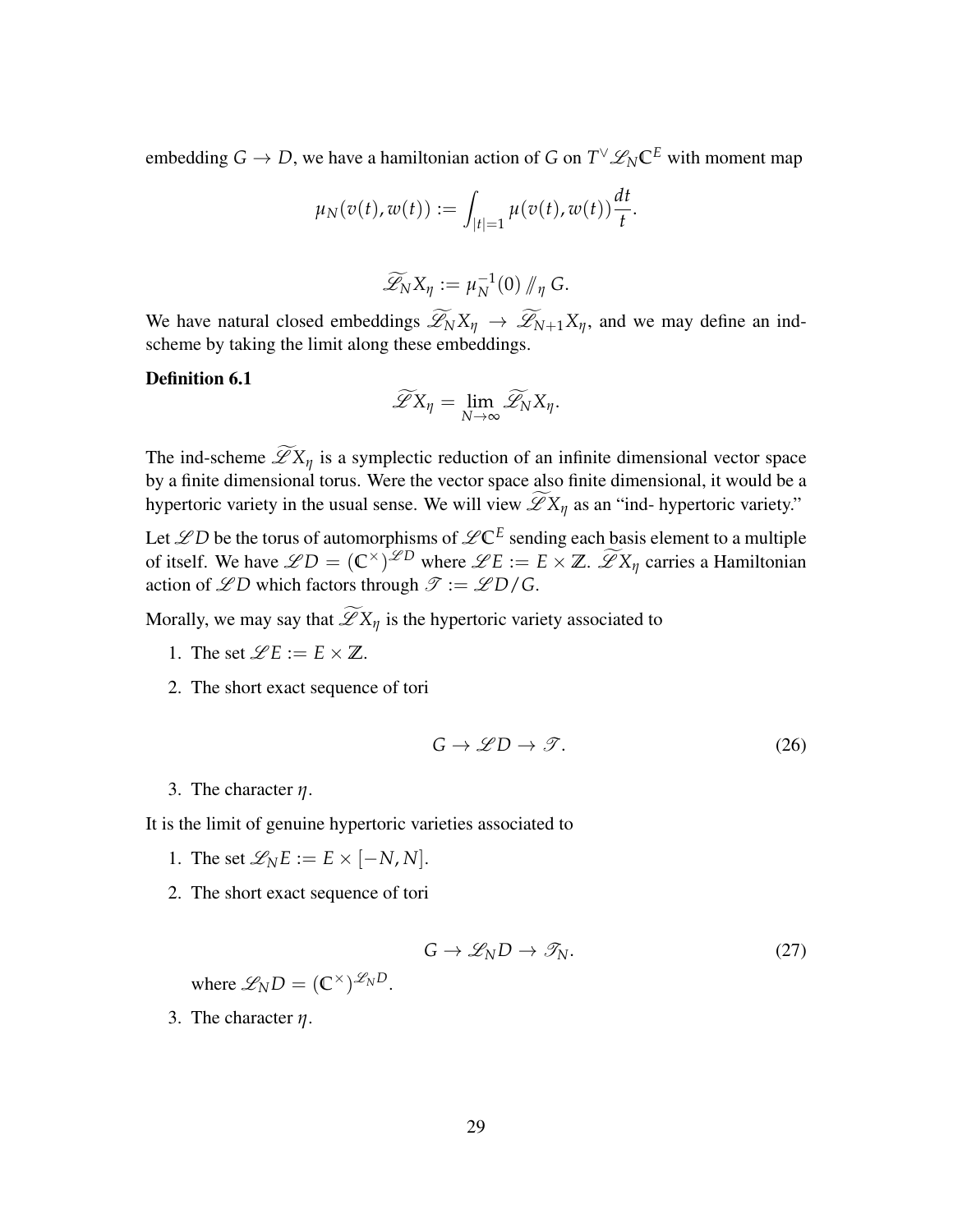Given an object associated to sequence [26,](#page-28-0) there is often a natural '*N*-truncation' asso-ciated to the sequence [27.](#page-28-1) For instance,  $\alpha \in \{+, -\}^{\mathscr{L}E}$  defines  $\alpha \in \{+, -\}^{\mathscr{L}_{N}E}$  by restriction. We will speak of *N*-truncated items without further comment below; we hope that our meaning will be clear.

There is a natural embedding  $D \to \mathscr{L}D$  (and thus  $T \to \mathscr{T}$ ) given by the 'constant loops'. On the other hand,  $\mathscr T$  contains the 'loop rotation' torus  $\mathbb C_q^{\times}$ , acting by  $(z^n + z)$  $x_{e,n}$ ,  $z^{-n}$  ·  $y_{e,-n}$ ). We will for the most part ignore the infinite rank torus  $\mathscr{T}$ , and focus on the subgroup

$$
\mathbb{C}_q^{\times} \times T \to \mathcal{F}.\tag{28}
$$

### <span id="page-29-0"></span>6.2 Lattice actions and fixed loci

We may identify  $\mathfrak{d}_{\mathbb{Z}}$  with the group of diagonal matrices in End $(\mathbb{C}^E)$  whose entries are powers of *t*. This defines a natural action of  $\rho_Z$  on  $\mathscr{L} \mathbb{C}^E$ , which in turn induces a symplectic action on  $T^{\vee}\mathscr{L}C^{E}$  and thus on  $\widetilde{\mathscr{L}}X_{\eta}$ .

There is a natural embedding  $X_\eta \to \widetilde{\mathscr{L}} X_\eta$  given by the 'constant loops'. The image is a connected component of the  $\mathbb{C}^{\times}$ -fixed locus. In fact, the connected components of the **C**<sup>×</sup>-fixed locus are given by  $\partial \gamma$ -translates of  $X_n$ , where  $\gamma \in \mathfrak{g}_Z$ . Recall that the latter may be identified with  $H_2(X, \mathbb{Z})$  via the Kirwan map.

More explicitly, given  $\delta \in \mathfrak{d}_{\mathbb{Z}}$ , we can define  $\delta \cdot T^{\vee} \mathbb{C}^E$  as the symplectic subspace of  $T^{\vee}\mathscr{L}\mathbb{C}^E$  given by the translation of the 'constant loops'  $T^{\vee}\mathbb{C}^E$  by  $\delta$ :

$$
\delta \cdot T^{\vee} \mathbb{C}^{E} := \bigoplus_{e \in E} \left( v_e \otimes t^{\delta_e} \oplus w_e \otimes t^{-\delta_e} \right).
$$

**Lemma 6.2** *The fixed locus of the loop rotation action of*  $\mathbb{C}^{\times}$  *is given by* 

$$
\bigsqcup_{\gamma \in \mathfrak{g}_{\mathbb{Z}}} \partial \gamma \cdot X_{\eta}
$$

*where*  $\partial \gamma \cdot X_{\eta} = (\partial \gamma \cdot T^{\vee} \mathbb{C}^E) \mathbb{I}_{\eta}$  G.

<span id="page-29-1"></span>**Lemma 6.3** *The fixed points of the*  $T \times \mathbb{C}^{\times}$  *action are given by* 

$$
\bigsqcup_{p\in X^T_\eta, \gamma\in\mathfrak{g}_\mathbb{Z}} \partial \gamma\cdot p
$$

We will be interested in the (lagrangian) attracting cells of these fixed points in  $\widetilde{\mathscr{L}}X_{\eta}$ with respect to certain  $\mathbb{C}^{\times}$ -actions. Namely, let  $\delta \in \mathbb{Z}^E$  be a cocharacter of *D* and *n* a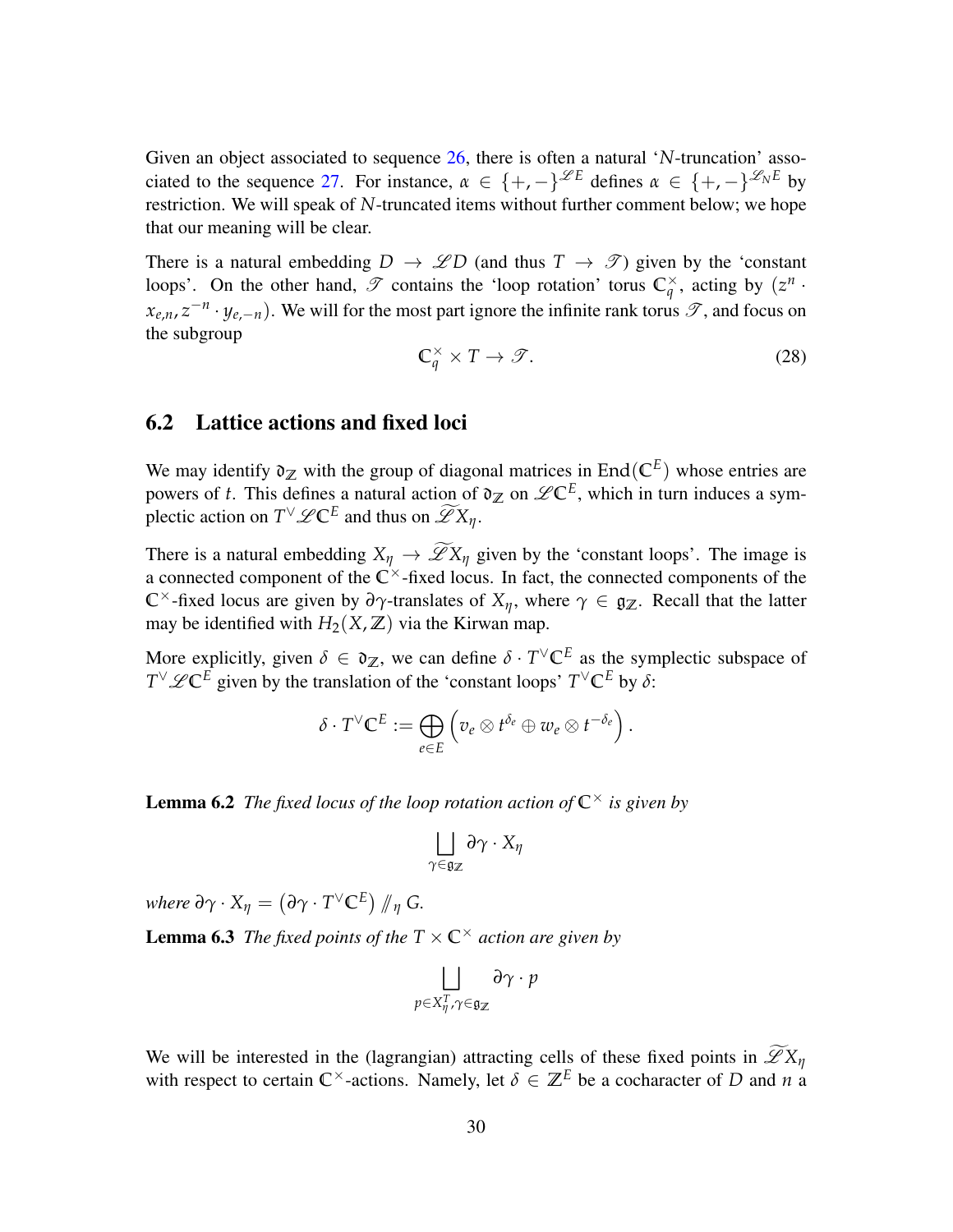positive integer, and consider the cocharacter  $(\delta, n)$  of  $D \times \mathbb{C}^{\times}$ . Roughly speaking, one may think of the attracting cell of  $\partial \gamma \cdot p$  as parametrizing quasimaps from  $\mathbb C$  to  $X_\eta$ , with 'degree'  $\gamma$  and limit *p* at  $z = 0$ . We will eventually make this statement precise with Proposition [6.13.](#page-33-1)

We will restrict ourselves to  $(\delta, n)$  for which *n* is much larger than  $|\delta_e|$  for all  $e \in E$ . We thus treat  $\delta$  as a small perturbation of the loop rotation cocharacter. This will make the combinatorics more intuitive, without fundamentally changing the nature of the results.

**Definition 6.4** *Fix a pair*  $(\delta, n)$  *as above, and let*  $\tilde{\zeta} := (\delta, n)$  *be the corresponding cocharacter of*  $\mathbb{C}_q^{\times} \times T$ *, and by abuse of notation, the induced cocharacter of*  $\mathbb{C}_q^{\times} \times \mathcal{T}$ *.* 

### <span id="page-30-0"></span>6.3 Combinatorial data

We can define as in Section [3.1](#page-7-0) a quantized hyperplane arrangement  $\widetilde{\mathscr{L}}_N\mathbf{A}_\eta$  associated to the sequence [27](#page-28-1) and the character *η*. It controls the module categories attached to the quantization of  $\widetilde{\mathscr{L}}_N X_\eta$ .

We will also consider the arrangement  $\widetilde{\mathscr{L}}A_\eta$  associated to Sequence [26.](#page-28-0) Since this is an arrangement in the infinite dimensional space, special care is needed. We will in fact use  $\mathscr{L}A_\eta$  mainly as a convenient bookkeeping device for the combinatorics of the finite dimensional arrangements  $\widetilde{\mathscr{L}}_N A_\eta$  as  $N \to \infty$ , and our results will always fundamentally concern finite arrangements and limits thereof. A better general framework in which to understand Sequence [26](#page-28-0) is perhaps that of non-finitary matroids  $\sqrt{BDK+13}$ .

Our first task is to describe the set  $\widetilde{\mathscr{L}}$ **B** of bases of  $\widetilde{\mathscr{L}}A_\eta$ , by which we mean subsets of  $\mathscr{L}E$  whose *N*-truncations are bases of  $\widetilde{\mathscr{L}}_N A_\eta$  for all sufficiently large *N*. We expect from Lemma [6.3](#page-29-1) that they will be indexed by the bases of the finite arrangment and the elements of  $g_{\mathbb{Z}}$ .

Recall that each base  $b \in \mathbb{B}$  is a subset of *E*. Let  $\tilde{b} := (\mathscr{L}E \setminus E) \cup b$ .

Lemma 6.5  $\widetilde{\mathscr{L}}\mathbb{B} = \{\partial \gamma \cdot \tilde{b} \text{ for } b \in \mathbb{B} \text{ and } \gamma \in \mathfrak{g}_{\mathbb{Z}}\}.$ 

Here we have used the action of the lattice  $\mathfrak{d}_\mathbb{Z}$  on  $\mathscr{L}E$  by translation:  $\delta \cdot e \times n = e \times$  $(n + \delta_e).$ 

**Proof.** A subset  $s \subset \mathcal{L}E$  is a base if and only if its complement  $s^c := \mathcal{L}E \setminus s$  is a base for the dual sequence. By definition,  $s^c$  is a base if the canonical map  $\mathbb{Z}^{s^c} \to \mathfrak{g}^{\vee}$  is an isomorphism. We must then have

$$
s^c = \bigcup_{e \in a} e \times n_e
$$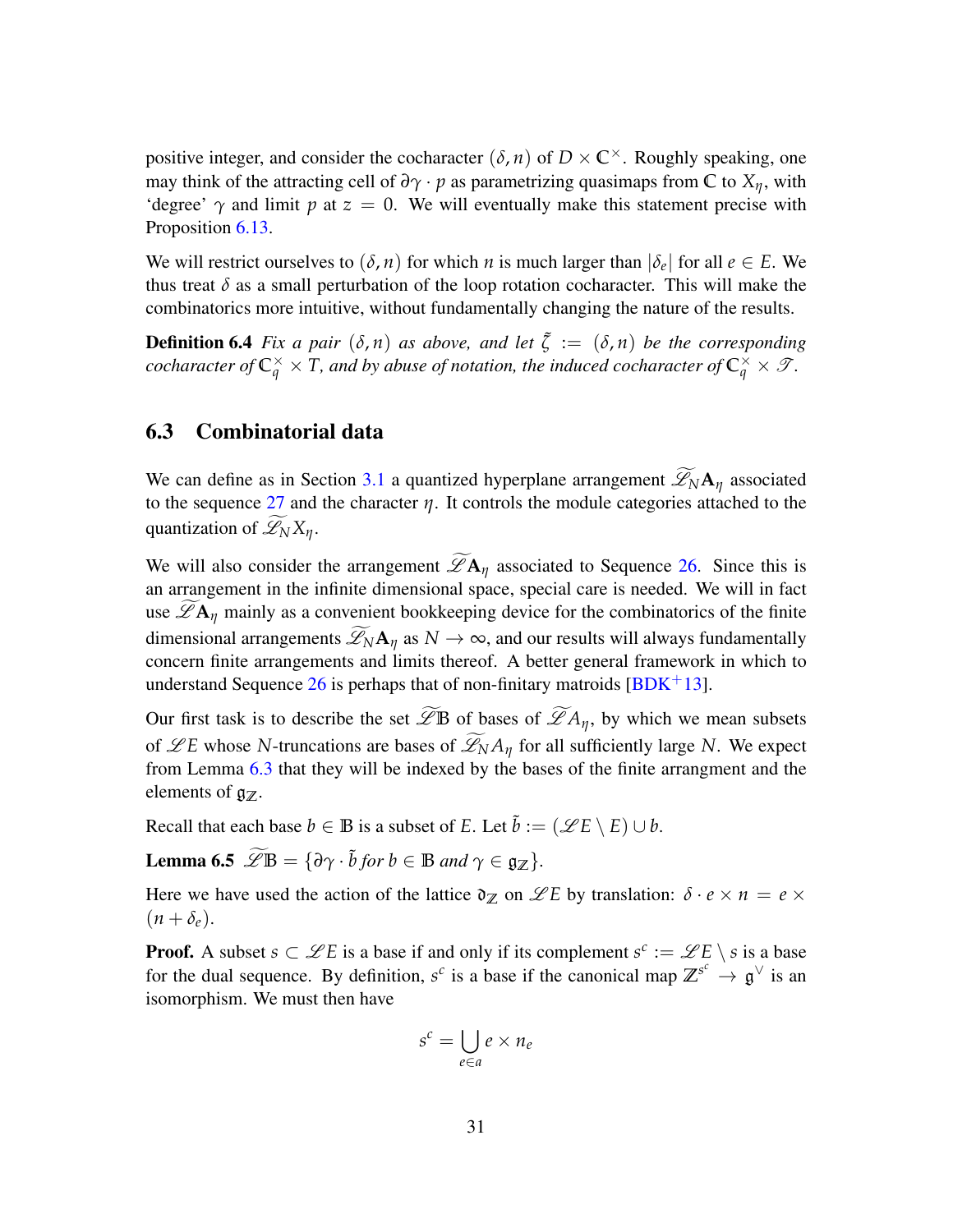where  $a \in \mathbb{B}^!$  is a base of the dual (finite) arrangement. Let  $b = a^c \in \mathbb{B}$  and set  $\gamma := \phi_b(n)$ . Then  $\partial \gamma \cdot \tilde{b} = s$ . The converse is direct. ■

Next we identify the bounded feasible chambers of  $\widetilde{\mathscr{L}}A_{\eta}$ .

**Definition 6.6** We say  $\beta \in \{+, -\}^{\mathscr{L}E}$  is  $\tilde{\zeta}$ -bounded if its truncations  $\beta \in \{+, -\}^{\mathscr{L}_{N}E}$ *are* ˜*ζ-bounded for all N. We say it is η-feasible if it is feasible for all sufficiently large N.*

*Write*  $\widetilde{\mathscr{L}}B^{\tilde{\zeta}}$  for the set of bounded chambers, and  $\widetilde{\mathscr{L}}P^{\tilde{\zeta}}_{\eta}$  for the set of bounded feasible *chambers.*

Recall that  $\alpha \in \{+, -\}^E$  indexes a chamber of *A*. We define the following elements of  $\{+,-\}^{\mathscr{L}E}.$ 

$$
\alpha^{0} := \{-\}^{\mathscr{L}^{<0}E} \times \prod_{e \in E} {\{\alpha(e)\}^{e \times 0} \times \{+\}}^{\mathscr{L}^{>0}E}
$$

$$
\alpha^{\infty} := \{+\}^{\mathscr{L}^{<0}E} \times \prod_{e \in E} {\{\alpha(e)\}^{e \times 0} \times \{-}\}^{\mathscr{L}^{>0}E}.
$$

where  $\mathscr{L}^{>0}E = E \times \mathbb{Z}^{>0}$  and  $\mathscr{L}^{<0}E = E \times \mathbb{Z}^{<0}$ .

We have an action of  $\partial z$  on  $\{+,-\}^{\mathscr{L}E}$  by translation. Namely,  $\delta \cdot \beta(e \times n) := \beta(e \times n)$  $n + \delta_e$ ). Given  $\delta \in \mathfrak{d}_\mathbb{Z}$ , we have the translates

<span id="page-31-0"></span>
$$
(-\delta) \cdot \alpha^0 = \{-\}^{\mathscr{L}^{< \delta}E} \times \prod_{e \in E} \{ \alpha(e) \}^{e \times \delta_e} \times \{+\}^{\mathscr{L}^{> \delta}E} \tag{29}
$$

$$
(-\delta) \cdot \alpha^{\infty} = \{ + \}^{\mathscr{L}^{< \delta}E} \times \prod_{e \in E} \{ \alpha(e) \}^{e \times \delta_e} \times \{ - \}^{\mathscr{L}^{> \delta}E}.
$$
 (30)

where  $\mathscr{L}^{\geq \delta}E \subset \mathscr{L}E$  is the subset  $\bigcup_{e \in E} e \times (\delta_e, \infty)$  and likewise  $\mathscr{L}^{<\delta}E := \bigcup_{e \in E} e \times$ (−∞, *δe*).

<span id="page-31-1"></span>Lemma 6.7 *The set of bounded feasible chambers is given by*

$$
\widetilde{\mathscr{L}}\mathcal{P}_{\eta}^{\tilde{\zeta}} = \{\partial \gamma \cdot \alpha^{0} \text{ for } \gamma \in \mathfrak{g}_{\mathbb{Z}} \text{ and } \alpha \in \mathcal{P}_{\eta}^{\zeta}\}.
$$

*Likewise,*

$$
\widetilde{\mathscr{L}}\mathcal{P}_{\eta}^{-\zeta} = \{\partial \gamma \cdot \alpha^{\infty} \text{ for } \gamma \in \mathfrak{g}_{\mathbb{Z}} \text{ and } \alpha \in \mathcal{P}_{\eta}^{-\zeta}\}.
$$

Write

$$
\mathcal{P}_{\eta}^{\zeta} \overset{\mu_{\zeta}}{\longleftarrow} \mathbb{B} \overset{\mu_{-\zeta}}{\longrightarrow} \mathcal{P}_{\eta}^{-\zeta}
$$

for the bijections defined as in Equation [8.](#page-9-3) Write

$$
\widetilde{\mathscr{L}}\mathcal{P}^{\tilde{\zeta}}_\eta\stackrel{\mu_0}{\longleftarrow}\widetilde{\mathscr{L}}\mathbb{B}\stackrel{\mu_\infty}{\longrightarrow}\widetilde{\mathscr{L}}\mathcal{P}^{-\tilde{\zeta}}_\eta
$$

for their loopy analogues.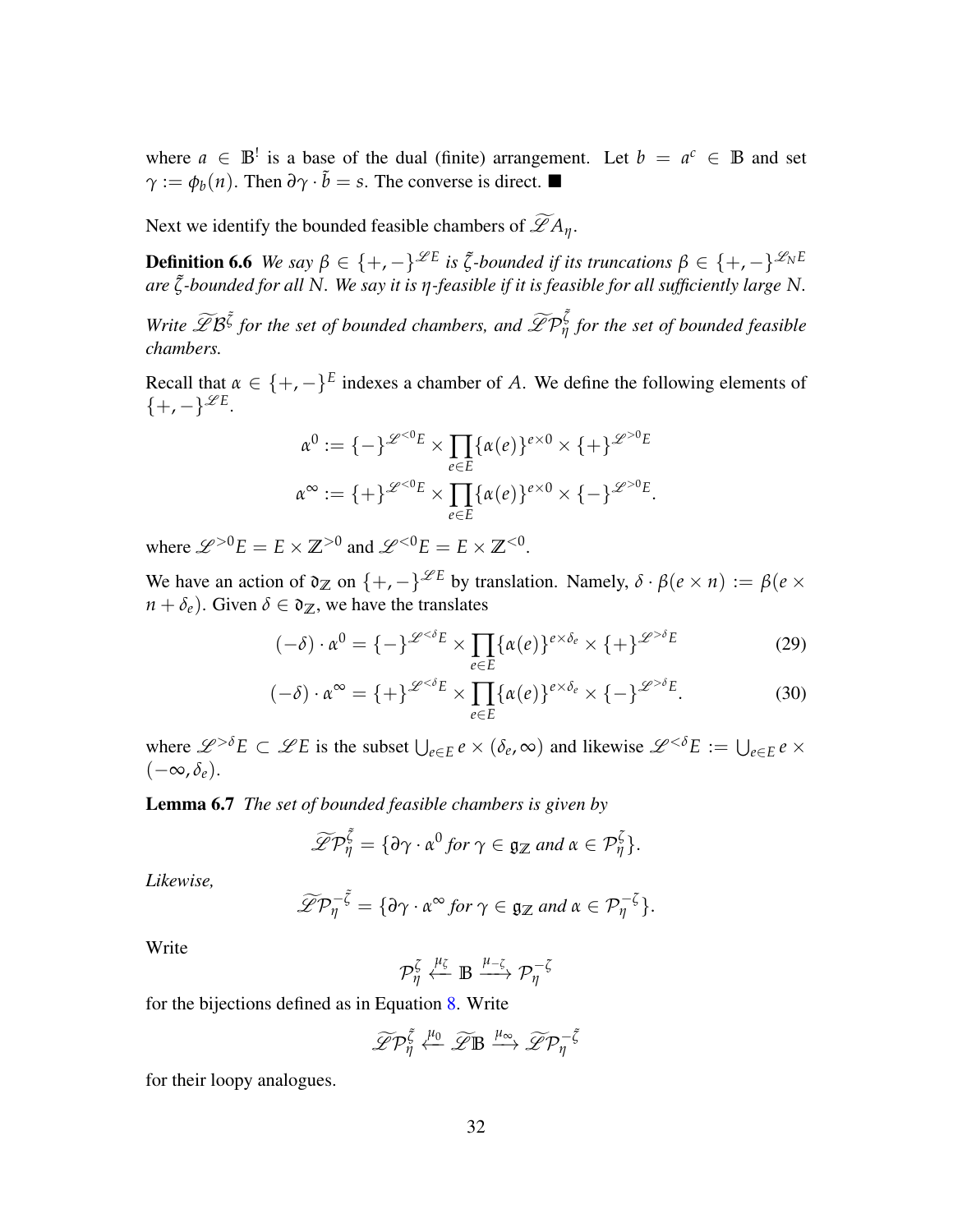**Lemma 6.8** Let  $b \in \mathbb{B}$  be a base of the finite arrangement. Then  $\mu_0(\partial \gamma \cdot \tilde{b}) = \partial \gamma \cdot \tilde{b}$  $\mu_{\zeta}(b)^0$  and  $\mu_{\infty}(\partial \gamma \cdot \tilde{b}) = \partial \gamma \cdot \mu_{-\zeta}(b)^{\infty}$ .

To these chambers we can associate lagrangians  $\mathfrak{L}(\partial \gamma \cdot \alpha^0)$ ,  $\mathfrak{L}(\partial \gamma \cdot \alpha^\infty) \subset \widetilde{\mathscr{L}}X_\eta$ , via Equation [7.](#page-8-2) Note that we have changed our notation slightly so that the indexing chamber is no longer a subscript, to avoid cramped expressions. In the next section, we describe these lagrangians in more elementary terms and relate them to quasimaps.

We can likewise define the truncated Lagrangians  $\mathfrak{L}_N(\partial \gamma \cdot \alpha^0), \mathfrak{L}_N(\partial \gamma \cdot \alpha^\infty) \subset \widetilde{\mathscr{L}}_N X$ . Their intersections stabilize in the following sense.

**Lemma 6.9** *Let*  $m \in M$  *and*  $N \gg 0$ *. Then* 

<span id="page-32-3"></span>
$$
\mathfrak{L}_N(\mathbf{m}\cdot\alpha_1^0)\cap\mathfrak{L}_N(\partial\gamma\cdot\alpha_2^\infty)=\mathfrak{L}(\mathbf{m}\cdot\alpha_1^0)\cap\mathfrak{L}(\partial\gamma\cdot\alpha_2^\infty)
$$

*where the left-hand side is viewed as a subvariety of*  $\widetilde{\mathscr{L}}X$  *via the natural embedding.* 

**Proof.** This is direct from the definitions.

### <span id="page-32-0"></span>6.4 Presenting the moduli of stable quasimaps as an intersection of lagrangians

In this section we relate our lagrangians to moduli of quasimaps. For the benefit of readers less familiar with the hyperplane arrangements considered above, we phrase these results in terms of explicit coordinates, before returning to our more hands-off approach in the following section.

**Definition 6.10** Let  $d$  be an integer. We define Lagrangian subspaces of  $\mathscr{L}T^{\vee}\mathbb{C}$  by

<span id="page-32-2"></span>
$$
\mathfrak{Q}_0(d) := \{x_{e,k} = 0 \text{ for } k < -d \text{ and } y_{e,k} = 0 \text{ for } k \leq d\}
$$
\n
$$
\mathfrak{Q}_\infty(d) := \{x_{e,k} = 0 \text{ for } k \geq d \text{ and } y_{e,k} = 0 \text{ for } k > -d\}
$$

<span id="page-32-1"></span>We have

$$
\mathfrak{Q}_0(d_1) \cap \mathfrak{Q}_{\infty}(d_2) \cong \text{Hom}(\mathscr{O}_{\mathbb{P}^1}(d_1), \mathscr{O}_{\mathbb{P}^1}(d_2 - 1)) \oplus \text{Hom}(\mathscr{O}_{\mathbb{P}^1}(d_2), \mathscr{O}_{\mathbb{P}^1}(d_1 - 1)).
$$
\n(31)

**Definition 6.11** *Given*  $\delta \in \mathfrak{d}_{\mathbb{Z}}$ *, we define a Lagrangian*  $\widehat{\mathfrak{Q}}_0(\delta)$  *in*  $\mathscr{L}T^{\vee} \mathbb{C}^E$  *by taking the product of factors*  $\widehat{\mathfrak{Q}}_0(\delta_e)$  *as above over all edges*  $e \in E$ *. We can similarly define*  $\widehat{\mathfrak{Q}}_{\infty}(\delta)$ *.* Let  $\alpha_+ = \{ + \}^E$  and  $\alpha_- = \{ - \}^E$ . Then by construction we have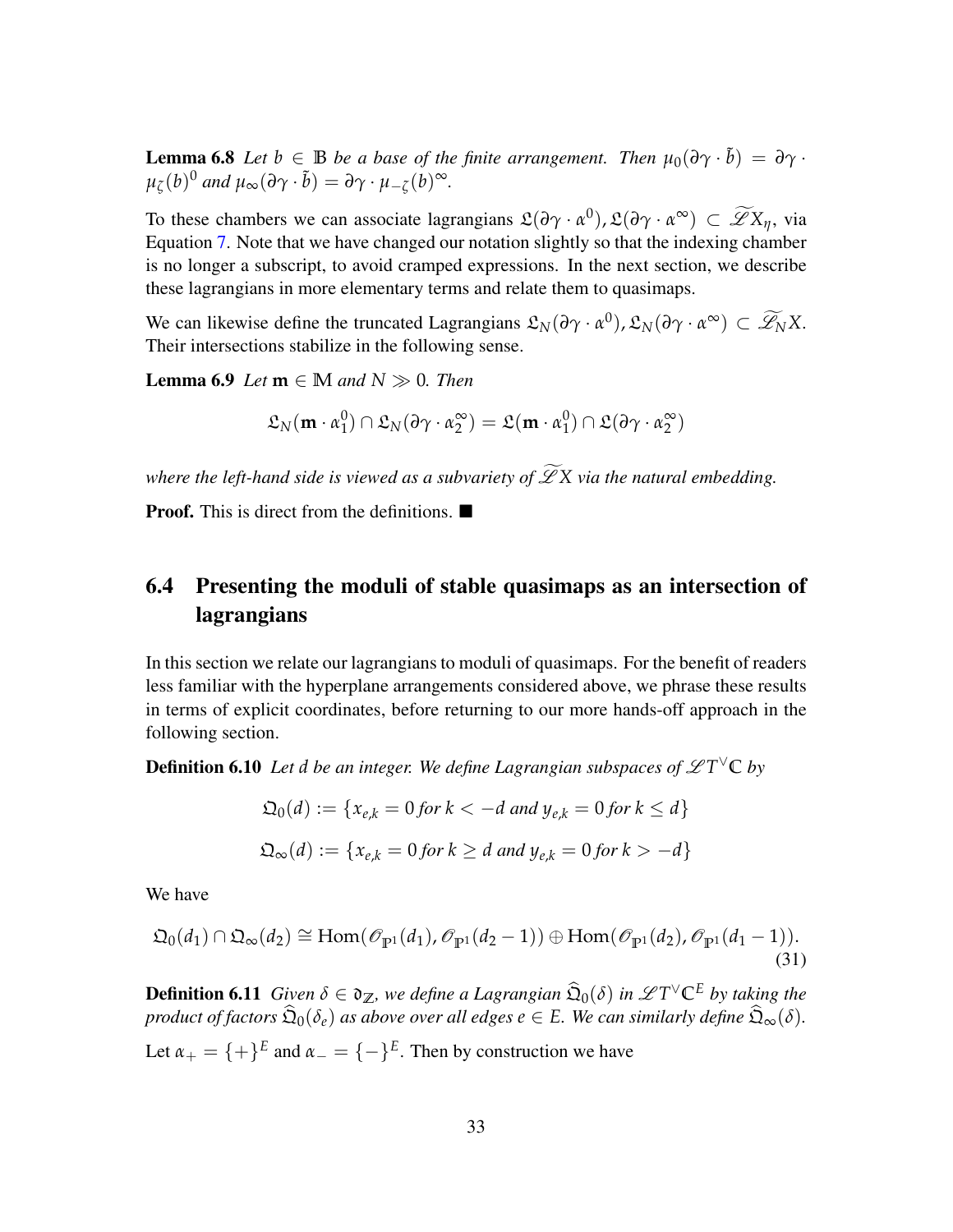Lemma 6.12

$$
\mathfrak{L}(\delta \cdot \alpha^0_+) = \widehat{\mathfrak{Q}}_0(\delta) \, / \! \! /_{\eta} \, G
$$

*and*

$$
\mathfrak{L}(\delta \cdot \alpha^{\infty}_{-}) = \widehat{\mathfrak{Q}}_{\infty}(\delta) / \eta \, G.
$$

We now fix a twist  $\mathbf{m} \in \mathbb{M}$ , as in Definition [5.1.](#page-23-2) Given  $\gamma \in \mathfrak{g}_{\mathbb{Z}}$ , we have  $\partial \gamma + \mathbf{m} \in \mathfrak{d}_{\mathbb{Z}}$ .

<span id="page-33-1"></span>Proposition 6.13 *We have*

<span id="page-33-2"></span>
$$
\mathfrak{Q}_{\mathbf{m}}(\mathbb{P}^1, X_{\eta}, \gamma) = \mathfrak{L}(\mathbf{m} \cdot \alpha_+^0) \cap \mathfrak{L}(\partial \gamma \cdot \alpha_-^{\infty}). \tag{32}
$$

**Proof.** The claim follows from Equation [31](#page-32-1) and Lemma [6.12,](#page-32-2) together with Lemma [5.5](#page-25-1) which presents the quasimap moduli space as the corresponding GIT quotient.  $\blacksquare$ 

### **Corollary 6.14** *For generic η*,  $\mathfrak{Q}_{\mathbf{m}}(\mathbb{P}^1, X_\eta, \gamma)$  *is a smooth variety.*

**Proof.** By construction, the intersection on the right-hand of Equation [32](#page-33-2) is a GIT quotient of the vector space  $W := \hat{\Omega}_0(\mathbf{m}) \cap \hat{\Omega}_\infty(\gamma)$  by the torus *G*. If the stable and semistable loci coincide, the result is a toric orbifold. The orbifold structure corresponds to the existence of non-trivial (finite) stabilizers of stable orbits of *G*. By assumption, the embedding  $G \rightarrow D$  defining our hypertoric variety X is unimodular. It follows that the same is true for the action of *G* on *W*. It follows that the GIT quotient is a smooth variety, as claimed. ■

### <span id="page-33-0"></span>6.5 From loop space lagrangians to loop space modules

From now on, we fix our twist **m** to be the basepoint  $\mathbf{m}_0 \in \mathbb{M}$  corresponding to  $0 \in \mathfrak{d}_{\mathbb{Z}}$ . This will ensures that the modules  $L_N(\alpha_+^0)$  and  $L_N(\partial \gamma \cdot \alpha_-^{\infty})$  belong to category  $\mathcal O$  for *opposite* choices of cocharacter. It is the choice for which our results have the cleanest form. The generalization to other twists, however, does not pose any essential difficulties.

We thus take as our starting point the two lagrangians on the right-hand side of Equation [32,](#page-33-2) with  $\mathbf{m} = \mathbf{m}_0$ . We can 'quantize' these lagrangians as follows. Let  $\widetilde{\mathscr{L}}_N \mathcal{G}_\eta$  be the category of Gelfand-Tsetlin modules associated to the arrangement  $\mathscr{L}_N A_n$ .

**Definition 6.15** *Let*  $L(\alpha_+^0)$  (resp.  $L(\partial \gamma \cdot \alpha_-^{\infty})$ ) be the simple objects of  $\widetilde{\mathscr{L}}_N \mathcal{G}_{\eta}$  associated *to the chambers*  $\alpha_+^0$  (resp.  $\partial \gamma \cdot \alpha_-^{\infty}$ ) described in Equation [29.](#page-31-0)

<span id="page-33-3"></span>By Lemma [6.7,](#page-31-1) these modules lie in category  $\widetilde{\mathscr{L}}_N \mathcal{O}_\eta^{\tilde{\zeta}}$  (resp.  $\widetilde{\mathscr{L}}_N \mathcal{O}_\eta^{-\tilde{\zeta}}$ ) for each *N*.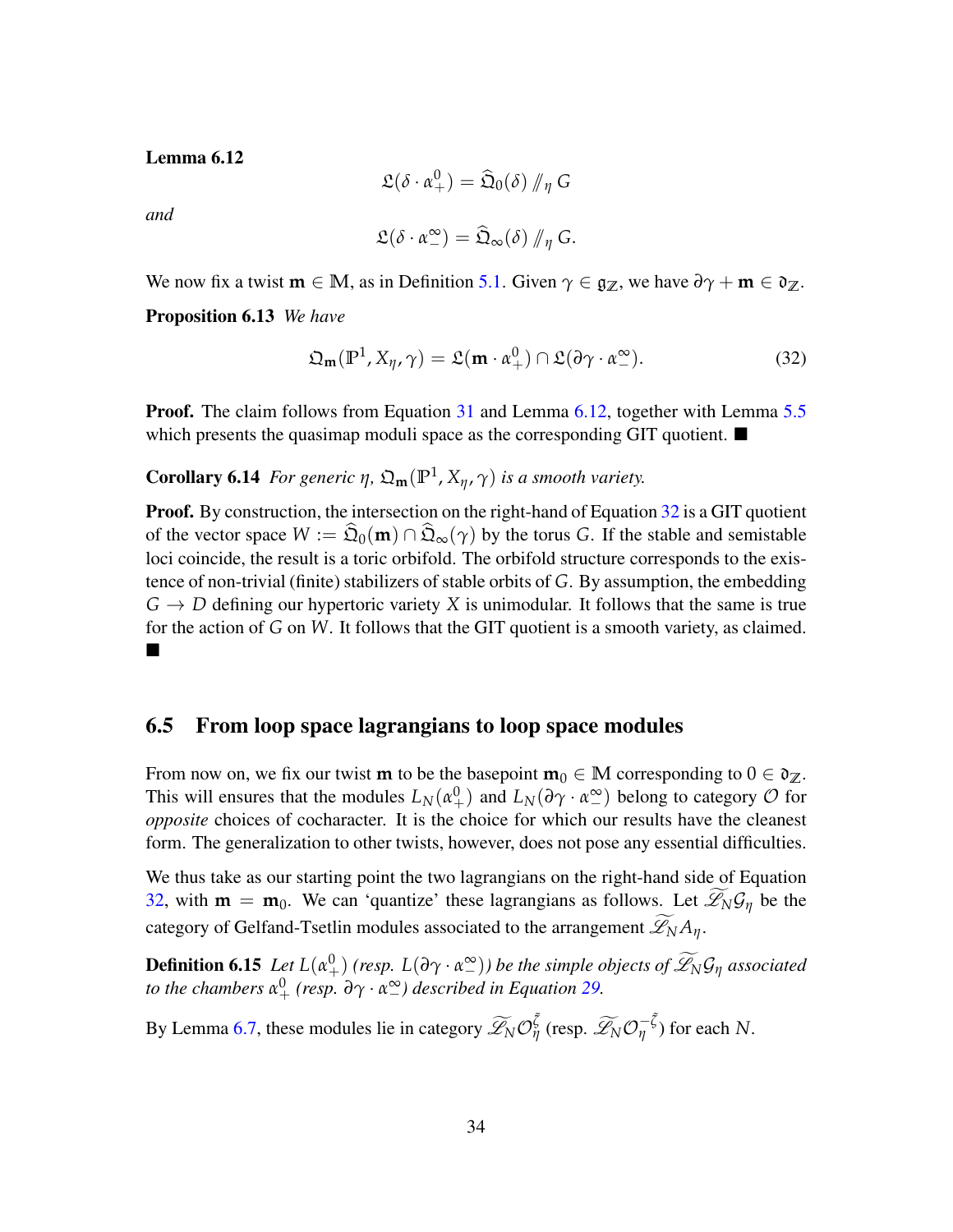**Lemma 6.16** *The following Ext groups stabilize as*  $N \rightarrow \infty$ *:* 

$$
\lim_{N \to \infty} \text{Ext}^{\bullet + \text{codim}} \left( L_N(\alpha_+^0), L_N(\partial \gamma \cdot \alpha_-^{\infty}) \right)
$$
\n
$$
= H^{\bullet}(\mathfrak{L}(\alpha_+^0) \cap \mathfrak{L}(\alpha_-^{\infty}), \mathbb{C})
$$
\n
$$
= H^{\bullet}(\mathfrak{Q}_{\mathbf{m}_0}(\mathbb{P}^1, X_{\eta}, \gamma), \mathbb{C}).
$$

*Here* codim =  $d_N(\alpha_+^0, \partial \gamma \cdot \alpha_-^{\infty})$  *is defined as in Proposition [4.18.](#page-19-4)* **Proof.** This follows from Proposition [4.17,](#page-19-1) combined with Lemma [6.9.](#page-32-3)  $\blacksquare$ Note that the shift of grading by the codimension diverges as  $N \to \infty$ .

# <span id="page-34-0"></span>7 The periodic hypertoric space

We now turn to the symplectic dual to the loop space. We will apply the same combinatorial procedure that we would use for a finite type hypertoric variety to produce a candidate for the dual. It would be interesting to compare this with the more canonical approach of [\[BFN\]](#page-42-4), via convolution algebras.

To this end, we consider the Gale dual of the sequence [26.](#page-28-0) It corresponds to the data of

- 1. The set  $\mathscr{L}E$ .
- 2. The short exact sequence of tori

<span id="page-34-1"></span>
$$
\mathcal{T}^{\vee} \to \mathcal{L}D^{\vee} \to G^{\vee}.
$$
 (33)

3. The character  $-\tilde{\zeta}$  of  $\mathscr{T}^{\vee}$ .

We also consider the 'truncated' data, namely:

- 1. The set  $\mathscr{L}^N E$ .
- 2. The short exact sequence of tori

$$
\mathcal{I}_N^{\vee} \to \mathcal{L}_N D^{\vee} \to G^{\vee}.
$$
 (34)

3. The restriction of the character  $-\tilde{\zeta}$ .

We write  $\mathscr{P}_N A^!_{-\tilde{\zeta}}$  for the associated hyperplane arrangement. If we let  $N \to \infty$ , we obtain a limiting hyperplane arrangement  $\mathscr{P}A^!_{-\tilde{\zeta}}$ . It is a hyperplane arrangement on  $\mathfrak{g}_\mathbb{R}$ ,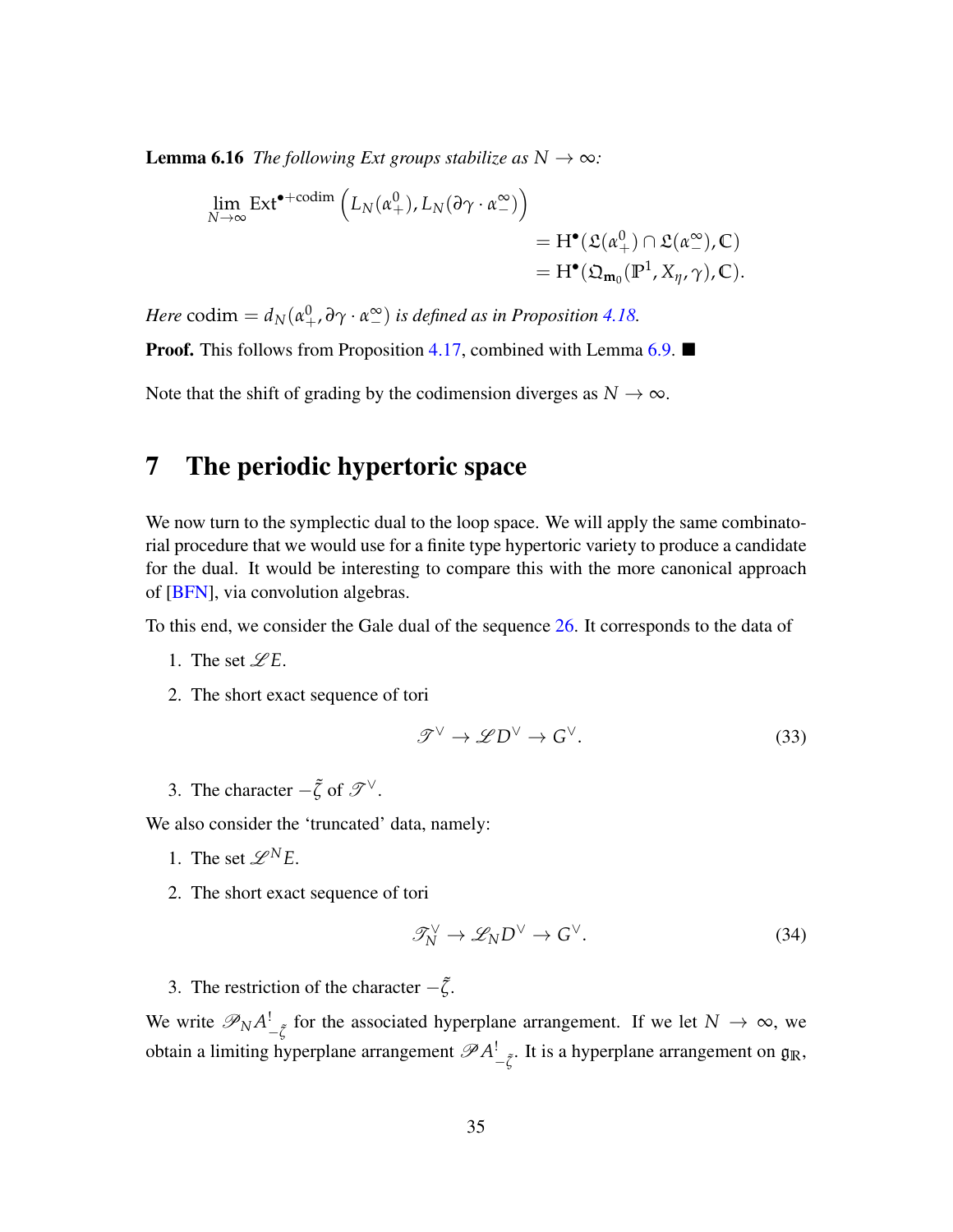given by all  $n\mathbb{Z}$ -translates of the hyperplanes of  $A^!_{-\zeta}$ . It is preserved by the action of  $\mathfrak{g}_{\mathbb{Z}}$ by translations.

We can define by the usual prescription the associated hypertoric variety  $\mathscr{P}_N X^!_{-\tilde{\zeta}}$ . There is an *open* embedding  $\mathscr{P}_N X^!_{-\tilde{\zeta}} \to \mathscr{P}_{N+1} X^!_{-\tilde{\zeta}}$  'dual' to the closed embedding  $\mathscr{L}_N X \to$  $\widetilde{\mathcal{L}}_{N+1}$ *X*. Thus we can take the limit of schemes

$$
\mathscr{P}X^!_{-\tilde{\zeta}} := \lim_{N \to \infty} \mathscr{P}_N X^!_{-\tilde{\zeta}}.
$$

Morally, this is the hypertoric variety associated to Sequence [33.](#page-34-1) When  $X \cong T^{\vee} \mathbb{P}^1 \cong T^{\vee} \mathbb{P}^1$  $X^!$ ,  $\mathscr{P}X^!$  is a symplectic surface containing an infinite chain of rational curves, whose hyperkähler geometry has been studied in [[AKL89\]](#page-41-6). The geometry in more general cases has been further explored in [\[Hat11,](#page-43-10)[Got92,](#page-43-11)[DS17,](#page-43-12)[Dan19\]](#page-42-12). We learned of the space  $\mathscr{P}X_{-\tilde{\zeta}}^{!}$ many years ago from an unpublished note of Hausel and Proudfoot.

 $\mathscr{P}X^!_{-\tilde{\zeta}}$  carries an action of  $\mathfrak{g}_\mathbb{Z}$ , which is free on an analytic open subset, which is also a homotopy retract. The quotient of this retract by  $g_Z$  is called the hypertoric Dolbeault space in [\[MW18\]](#page-44-9), and  $\mathscr{P}X^!_{-\tilde{\zeta}}$  plays the role of universal cover of the Dolbeault space. It is shown in [\[DMS19\]](#page-43-5) that when the hypertoric variety *X* ! arises from a graph Γ, the quotient is closely related to the compactified Jacobian of a certain reducible nodal curve with dual graph Γ. In particular, they have the same cohomology.



Figure 5: The integer points of a periodic arrangement. Chambers related by the action of  $\mathfrak{g}_{\mathbb{Z}} \cong \mathbb{Z}^2$  have matching colors.

Given  $b \in \mathbb{B}^!$ , let  $\tilde{b} \subset \mathscr{L}E$  be the image of the composition of inclusions  $b \subset E \subset \mathscr{L}E$ .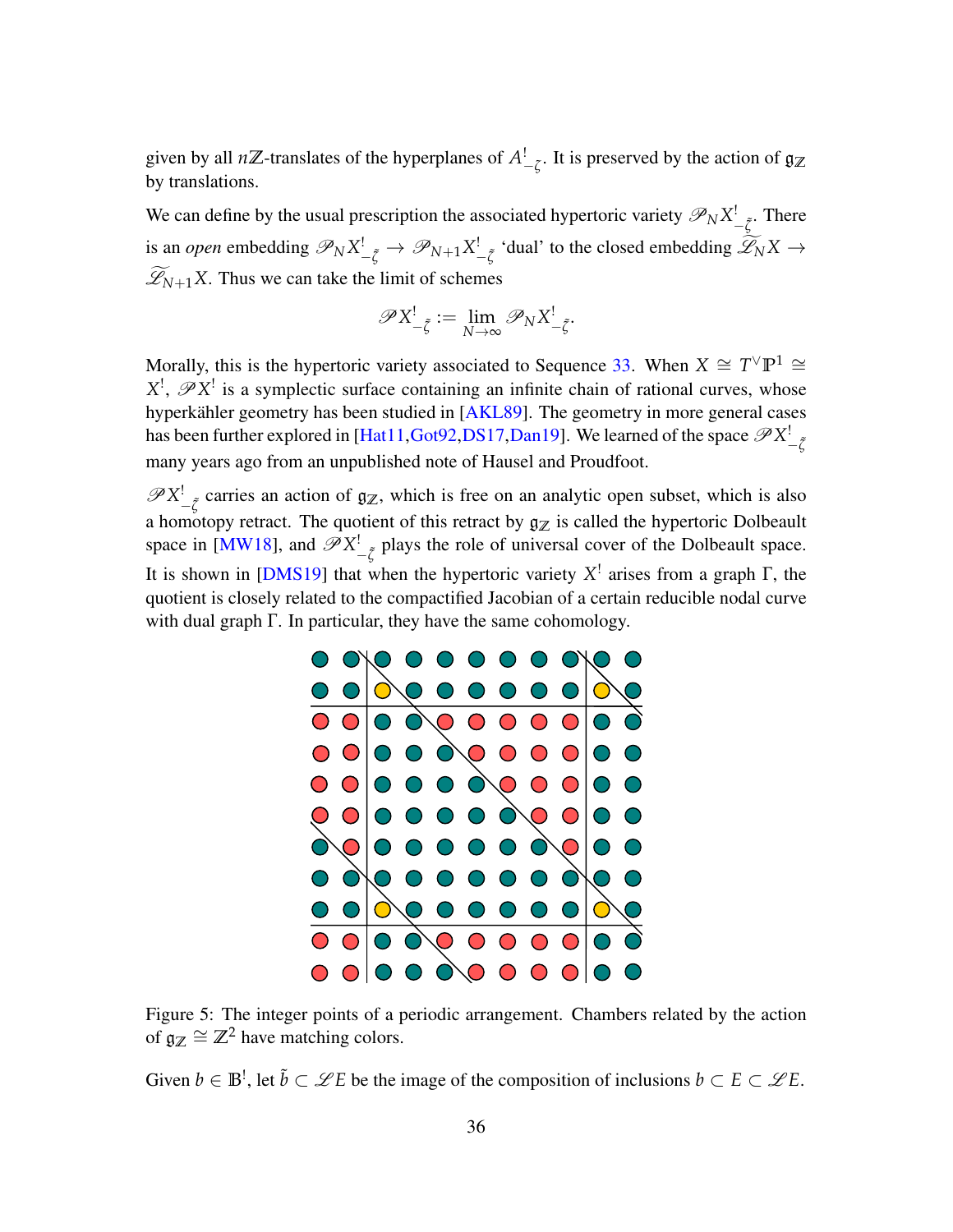Lemma 7.1 *The bases*  $\mathscr{P}\mathbb{B}^!$  *of*  $\mathscr{P}A^!_{-\tilde{\zeta}}$  *are given by*  $\partial \gamma \cdot \tilde{b}$  *for*  $b \in \mathbb{B}^!$  *and*  $\gamma \in \mathfrak{g}_{\mathbb{Z}}$ *.* 

Write  $\mathscr{P} \mathcal{P}^{-\eta}_{\tilde{z}}$  $-\frac{π}{ζ}$  for the  $-\frac{ε}{ζ}$ -feasible  $-η$ -bounded chambers in  $\mathscr{P}A^!_{-\frac{ε}{ζ}}$ . We have the following analogue of Lemma [6.7.](#page-31-1)

#### Lemma 7.2

$$
\mathscr{P}\mathcal{P}^{-\eta}_{-\tilde{\zeta}} = \{\partial \gamma \cdot \alpha^0 \text{ for } \gamma \in \mathfrak{g}_{\mathbb{Z}} \text{ and } \alpha \in \mathcal{P}^{-\eta}_{-\zeta}\}.
$$

This lemma provides a bijection between the irreducible lagrangian components of the core of  $\mathscr{P}X^!$  and the  $\mathfrak{g}_{\mathbb{Z}}$ -translates of the  $-\eta$ -bounded components of  $X^!$ .

### <span id="page-36-0"></span>7.1 Enumerative invariants as traces

**Lemma 7.3** *For*  $N \gg 0$ *, we have an isomorphism* 

<span id="page-36-1"></span>
$$
e_{\partial \gamma \cdot \alpha^{\infty}_-}\left(\mathscr{P}_N(R^!)^{-\tilde{\zeta}}\right) e_{\alpha^0_+} \cong H^{\bullet - \text{codim}}(\mathfrak{Q}_{\mathbf{m}_0}(\mathbb{P}^1, X_{\eta}, \gamma), \mathbb{C}).\tag{35}
$$

Here codim  $= d_N(\alpha_+^0, \partial \gamma \cdot \alpha_-^{\infty})$  denotes the codimension of  $\mathfrak{L}_{N, \partial \gamma \cdot \alpha_-^{\infty}} \cap \mathfrak{L}_{N, \alpha_+^0}$  in either lagrangian. It is an instance of Definition [4.18.](#page-19-4)

**Proof.** This is a consequence of Lemma [6.16,](#page-33-3) which identifies the right-hand side with an Ext group in  $\mathcal{G}_{\eta}$ , together with Corollary [4.16,](#page-18-2) which identifies this Ext group with the left-hand side via Koszul duality.

The left-hand side of Equation [35](#page-36-1) equals a certain weight space in an indecomposable tilting module. Namely, we have bijections

<span id="page-36-2"></span>
$$
\mathscr{P}(\mathcal{P}^!)^{-\eta}_{-\tilde{\zeta}}\stackrel{\mu_0}{\longleftarrow}\mathscr{P}\mathbb{B}^! \stackrel{\mu_\infty}{\longrightarrow} \mathscr{P}(\mathcal{P}^!)^{-\eta}_{\tilde{\zeta}}
$$

between vertices and bounded feasible chambers for  $\pm \tilde{\zeta}$ , as in Diagram [17.](#page-21-2) The composition of these bijections from left to write defines a bijection *ν* of chambers. By Proposition [4.24](#page-21-0) we have a graded isomorphism

$$
e_{\partial \gamma \cdot \alpha^{\infty}_-}\left(\mathscr{P}_N(R^!)^{-\tilde{\zeta}}\right)e_{\alpha^0_+}\left(-d_N(\alpha^0_+, \nu(\alpha^0_+))\right)=e_{\partial \gamma \cdot \alpha^{\infty}_-}T^!_{N, \nu(\alpha^0_+)}.
$$
 (36)

Comparing the grading shifts in Equations [36](#page-36-2) and [35,](#page-36-1) we find a graded isomorphism for  $N\gg 0$ 

$$
e_{\partial \gamma \cdot \alpha_{-}^{\infty}} T^!_{N,\nu(\alpha_+^0)} \cong H^{\bullet - d_{N,\gamma}}(\mathfrak{Q}_{\mathbf{m}_0}(\mathbb{P}^1, X_{\eta}, \gamma), \mathbb{C})
$$

where

$$
d_{N,\gamma} := d_N(\alpha_+^0, \partial \gamma \cdot \alpha_-^{\infty}) - d_N(\alpha_+^0, \nu(\alpha_+^0)).
$$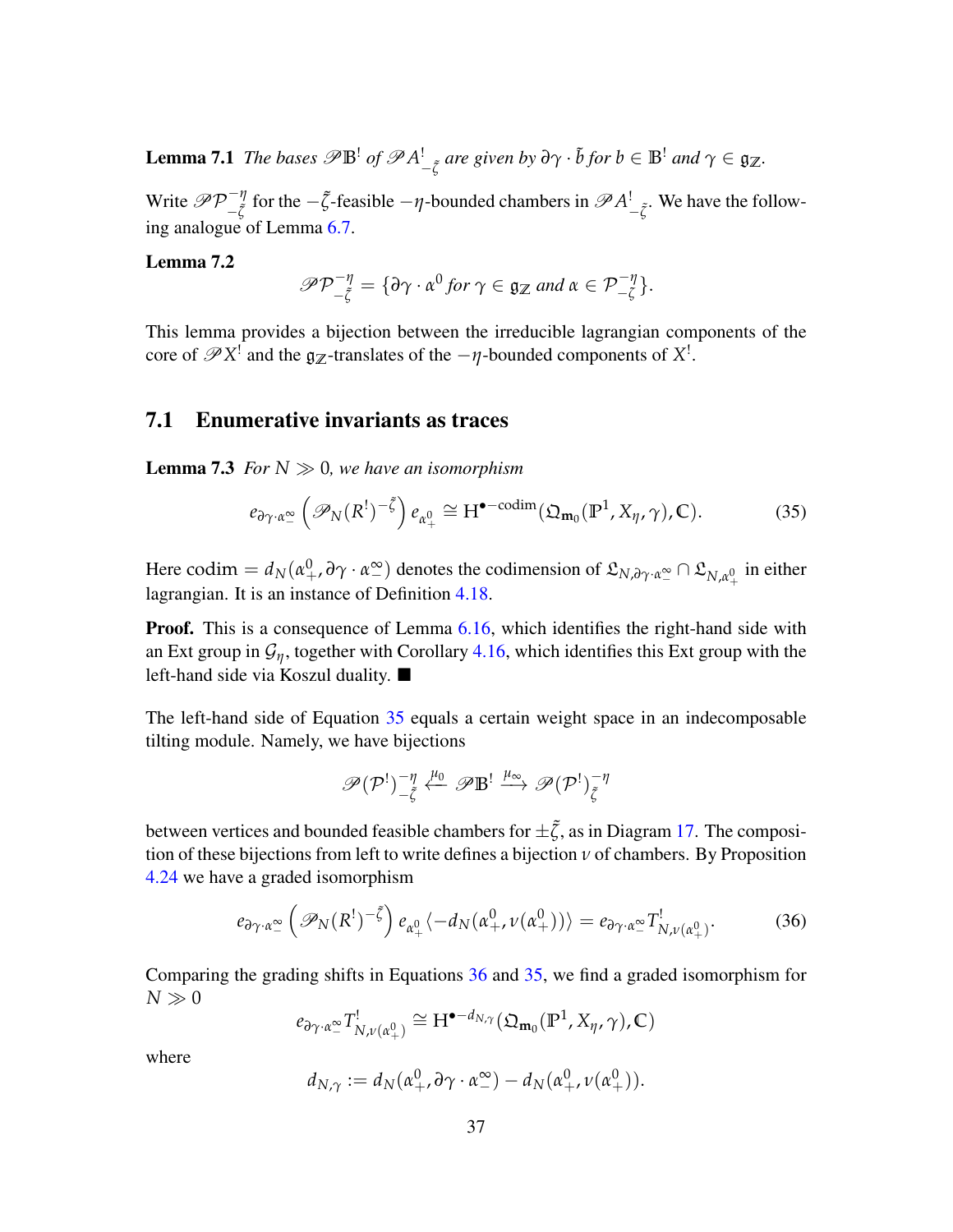Although both terms in this degree shift diverge as  $N \to \infty$ , their difference stabilizes to the manifestly finite expression

$$
d_{\gamma}:=|\partial \gamma|-{\rm rk}\, T.
$$

where  $|\delta| = \sum_{e \in E} |\delta_e|$  and rk *T* is the rank of the torus  $T = D/G$ .

We can thus derive the following expression for the generating function defined in Equation [25.](#page-26-0)

#### <span id="page-37-1"></span>Theorem 7.4

$$
Y^{\text{ref}}(z,\tau) = \sum_{\gamma \in \mathfrak{g}_{\mathbb{Z}}} \text{grdim}\left(e_{\partial \gamma \cdot \alpha_{-}^{\infty}} T_{\nu(\alpha_{+}^{0})}^{!}\right) z^{\gamma} \tau^{-d_{\gamma}}.
$$
 (37)

Loosely speaking, the right hand side is a graded trace of an indecomposable tilting module over  $\mathscr{P}X^!_{-\tilde{ζ}}$ .

The chamber  $v(\alpha_+^0)$  which appears in this expression can be described explicitly. Let  $b = \mu^{-1}(\alpha_+)$ . Then

$$
\nu(\alpha_+^0) = \nu(\alpha_+)^\infty = \{ + \}^{\mathscr{L} < 0} E \times \prod_{e \in b} \{ + \}^{e \times 0} \times \prod_{e \notin b} \{ - \}^{e \times 0} \times \{ - \}^{\mathscr{L}^{>0}E}.
$$

### <span id="page-37-0"></span>7.2 Verma filtrations and explicit formulae

Theorem [7.4](#page-37-1) has the benefit of being stated in fairly general terms - one can imagine a similar statement holding for non-hypertoric symplectic resolutions. Moreover, its proof does not require us to know either side explicitly.

Nevertheless, we can deduce from Theorem [7.4](#page-37-1) a more explicit formula for the left-hand side, using the filtration of  $T^!_{\nu(\alpha_+)^{\infty}}$  from Proposition [4.25.](#page-21-3) This requires us to plunge back into the combinatorics of our hyperplane arrangements. The end result can also be obtained by a direct analysis of the quasimap spaces, but we find the treatment via symplectic duality both instructive and suggestive of possible generalizations.

In order to apply the proposition, our first task is to understand for which  $c \in \mathscr{P} \mathbb{B}^!$  does  $\mathscr{B} \mathcal{B}_c^{-\eta}$  contain the chamber  $\alpha^0_+$ . Recall that  $\mathscr{B} \mathbb{B}^! = {\partial \gamma \cdot \tilde{b}}$  for  $b \in \mathbb{B}^!, \gamma \in \mathfrak{g}_{\mathbb{Z}}$ . It will be helpful to parametrize  $\gamma$  using the isomorphism  $\phi_b: \mathbb{Z}^b \to \mathfrak{g}_{\mathbb{Z}}$ .

**Definition 7.5** *Let b* ∈  $\mathbb{B}^!$ . *Write*  $\mu$  :  $\mathbb{B}^!$  →  $\mathcal{P}^{-\eta}_{-\zeta}$ *. Let*  $\mathbb{G}^b$  ⊂  $\mathbb{Z}^b$  *be the subgroup generated by*

$$
(\mathbb{Z}^{\leq 0})^e \text{ for } \mu(b)(e) = + \tag{38}
$$

$$
(\mathbb{Z}^{\geq 0})^e \text{ for } \mu(b)(e) = - \tag{39}
$$

(40)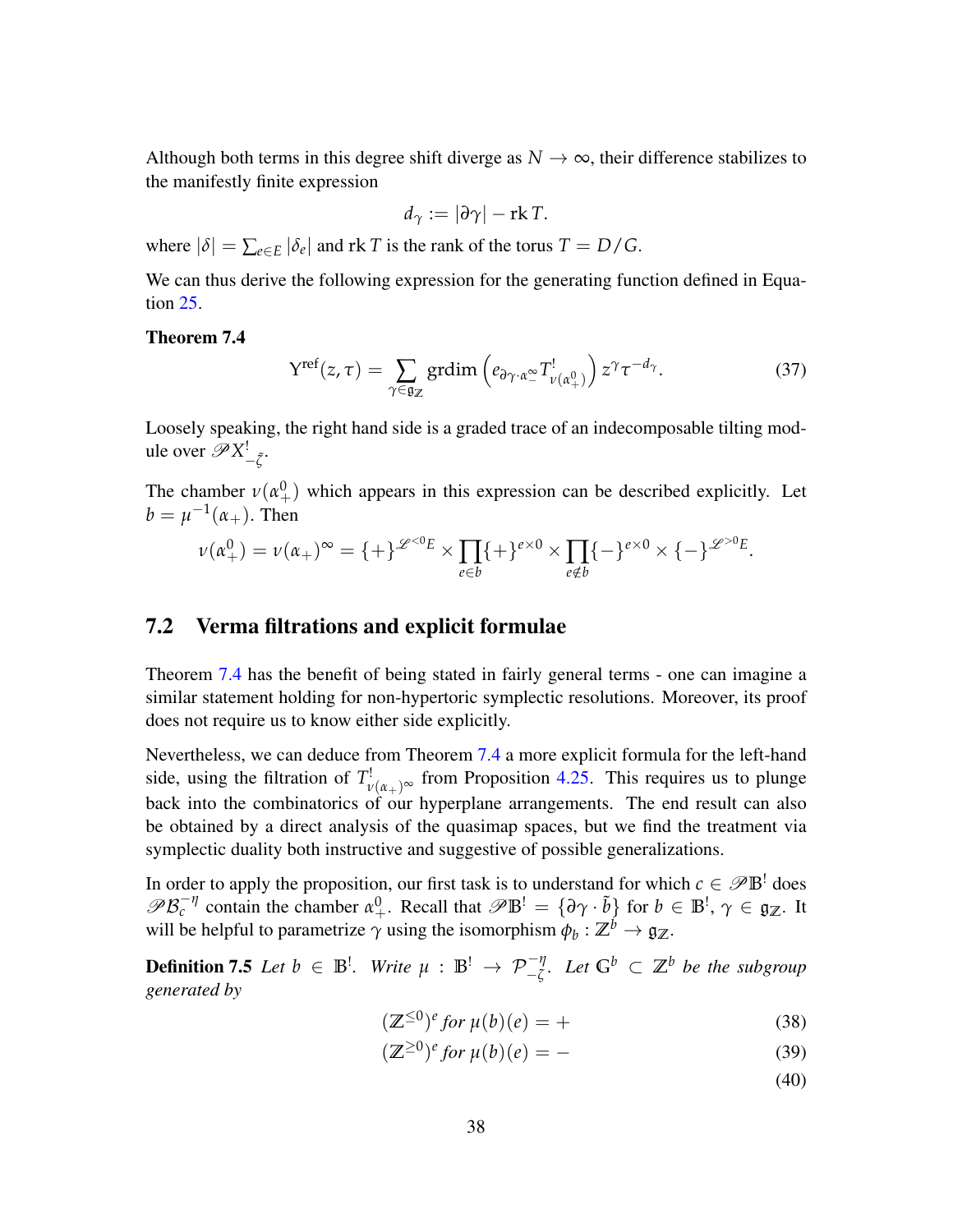It is the set of  $s \in \mathbb{Z}^b$  for which  $\langle \eta, \phi_b(s) \cdot x \rangle > \langle \eta, x \rangle$ .

**Definition 7.6** Let  $S^b_\alpha \subset G^b$  be the submonoid generated by

<span id="page-38-1"></span>
$$
(\mathbb{Z}^{\leq 0})^e \text{ for } \alpha(e) = \mu(b)(e) = + \tag{41}
$$

$$
(\mathbb{Z}^{\geq 0})^e \text{ for } \alpha(e) = \mu(b)(e) = - \tag{42}
$$

$$
(\mathbb{Z}^{<0})^e \text{ for } \alpha(e) \neq \mu(b)(e) = + \tag{43}
$$

$$
(\mathbb{Z}^{>0})^e \text{ for } \alpha(e) \neq \mu(b)(e) = - \tag{44}
$$

(45)

<span id="page-38-0"></span>**Lemma 7.7** Let  $b \in \mathbb{B}$  and  $s \in \mathbb{Z}^b$ . Let  $\alpha \in \{+,-\}^E$ . Then  $\alpha^0 \in \mathscr{P} \mathcal{B}_{\alpha,\alpha}^{-\eta}$  $\int_{\phi_b(s)\cdot\tilde{b}}^{\phi_f(s)}$  *if and only*  $if s \in \mathbb{S}^b_\alpha$ *α .*

**Proof.** Translating by  $\phi_b(-s)$ , we find that the desired inclusion holds if and only if

$$
\mu_0(\tilde{b})(e) = \phi_b(-s) \cdot \alpha^0(e)
$$

for all  $e \in \tilde{b}$ . We have  $\mu_0(\tilde{b}) = \mu(b)^0$  and  $\mu(b)^0(e) = \mu(b)(e)$  for  $e \in b$ . The condition thus becomes

$$
\mu(b)(e) = \phi_b(-s) \cdot \alpha^0(e)
$$

for all  $e \in b$ . One can then check directly that this holds only for *s* as described.  $\blacksquare$ 

Combining the above with Proposition [4.25,](#page-21-3) we conclude the following.

**Proposition 7.8** *There is a filtration of*  $T^!_{\nu(\alpha_+)^{\infty}}$  *indexed by*  $c \in \mathscr{P} \mathbb{B}^!$ *, whose nonzero subquotients are given by V* !  $\psi^!_{\infty(c)}$  for  $c = \phi_b(s) \cdot \tilde{b}$  where  $b \in \mathbb{B}^!$  and  $s \in \mathbb{S}^b_\alpha$ *α*+ *.*

Lemma 7.9 *The weight space*

$$
e_{\phi_b(k)\cdot\alpha_-^{\infty}}V^!_{\mu_{\infty}(\phi_b(s)\cdot\tilde{b})}
$$

*equals*  $\mathbb C$  *when*  $k-s \in \mathbb S_\alpha^b$ *α*− *and vanishes otherwise.*

**Proof.** This is an application of Lemma [4.26](#page-22-2) to our setting. Translating by  $\phi_b(-k)$ , we reduce to the case

$$
e_{\alpha} \mathop{\sim}\limits^{\mathbf{\infty}} V^!_{\mu_{\infty}(\phi_b(s-k)\cdot\tilde b)}.
$$

This is nonzero exactly when  $\alpha_{-}^{\infty} \in \mathscr{P} \mathcal{B}_{\phi_{-}}^{-\eta}$  $\frac{-\eta}{\varphi_b(s-k) \cdot \tilde{b}}$ . By a variation on Lemma [7.7,](#page-38-0) this holds when  $k - s \in \mathbb{S}_{\alpha}^b$  $\frac{b}{\alpha_-}$ . ■

The contribution of the subquotient *V* !  $\mu_{\infty}(\varphi_b(s).\tilde{b})$  to our generating function  $Y(z)$  is thus

$$
\sum_{k|k-s\in\mathbb{S}_{\alpha_-}^b} z^{\phi_b(k)} = \sum_{r\in\mathbb{S}_{\alpha_-}^b} z^{\phi_b(s+r)}.
$$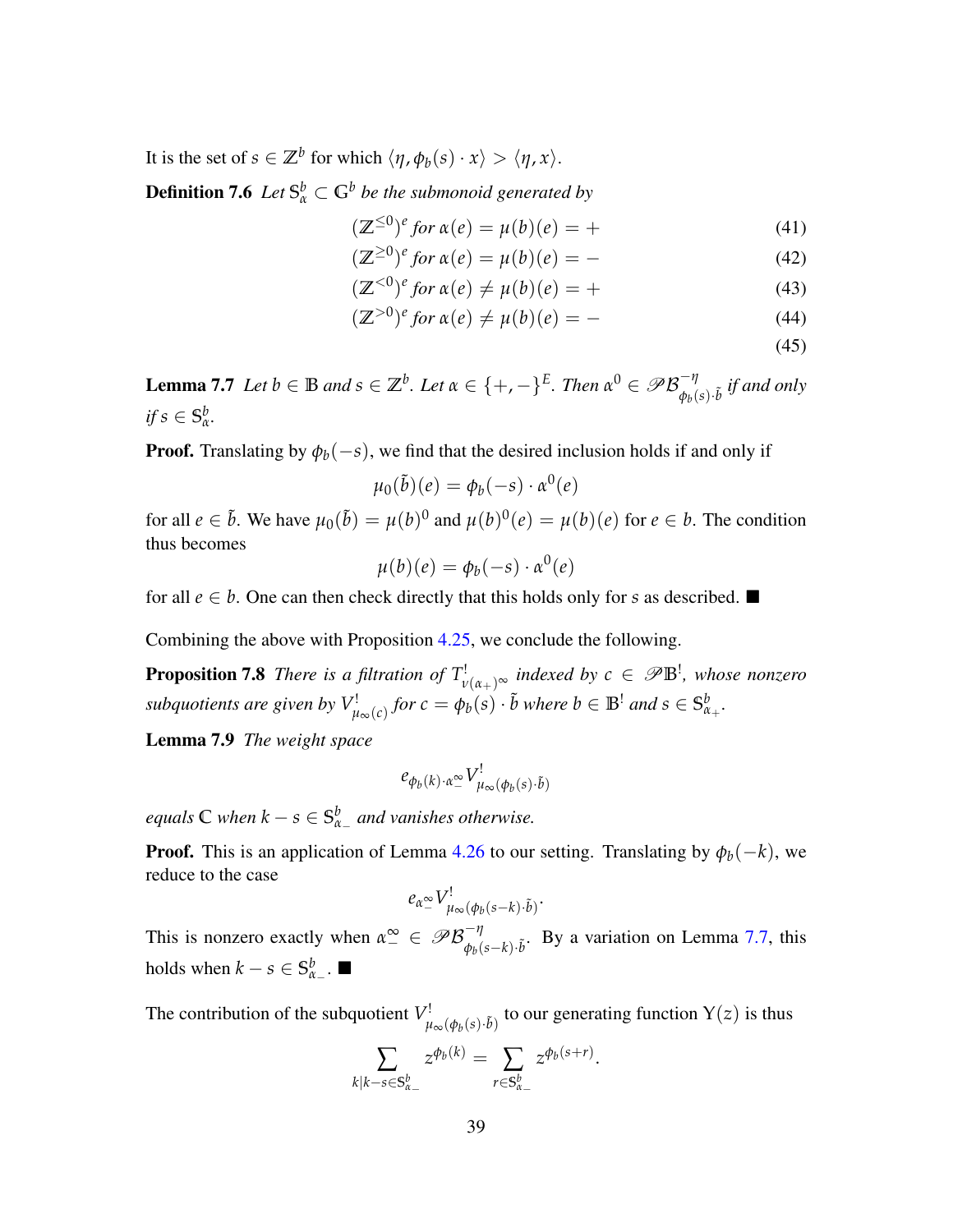To obtain the contribution to the refined generating function  $Y^{\text{ref}}(z, \tau)$ , we must take into account the **Z**-grading on the subquotient.

Given  $\delta \in \mathfrak{d}_{\mathbb{Z}}$ , let  $|\delta| := \sum_{e \in E} |\delta_e|$ . Given  $b \in \mathbb{B}^!$ , define  $\epsilon_b \in \mathfrak{d}_{\mathbb{Z}}$  by  $\epsilon_b^e = 1$  for  $\mu(b)(e) = +$  and  $\epsilon_b^e = 0$  for  $\mu(b)(e) = -$ .

Lemma 7.10 *The weight space*

<span id="page-39-0"></span>
$$
e_{\phi_b(k)\cdot\alpha_-^{\infty}}V^!_{\mu_{\infty}(\phi_b(s)\cdot\tilde{b})}
$$

*is supported in cohomological degree*

$$
\psi_b(k,s) := |\phi_b(k)| + |\phi_b(k-s) - \epsilon_b| - |\phi_b(s) + \epsilon_b|.
$$

Adding the contributions of each base  $b \in \mathbb{B}^!$ , we finally obtain

Theorem 7.11

$$
Y^{\text{ref}}(z,\tau) = \sum_{b \in \mathbb{B}^!} \sum_{s \in S_{\alpha_+}^b, r \in S_{\alpha_-}^b} \tau^{\psi_b(r+s,s)} z^{\phi_b(s+r)}.
$$
 (46)

**Example 1** We consider one of the simplest non-trivial examples, for which  $X \cong T^{\vee} \mathbb{P}^2$ *and*  $X^!$  *is a resolution of the singularity*  $xy = z^3$ *. Both*  $X$  *and*  $X^!$  *are cographical, and in this case Gale duality is an instance of planar graph duality.*

*Thus, let*  $\Gamma$  *be the graph with two vertices*  $v_1$ ,  $v_2$  *and three edges*  $e_1$ ,  $e_2$ ,  $e_3$  *from*  $v_1$  *to*  $v_2$ *. We pick the basis*  $(1, -1)$  *of*  $C^0(\Gamma, \mathbb{Z})/ \mathbb{Z}(1, 1)$  *and*  $(0, 1, 0)$ ,  $(0, 0, 1)$  *of*  $H^1(\Gamma, \mathbb{Z})$ *. The associated sequence of tori is thereby identified with*

$$
G \cong \mathbb{C}^{\times} \to (\mathbb{C}^{\times})^E \to (\mathbb{C}^{\times})^2 \cong T.
$$

*We pick the character*  $\eta = 1$  *of G and the cocharacter*  $\zeta = (-1, 1)$  *of T. Then*  $X(\Gamma)_{\eta} \cong$  $T^{\vee} \mathbb{P}^2$ .

*The dual graph* Γ ! *is given by the cycle*

$$
\xrightarrow{e_1} w_{12} \xrightarrow{e_2} w_{23} \xrightarrow{e_3} w_{31} \xrightarrow{e_1}.
$$

*We have*  $X(\Gamma^!)_{-\zeta} \cong \widetilde{C^2/\mathbb{Z}_3}$ . The bases  $b \in \mathbb{B}^!$  are given by single edges  $b_i = e_i$ ,  $i = 1, 2, 3$ *. We have* 

$$
\mu(b_1) = \{+, -, +\}
$$
  
\n
$$
\mu(b_2) = \{+, +, +\}
$$
  
\n
$$
\mu(b_3) = \{-, -, +\}.
$$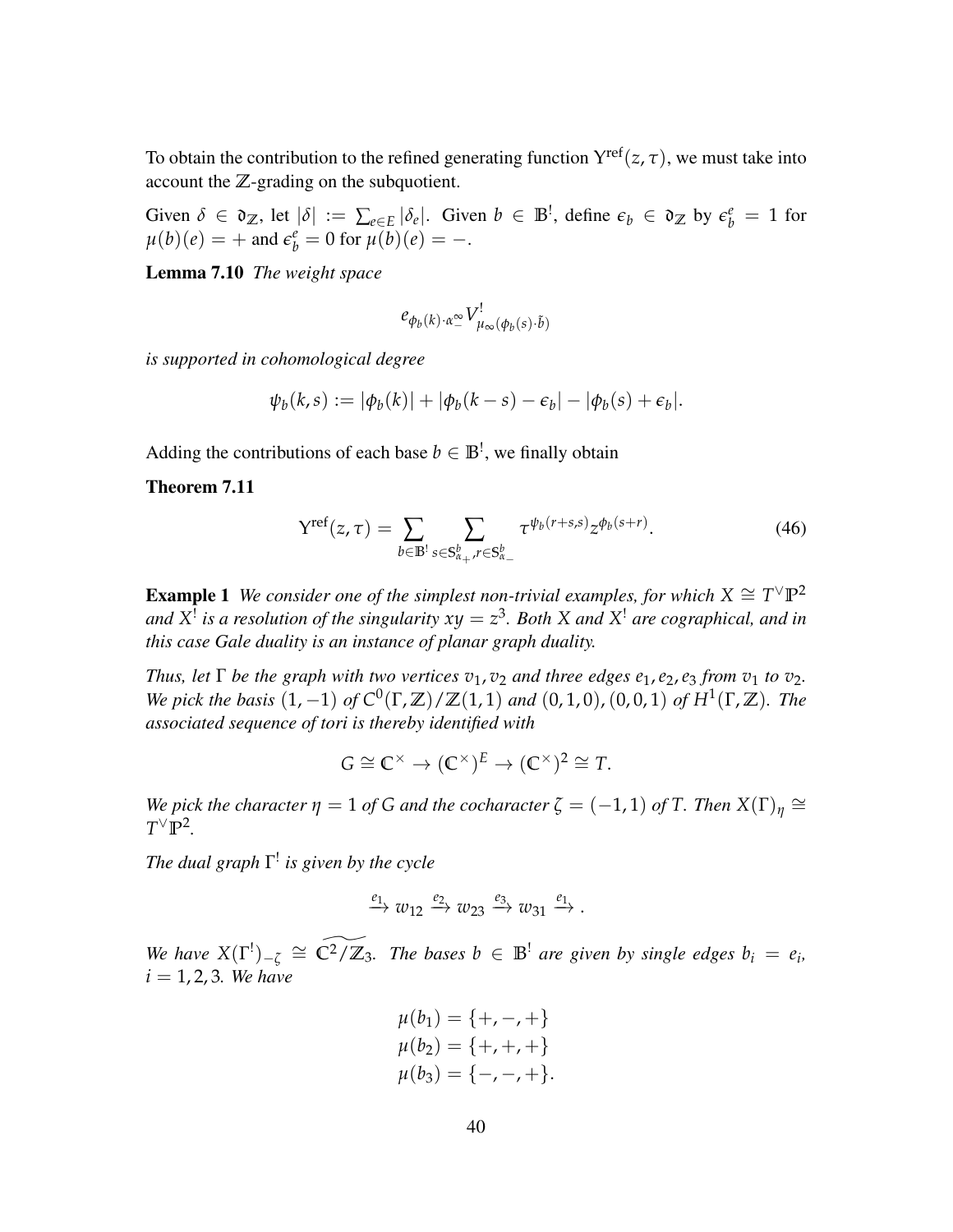*The maps*  $\phi_b$  *are identified in our bases with the identity*  $\mathbb{Z} \to \mathbb{Z}$ *, and the monoids*  $S^b_\alpha$ *α*+ *are all equal to* **Z**≥<sup>0</sup> *. We find*

$$
\psi_{b_1}(k,s) = 6(k-s) - 4, \psi_{b_2}(k,s) = 6(k-s) - 6, \psi_{b_3}(k,s) = 6(k-s) - 2.
$$

*We conclude*

$$
Y^{\text{ref}}(z,\tau) = \sum_{s \in \mathbb{Z} \ge 0, r \in \mathbb{Z} > 0} (\tau^{6r-2} + \tau^{6r-4} + \tau^{6r-6}) z^{(s+r)}.
$$
\n(47)

<span id="page-40-0"></span>**Example 2** *Consider the linear quiver* Q *with vertices*  $v_1$ , ...,  $v_N$  *and arrows*  $v_i \rightarrow v_{i+1}$ . *Representations of this quiver in the category of coherent sheaves on a curve C, which* assign a locally free sheaf  $\mathcal{V}_i$  of rank  $r_i$  to each vertex and maps of sheaves  $\mathcal{V}_i \rightarrow \mathcal{V}_{i+1}$ *for each edge, are an interesting object of study in enumerative geometry.*

*Let*  $Q^{ab}$  *be the abelianization of*  $Q$ *. Thus, fix a tuple of integers*  $r_1$ , ...,  $r_N$ *, and define the* abelianized *quiver Q*ab *to have vertices v j*  $\vec{v}_i$ ,  $j = 1, ..., r_i$  and edges  $v_i^j \rightarrow v_i^{j'}$  $j'_{i+1}$  *for all j, j'. We describe the twisted quasimap invariants of the variety*  $X(Q^{ab})$ *.* 



Figure 6: The quiver  $Q^{ab}$  from Example [2,](#page-40-0) where  $Q$  is the linear quiver with three vertices and ranks  $r_1 = 1, r_2 = 2, r_3 = 3$ . The dotted lines join vertices which were 'split off' from a single vertex  $v_i$  of the original quiver  $Q$ , of rank  $r_i$ .

*Fix a sufficiently generic cocharacter*  $\zeta \in H^1(\Gamma, \mathbb{Z})$ *. By Lemma [3.16,](#page-12-1) the set*  $\mathbb B$  *is given by all spanning trees of*  $Q^{ab}$ *. Given*  $b \in \mathbb{B}$ *, its contribution to the sum in Theorem* [7.11](#page-39-0) *is*  $d$ etermined by  $\phi_b$  (also described in Lemma [3.16\)](#page-12-1) and the monoids  $\mathbb{S}^b_\alpha$ *α*+ *and* **S** *b α*− *.*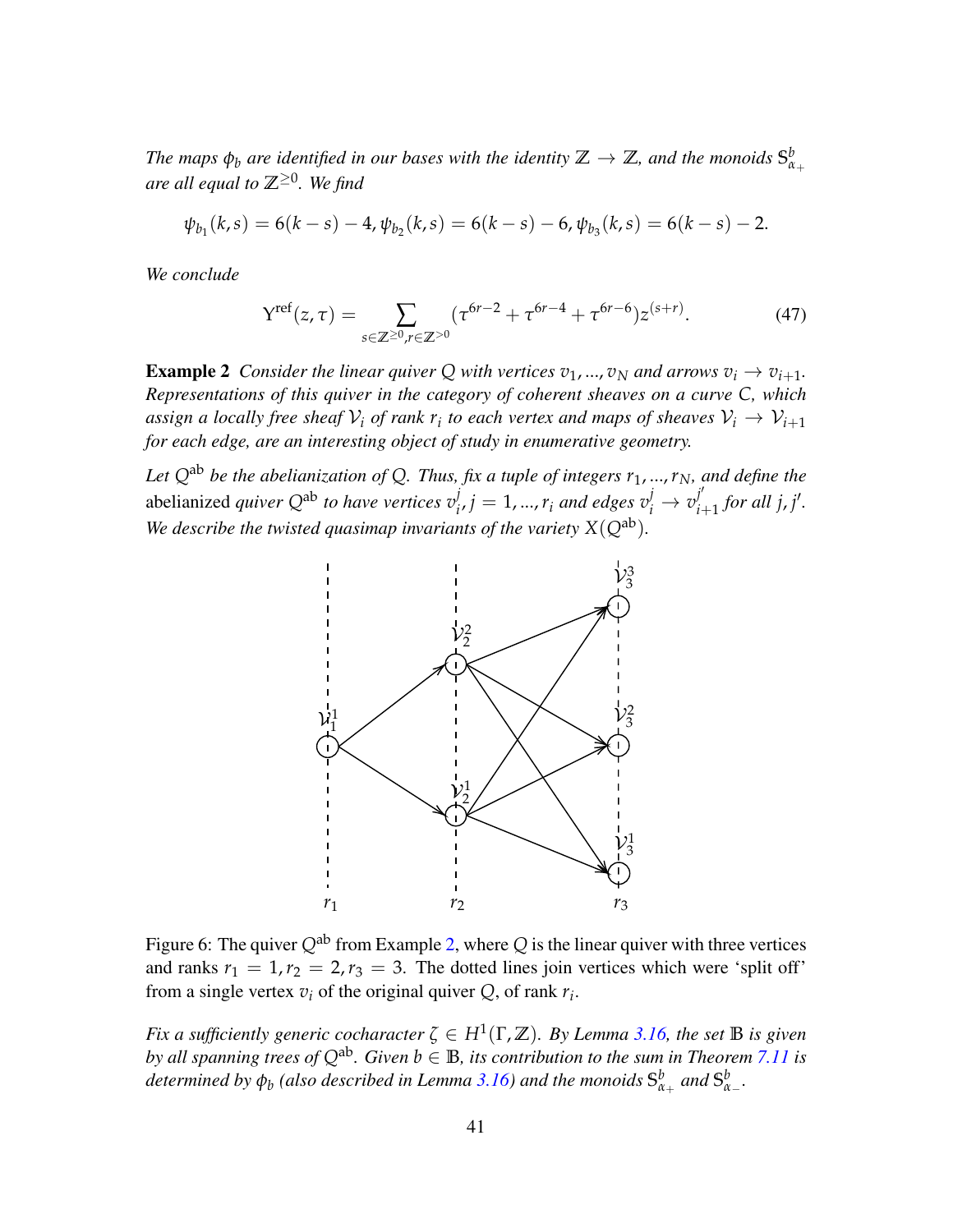*In turn, these can be written down directly from Definition [7.6](#page-38-1) once we know µ*(*b*) *and α*+, *α*−*. As usual, we have α*<sup>+</sup> = {+} *E . On the other hand, α*<sup>−</sup> *depends on the choice of ζ*; by making a suitable choice, we may ensure that  $\alpha_-(e) = +$  for  $e : v_i^j \rightarrow v_i^{j'}$ .  $\int_{i+1}^{j}$  *if and only if*  $j = r_i$ .

*Finally, we describe*  $\mu(b)$ *. Recall that the complement*  $b^c$  *of b is a spanning tree. Let*  $e \in b$ ; then  $H_1(e \cup b^c, \mathbb{Z}) \cong \mathbb{Z}$ . Choose a generator  $L^b_e$  which crosses *e* in the positive  $direction$ , which we view as a loop in  $\Gamma$ . Then  $\mu(b)$  is given by  $\{+\}^{b^c}\times\{\text{sign}\,\zeta(L^b_e)\}^{e\in b}$ .

*Combined with Theorem [7.11,](#page-39-0) this describes*  $Y^{\text{ref}}(z, \tau)$  *for*  $X(Q^{\text{ab}})$ *. Since the number of spanning trees is quite large even for small numbers of vertices, we do not write the sum out in full.*

# References

- <span id="page-41-1"></span>[ABM15] Rina Anno, Roman Bezrukavnikov, and Ivan Mirkovic, *Stability conditions for slodowy slices and real variations of stability*, Mosc. Math. J 15 (2015), no. 2, 187–203.
- <span id="page-41-0"></span>[AFO] Mina Aganagic, Edward Frenkel, and Andrei Okounkov, *Quantum q-Langlands correspondence*, arXiv:1701.03146.
- <span id="page-41-6"></span>[AKL89] Michael T Anderson, Peter B Kronheimer, and Claude LeBrun, *Complete ricci-flat kähler manifolds of infinite topological type, Communications in* mathematical physics 125 (1989), no. 4, 637–642.
- <span id="page-41-5"></span>[BD00] Roger Bielawski and Andrew S Dancer, *The geometry and topology of toric hyperkähler manifolds*, Communications in Analysis and Geometry 8 (2000), no. 4, 727–759.
- <span id="page-41-3"></span>[BDG+16] Mathew Bullimore, Tudor Dimofte, Davide Gaiotto, Justin Hilburn, and Hee-Cheol Kim, *Vortices and vermas*, arXiv preprint arXiv:1609.04406 (2016).
- <span id="page-41-2"></span>[BDG17] Mathew Bullimore, Tudor Dimofte, and Davide Gaiotto, *The coulomb branch of 3d*  $\{\{N\} = 4\}$  *theories*, Communications in Mathematical Physics 354 (2017), no. 2, 671–751.
- <span id="page-41-4"></span>[BDGH16] Mathew Bullimore, Tudor Dimofte, Davide Gaiotto, and Justin Hilburn, *Boundaries, mirror symmetry, and symplectic duality in 3d*  $\mathcal{N} = 4$  *gauge theory*, Journal of High Energy Physics 2016 (2016), no. 10, 108.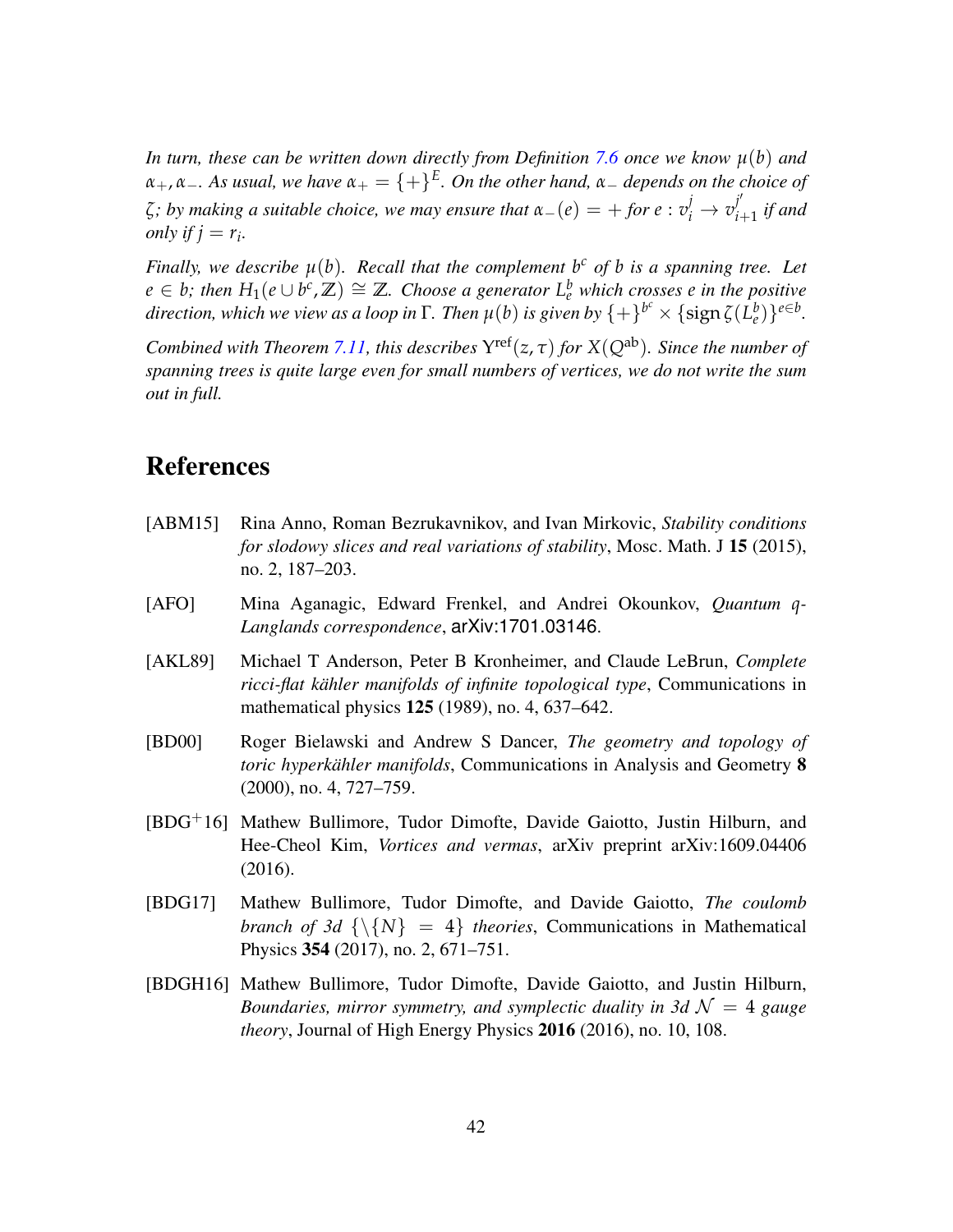- <span id="page-42-11"></span>[BDK+13] Henning Bruhn, Reinhard Diestel, Matthias Kriesell, Rudi Pendavingh, and Paul Wollan, *Axioms for infinite matroids*, Advances in Mathematics 239 (2013), 18–46.
- <span id="page-42-4"></span>[BFN] Alexander Braverman, Michael Finkelberg, and Hiraku Nakajima, *Towards a* mathematical definition of Coulomb branches of 3-dimensional  $\mathcal{N} = 4$ *gauge theories, II*, [arXiv:1601.03586](http://arxiv.org/abs/1601.03586).
- <span id="page-42-2"></span>[BFN16] Alexander Braverman, Michael Finkelberg, and Hiraku Nakajima, *Towards a mathematical definition of coulomb branches of 3-dimensional*  $\setminus$  = 4 *gauge theories, ii*, arXiv preprint arXiv:1601.03586 (2016).
- <span id="page-42-7"></span>[BG86] A Beilinson and Victor Ginsburg, *Mixed categories, ext-duality and representations (results and conjectures)*, preprint (1986).
- <span id="page-42-8"></span>[BGS96] Alexander Beilinson, Victor Ginzburg, and Wolfgang Soergel, *Koszul duality patterns in representation theory*, J. Amer. Math. Soc. 9 (1996), no. 2, 473– 527.
- <span id="page-42-9"></span>[BK04] Roman Vladimirovich Bezrukavnikov and Dmitry Borisovich Kaledin, *Fedosov quantization in algebraic context*, Moscow Mathematical Journal 4 (2004), no. 3, 559–592.
- <span id="page-42-5"></span>[BLPW10] Tom Braden, Anthony Licata, Nicholas Proudfoot, and Ben Webster, *Gale duality and Koszul duality*, Adv. Math. 225 (2010), no. 4, 2002–2049.
- <span id="page-42-3"></span>[BLPW12] , *Hypertoric category* O, Adv. Math. 231 (2012), no. 3-4, 1487– 1545.
- <span id="page-42-1"></span>[BLPW14] Tom Braden, Anthony Licata, Nicholas Proudfoot, and Ben Webster, *Quantizations of conical symplectic resolutions ii: category*  $\lambda$  *and symplectic duality*, arXiv preprint arXiv:1407.0964 (2014).
- <span id="page-42-6"></span>[BLPW16] , *Quantizations of conical symplectic resolutions II: category* O *and symplectic duality*, Astérisque (2016), no. 384, 75–179, with an appendix by I. Losev.
- <span id="page-42-0"></span>[BO] R Bezrukavnikov and A Okounkov, *Monodromy and derived equivalences*, preparation (cit. on pp. 859, 860).
- <span id="page-42-10"></span>[CFKM14] Ionut¸ Ciocan-Fontanine, Bumsig Kim, and Davesh Maulik, *Stable quasimaps to git quotients*, Journal of Geometry and Physics 75 (2014), 17– 47.
- <span id="page-42-12"></span>[Dan19] Andrew Dancer, *Hypertoric manifolds of infinite topological type*, Journal of Geometry and Physics 142 (2019), 168–178.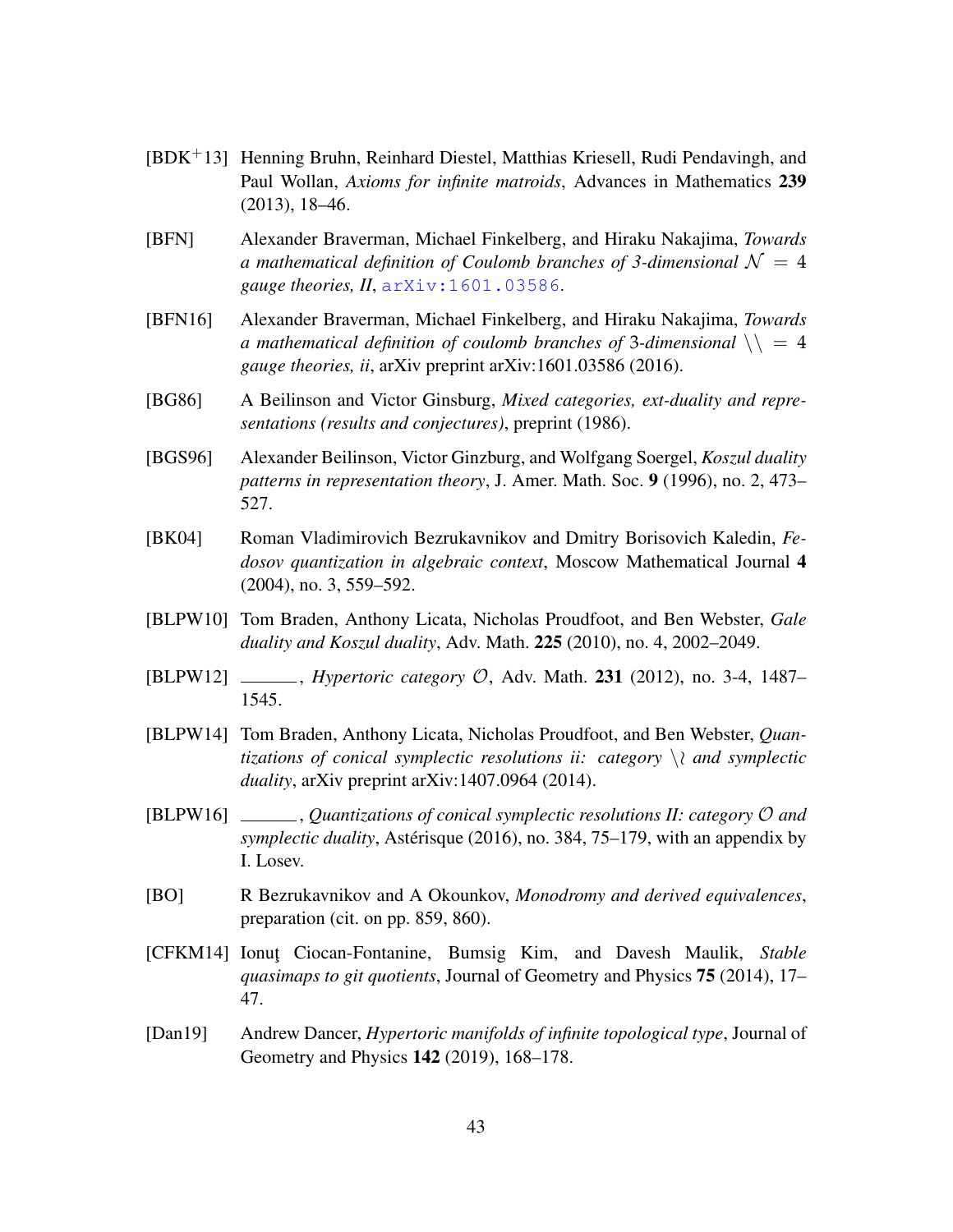- <span id="page-43-5"></span>[DMS19] Zsuzsanna Dancso, Michael McBreen, and Vivek Shende, *Deletioncontraction triangles for hausel-proudfoot varieties*, arXiv preprint arXiv:1910.00979 (2019).
- <span id="page-43-12"></span>[DS17] Andrew Dancer and Andrew Swann, *Hypertoric manifolds and hyperkähler moment maps*, Special metrics and group actions in geometry, Springer, 2017, pp. 107–127.
- <span id="page-43-8"></span>[DWL83] Marc De Wilde and Pierre BA Lecomte, *Existence of star-products and of formal deformations of the poisson lie algebra of arbitrary symplectic manifolds*, Letters in Mathematical Physics 7 (1983), no. 6, 487–496.
- <span id="page-43-0"></span>[EG02] Pavel Etingof and Victor Ginzburg, *Symplectic reflection algebras, calogeromoser space, and deformed harish-chandra homomorphism*, Inventiones mathematicae 147 (2002), no. 2, 243–348.
- <span id="page-43-9"></span>[F+94] Boris V Fedosov et al., *A simple geometrical construction of deformation quantization*, Journal of Differential Geometry 40 (1994), no. 2, 213–238.
- <span id="page-43-11"></span>[Got92] Ryushi Goto, *On toric hyper-kähler manifolds given by the hyper-kähler quotient method*, Infinite analysis, Part A, B (Kyoto, 1991) 16 (1992), 317– 338.
- <span id="page-43-10"></span>[Hat11] Kota Hattori, *The volume growth of hyper-kähler manifolds of type*  $a_{\infty}$ , Journal of Geometric Analysis 21 (2011), no. 4, 920–949.
- <span id="page-43-2"></span>[Hik17] Tatsuyuki Hikita, *An algebro-geometric realization of the cohomology ring of hilbert scheme of points in the affine plane*, International Mathematics Research Notices 2017 (2017), no. 8, 2538–2561.
- <span id="page-43-7"></span>[HP05] Tamás Hausel and Nicholas Proudfoot, *Abelianization for hyperkähler quotients*, Topology 44 (2005), no. 1, 231–248.
- <span id="page-43-1"></span>[IS96] Kenneth Intriligator and Nathan Seiberg, *Mirror symmetry in three dimensional gauge theories*, Physics Letters B 387 (1996), no. 3, 513–519.
- <span id="page-43-6"></span>[K+16] Bumsig Kim et al., *Stable quasimaps to holomorphic symplectic quotients*, Schubert CalculusOsaka 2012, Mathematical Society of Japan, 2016, pp. 139–160.
- <span id="page-43-4"></span>[KMP18] Joel Kamnitzer, Michael McBreen, and Nicholas Proudfoot, *The quantum hikita conjecture*, arXiv preprint arXiv:1807.09858 (2018).
- <span id="page-43-3"></span>[KTW+15] Joel Kamnitzer, Peter Tingley, Ben Webster, Alex Weekes, and Oded Yacobi, *Highest weights for truncated shifted yangians and product monomial crystals*, arXiv preprint arXiv:1511.09131 (2015).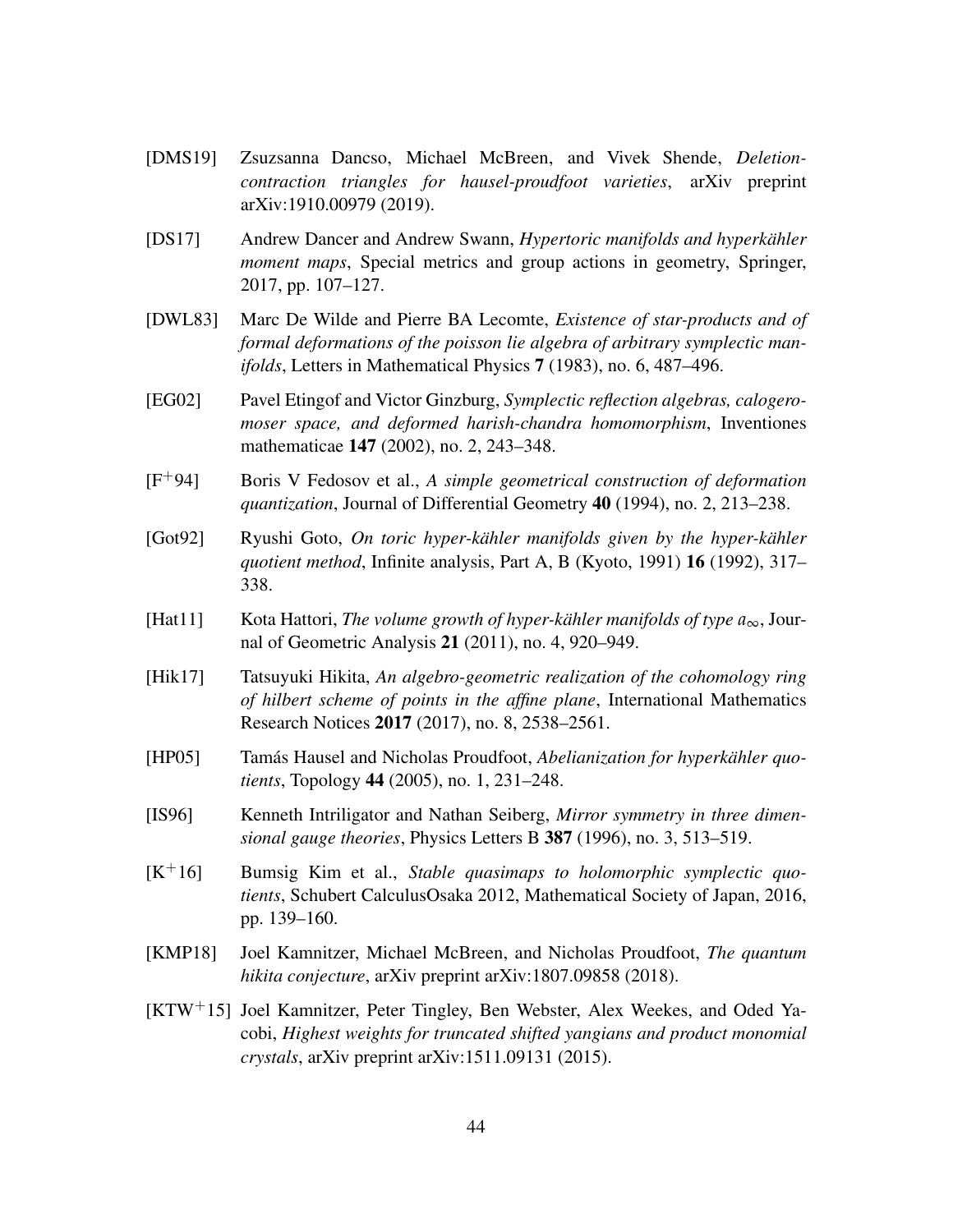- <span id="page-44-8"></span>[Los12] Ivan Losev, *Isomorphisms of quantizations via quantization of resolutions*, Advances in Mathematics 231 (2012), no. 3-4, 1216–1270.
- <span id="page-44-1"></span>[MO12] Davesh Maulik and Andrei Okounkov, *Quantum groups and quantum cohomology*, arXiv preprint arXiv:1211.1287 (2012).
- <span id="page-44-7"></span>[MOS09] Volodymyr Mazorchuk, Serge Ovsienko, and Catharina Stroppel, *Quadratic duals, Koszul dual functors, and applications*, Trans. Amer. Math. Soc. 361 (2009), no. 3, 1129–1172.
- <span id="page-44-4"></span>[MVdB98] Ian Malcolm Musson and Michel Van den Bergh, *Invariants under tori of rings of differential operators and related topics*, vol. 650, American Mathematical Soc., 1998.
- <span id="page-44-9"></span>[MW18] Michael McBreen and Ben Webster, *Homological mirror symmetry for hypertoric varieties i*, arXiv preprint arXiv:1804.10646 (2018).
- <span id="page-44-3"></span>[Nak15] Hiraku Nakajima, *Towards a mathematical definition of coulomb branches of* 3-dimensional  $\setminus$  = 4 *gauge theories, i,* arXiv preprint arXiv:1503.03676 (2015).
- <span id="page-44-0"></span>[Pre02] Alexander Premet, *Special transverse slices and their enveloping algebras*, Advances in Mathematics 170 (2002), no. 1, 1–55.
- <span id="page-44-6"></span>[Pro06] Nicholas Proudfoot, *A survey of hypertoric geometry and topology*, Proc. Int. Conf. on Toric Topology, Citeseer, 2006.
- <span id="page-44-2"></span>[PSZ20] Petr P Pushkar, Andrey V Smirnov, and Anton M Zeitlin, *Baxter q-operator from quantum k-theory*, Advances in Mathematics 360 (2020), 106919.
- <span id="page-44-5"></span>[Soe90] Wolfgang Soergel, *Kategorie* O*, perverse Garben und Moduln uber den ¨ Koinvarianten zur Weylgruppe*, J. Amer. Math. Soc. 3 (1990), no. 2, 421– 445.

[1]. Center for Mathematical Sciences and Applications, Harvard University, Department of Mathematics, 20 Garden Street, Room 207, Cambridge, MA, 02139

[2]. Institut for Matematik, Aarhus Universitet, Ny Munkegade 118, building 1530, 319, 8000 Aarhus C, Denmark

[3]. National Research University Higher School of Economics, Russian Federation, Laboratory of Mirror Symmetry, NRU HSE, 6 Usacheva str.,Moscow, Russia, 119048

[4]. Department of Mathematics, Harvard University, Cambridge, MA 02138, USA